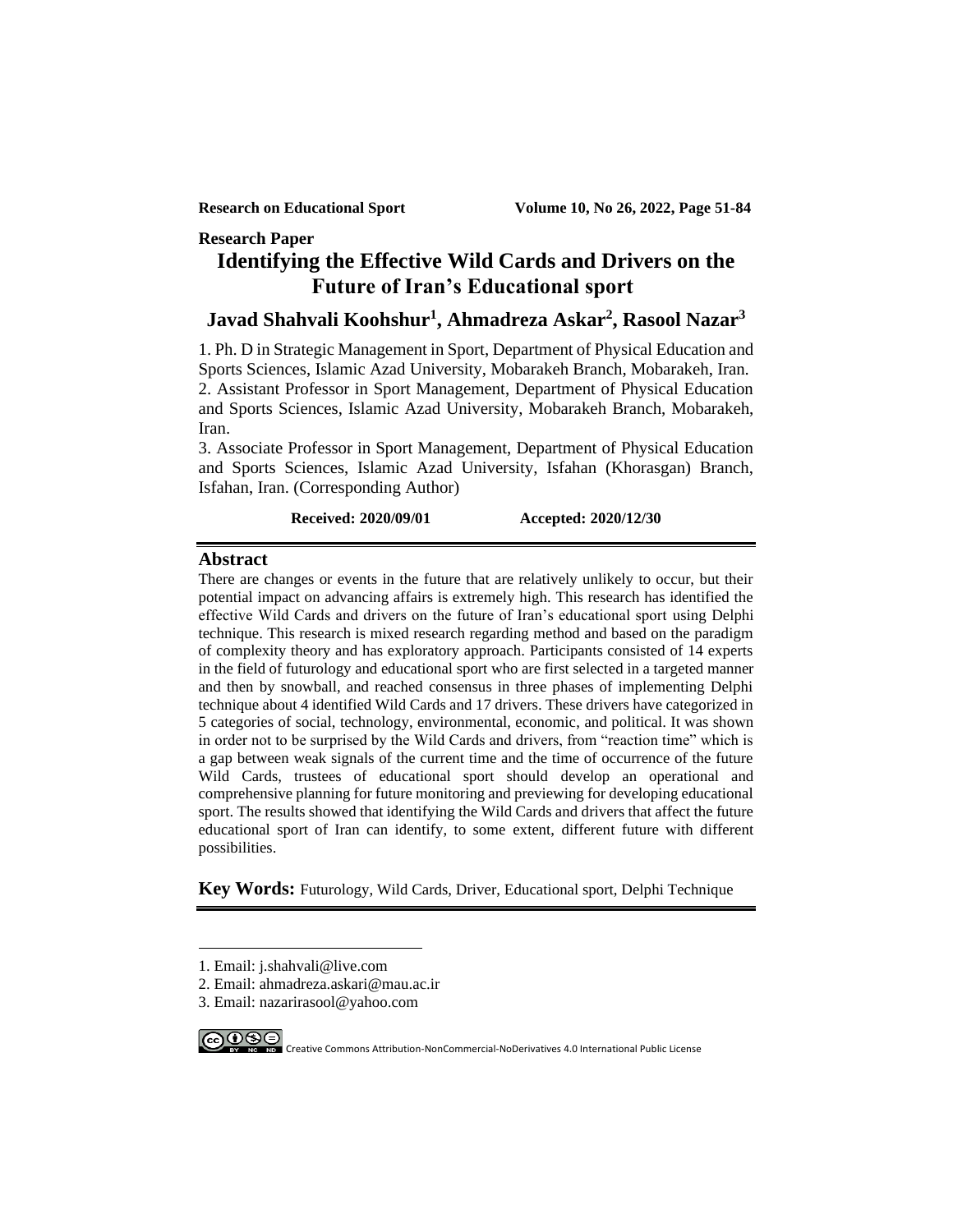#### **Shahvali Koohshur: Identifying the Effective Wild Cards and**... **52**

# **Extended Abstract Background and Purpose**

Like most organizations and institutions in other fields, sports organizations must become a forward-looking and strategy-oriented organization for survival and permanence in the field of global competition (1). Today, there is no doubt that the structure of organizations has become so complex that they cannot survive without considering the future and careful planning, and sports organizations are no exception in this category (2).

Given that future studies are completely different from the past and present and are not necessarily a continuation of past trends, in this research, we intend to identify the wild cards and driving forces that will influence the future of educational sports in Iran and possibly shape its future, based on future methods and by recognizing the effective future spaces.

### **Methodology**

In futuristic research, different methods are used in different steps of research. In terms of the future research studies, this research has an exploratory approach. There are many methods for futures research, which application and effectiveness of each is different. In this study, the Delphi method was also selected to choose the appropriate research method, taking into account the nature of the research and its main purpose. The Delphi method is one of the qualitative research methods that is used to reach consensus in the group decisions.

In the first step, the research issue is defined and the necessary characteristics for the participants in the Delphi working group are determined. This step ends with the appointment of the members of the working group. The second step of Delphi method is related to generating ideas about the research issue. By analyzing and refining these ideas, and eliminating duplicates and using the same words, the researchers extracts the final list of factors related to the research issue. In the third step, the members of the working group determine the importance of the factors or select some of the most important ones.

Participants in the Delphi panel in this study were selected among the faculty members of Future Research (3 people) and the Sports Management familiar with Future Research (11 people) who were aware of student sports and university sports and also had executive positions in this field. Targeted sampling method along with snowball sampling was used to select participants. In the analysis of this study, after three rounds of Delphi interviews and reaching a group agreement, the main factors were identified.

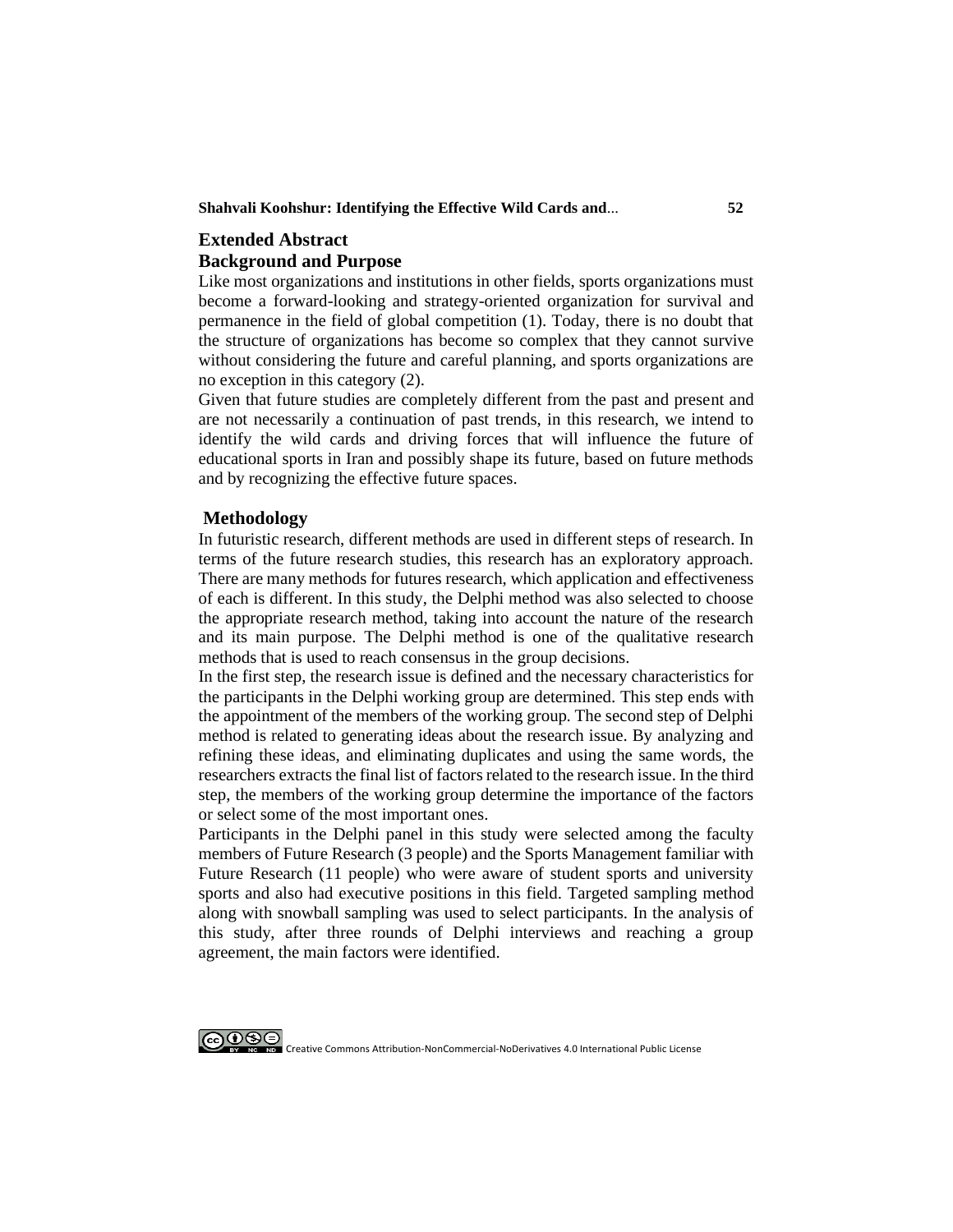#### **53 Research on Educational Sport, Volume 10, No 26, 2022**

# **Results**

In the first round of Delphi, 11 wild cards and 39 drivers were identified and categorized into five groups: social, technological, environmental, economic, and political. The aim of the next phases of Delphi was to reach a consensus among the participants about the impact of the wild cards and drivers identified in the future of educational sports in Iran. In the second phase, experts were asked to assign a score between one to 100 to each factor depending on the impact amount, based on the impact of 11 wild cards and 39 drivers identified in the previous step on Iranian sport. In the third phase of Delphi, the answers of all the participants of the previous round, as well as the most options chosen by the other experts, were sent to all the participants and they were asked to approve the majority vote if they agreed. Finally, the participating experts reached a consensus on the great or very great influence of the four wild cards and the 17 drivers on the future of educational sports in Iran. The consensus on every wild cards and driver meant that more than 70% of the experts agree on the extent to which surprise or wild cards was effective.

In the end, after identifying the ultimate wild cards and drivers, the researchers developed a schematic model called the conceptual model of wild cards and drives affecting the educational sports in Iran, which emerged from the data and with the opinion of experts, which was approved by the participants in this study. This conceptual model is shown in Figure 1. The purpose of compiling this model is to display the main and final data of the research in a simple and effective way. The five drivers were displayed with nested pentagons that represent each category of driver and show the direct relationship and impact and effectiveness of these categories on each other. And since drivers are likely to occur in the present or near future in terms of time, and wild cards are likely to occur in later years, the driving forces in this conceptual model were places within a quadrilateral matrix assigned to the final four wild cards. This conceptual model is adjusted according to the mentioned criteria.

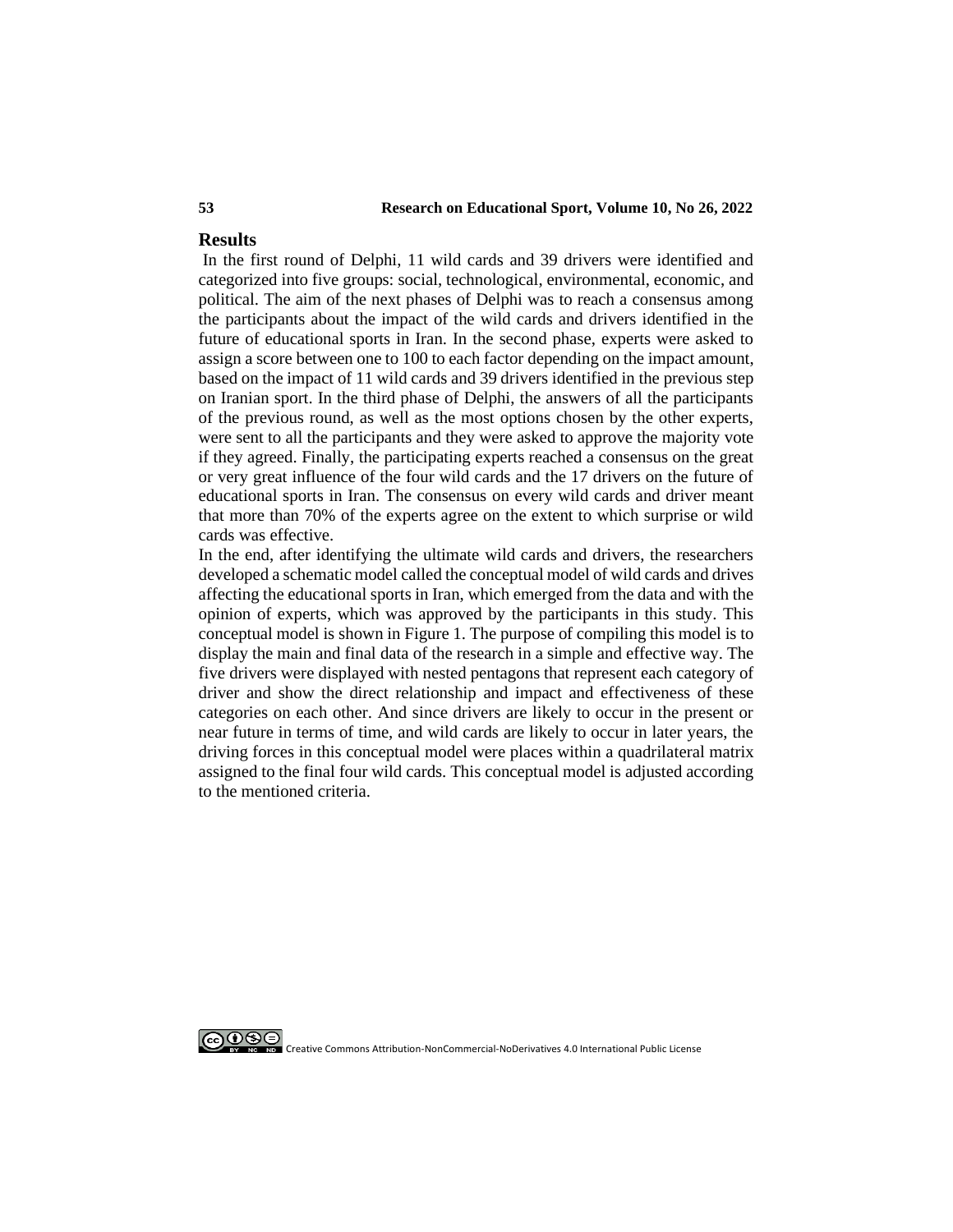

Wild cards of integration of virtual reality with

Wild cards of concept parks

**Figure 1-Conceptual model of wild cards and drivers affecting Iranian sports**

# **Conclusion**

Due to clear connection between drivers and the wild cards, it must be acknowledged that the economic drivers are related to the whole system and custodians cannot play a role in policy-making in them, and the future of educational sports in Iran and its development can be optimistic only with a positive economic transformation, since "economic and political drivers" are likely to have a significant impact on the future of educational sports in Iran, according to the findings. In connection with political drivers, it can be acknowledged that the approval of the health and physical education curriculum in the Higher Education Council, enactment of supportive legal laws in the parliament, development of space and equipment infrastructure, and training the experienced sports teachers and professors can promote the physical literacy.

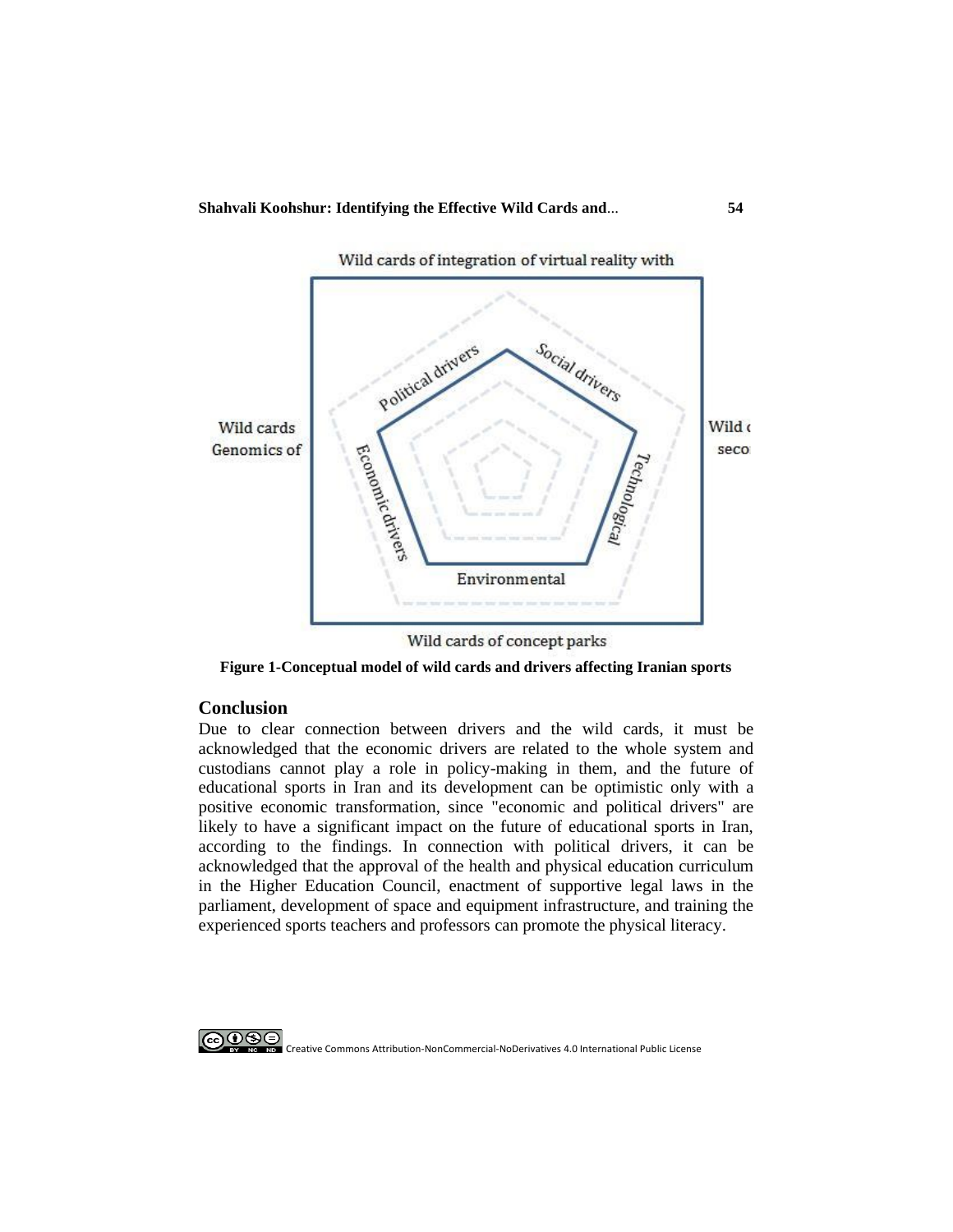**Key Words:** Futurology, Wild Cards, Driver, Educational Sport, Delphi Technique

#### **References**

- 1. [50. Rashid Lamir, A., Dehghan Ghahfarrokhi, A., & Rashid Lamir, A. \(2014\). The](https://jsm.ut.ac.ir/article_36227.html?lang=en)  [Development of the Strategic Plan of Sport and Youth Organization of Khorasan](https://jsm.ut.ac.ir/article_36227.html?lang=en)  [Razavi in Sport and Physical Education Section. Journal of Sport Management, 5\(4\):](https://jsm.ut.ac.ir/article_36227.html?lang=en)  [179-198.](https://jsm.ut.ac.ir/article_36227.html?lang=en)
- 2. [Govhar Rostmai, H., Kozehcheyan, H., Amiri, M., & Honari, H. \(2013\). Typology of](http://ensani.ir/fa/article/327525/%DA%AF%D9%88%D9%86%D9%87-%D8%B4%D9%86%D8%A7%D8%B3%DB%8C-%D8%B0%DB%8C-%D9%86%D9%81%D8%B9%D8%A7%D9%86-%D9%88-%D9%85%D8%AF%DB%8C%D8%B1%DB%8C%D8%AA-%D8%A7%D8%B3%D8%AA%D8%B1%D8%A7%D8%AA%DA%98%DB%8C%DA%A9-%D8%A2%D9%86-%D9%87%D8%A7-%D8%AF%D8%B1-%D8%B3%DB%8C%D8%B3%D8%AA%D9%85-%D9%88%D8%B1%D8%B2%D8%B4-%DA%A9%D8%B4%D9%88%D8%B1)  [stakeholders and their strategic management in the country's sports system.](http://ensani.ir/fa/article/327525/%DA%AF%D9%88%D9%86%D9%87-%D8%B4%D9%86%D8%A7%D8%B3%DB%8C-%D8%B0%DB%8C-%D9%86%D9%81%D8%B9%D8%A7%D9%86-%D9%88-%D9%85%D8%AF%DB%8C%D8%B1%DB%8C%D8%AA-%D8%A7%D8%B3%D8%AA%D8%B1%D8%A7%D8%AA%DA%98%DB%8C%DA%A9-%D8%A2%D9%86-%D9%87%D8%A7-%D8%AF%D8%B1-%D8%B3%DB%8C%D8%B3%D8%AA%D9%85-%D9%88%D8%B1%D8%B2%D8%B4-%DA%A9%D8%B4%D9%88%D8%B1) *Sports Management Studies,* [5 \(19\): 151-170. \(Persian\)](http://ensani.ir/fa/article/327525/%DA%AF%D9%88%D9%86%D9%87-%D8%B4%D9%86%D8%A7%D8%B3%DB%8C-%D8%B0%DB%8C-%D9%86%D9%81%D8%B9%D8%A7%D9%86-%D9%88-%D9%85%D8%AF%DB%8C%D8%B1%DB%8C%D8%AA-%D8%A7%D8%B3%D8%AA%D8%B1%D8%A7%D8%AA%DA%98%DB%8C%DA%A9-%D8%A2%D9%86-%D9%87%D8%A7-%D8%AF%D8%B1-%D8%B3%DB%8C%D8%B3%D8%AA%D9%85-%D9%88%D8%B1%D8%B2%D8%B4-%DA%A9%D8%B4%D9%88%D8%B1)

**COOSS**<br>Externational Public License Creative Commons Attribution-NonCommercial-NoDerivatives 4.0 International Public License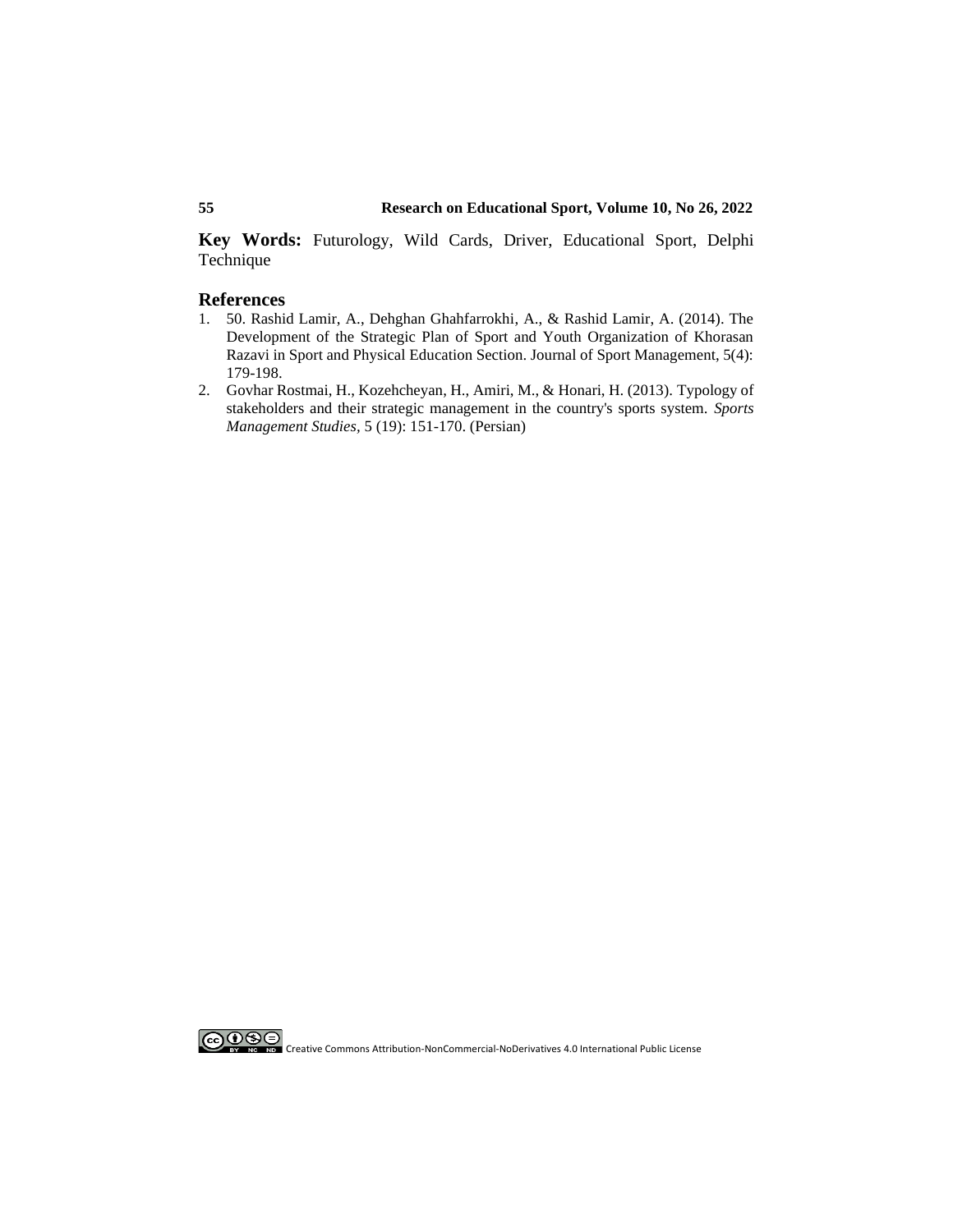**مقالة پژوهشی**

**1 شناسایی شگفتیسازها و پیشرانهای مؤثر بر آیندۀ ورزش تربیتی ایران** 

# **2 ، احمدرضا عسکری <sup>1</sup> جواد شهولی کوهشوری 3 ، رسول نظری**

.1 دکتري تخصصی مدیریت ورزشی، گروه تربیت بدنی و علوم ورزشی، واحد مبارکه، دانشگاه آزاد اسالمی، مبارکه، ایران. .2 استادیار مدیریت ورزشی، گروه تربیت بدنی و علوم ورزشی، واحد مبارکه، دانشگاه آزاد اسالمی، مبارکه، ایران. .3 دانشیار مدیریت ورزشی، گروه تربیت بدنی و علوم ورزشی، واحد اصفهان )خوراسگان(، دانشگاه آزاد اسالمی، اصفهان، ایران. )نویسندۀ مسئول(

**تاريخ دريافت: 1399/06/11 تاريخ پذيرش: 1399/10/10**

### **چکیده**

**تغییرات يا رويدادهايی در آينده وجود دارد که احتمال وقوعِشان نسبتاً کم، اما تأثیر بالقوه آنها بر پیشبرد امور، فوقالعاده زياد است. در اين پژوهش با استفاده از تکنیكِ دلفی به شناسايی شگفتیسازها و پیشرانهاي مؤثر بر آينده ورزش تربیتی ايران پرداخته شده است. اين پژوهش از نظر شیوه از نوع تحقیقات آمیخته و بر اساس پارادايم نظريه پیچیدگی و داراي رويکرد اکتشافی است. مشارکتکنندگان در اين پژوهش 14 خبره متخصص در حوزههاي آيندهپژوهی و ورزش تعلیم و تربیتی و آشنا به آيندهپژوهی بودند که ابتدا به صورت هدفمند و سپس با روش گلوله برفی انتخاب گرديدند و در سه دور اجراي تکنیك دلفی دربارۀ 4 شگفتیساز و 17 پیشران شناسايی شده، به اجماع رسیدند. اين پیشرانها در 5 دستة اجتماعی، فناوري، زيستمحیطی، اقتصادي و سیاسی دسته بندي شدند. به نظر می رسد براي عدم غافلگیري توسط شگفتیسازها و پیشرانها، از "زمان واکنش" که فاصلهاي بین سیگنالهاي ضعیف زمان حال و زمان وقوع شگفتیسازهاي آينده است،**  لازم است متولیان ورزش تربیتی، برنامهریزی جامع و عملیاتی جهت رصد آینده و پیشنگری آینده برای **توسعه ورزش تربیتی تدوين نمايند. از اين رو شناسايی شگفتی سازها و پیشرانهاي موثر بر آينده ورزش تربیتی ايران تا حدودي میتوانند آيندههاي گوناگون را با احتماالت مختلف شناسايی نمايند.** 

**واژگان کلیدی: آيندهِپژوهی، شگفتیساز، پیشران، ورزش تربیتی، تکنیك دلفی** 

<sup>3.</sup> Email: nazarirasool@yahoo.com



<sup>1.</sup> Email: j.shahvali@live.com

<sup>2.</sup> Email: ahmadreza.askari@mau.ac.ir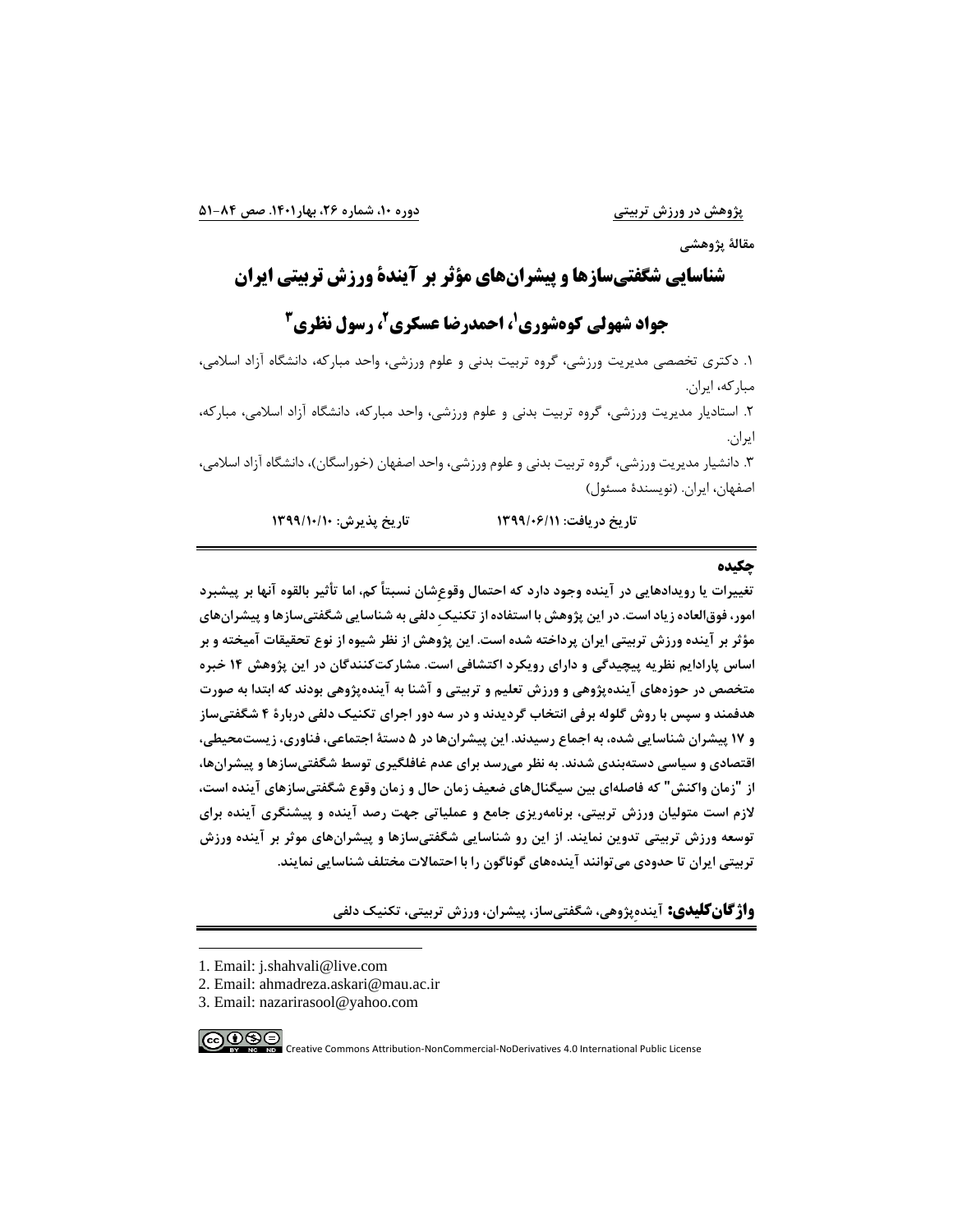#### **مقدمه**

بیتردید بیشتر ما بر این باوریم که مطالعه تاریخ اهمیت فراوانی دارد، اما نباید از یاد ببریم که مطالعۀ آینده نیز مهم است. آینده به وسعت قدرت تفکر و تخیل بشر پیشروي ماست. آینده آدمیان را فرا میخواند تا با اندیشهاي خالق آن را بیابند و با اقدام نوآورانه آن را پدید آورند و حتی چیزهایی را پیشبینی کنند که پیش از این در تاریخ بشر هرگز وجود نداشته است )آرینمنش، جوانشیري، مدیرشانهچی، ۲۰۱۹). امروزه تغییرات محیطی با سرعت بالایی در حال رخ دادن است. بویکو ` (۲۰۱۳) محقق و آیندهپژوه روسی، اذعان میدارد که نرخ پیشرفت در تمام قرن بیستم، برابر با 14سال آینده خواهد شد و به دلیل توان انفجاري رشد، قرن بیست و یکم معادل با 20000 سال پیشرفت با آهنگ پیشرفت کنونی میشود که هزار برابر بزرگ تر از پیشرفت حاصل در قرن بیستم خواهد بود.

در واقع تغییرات چنان غافلگیرکننده از راه میرسند که کوچكترین بیتوجهی به آنها میتواند به بهاي گزاف غافلگیري راهبردي در تمام عرصه هاي زندگی تمام شود. در این محیط سرشار از تغییر و بیثباتی و آکنده از عدم قطعیتها، تنها رویکردي که احتمال موفقیتهاي بیشتري دارد، تالش براي معماري آینده است (خزائی و محمودزاده، ۲۰۱۴). یکی از محیطهاي بسیار مهم که عدم قطعیتهاي بیشمار و محیط بسیار پیچیده و دائماً در حال تغییري دارد، محیط ورزش است. ورزش به عنوان یك پدیده پیچیدۀ اجتماعی، یکی از اصلیترین پایههاي سالمت جسمی همۀ افراد جامعه شناخته میشود )سید عامري و همکاران، 2016(.

یکی از محورهاي بسیار مهم ورزش، ورزش تربیتی است و فرآیند توسعه ورزش، از ورزش تربیتی آغاز میشود )شهولی کوهشوري و همکاران، 2020(. ورزش تربیتی، برنامه ورزشیاي است که در واحدهاي آموزش رسمی شامل مدارس، دانشگاهها و سایر مؤسسات آموزش عالی کشور انجام میشود )مرکز آمار ایران، 2017(. ورزش تربیتی با متولیگري مدارس، مؤسسات آموزشی و دانشگاهها، در دو بخش ساعات تربیتبدنی و فوق برنامه پیگیري میشود )قاسمی و همکاران، 2012(. مؤسسات آموزشی از طریق سازماندهی فعالیتهاي مختلفی از جمله برنامههاي ورزشی خارج از برنامه، مروج عادتهاي سالم هستند (مارتینز<sup>۲</sup> و همکاران، ۲۰۲۰). بسیاری از اهداف اساسی تربیتی در ورزشها و بازیها نهفته است و از طریق بازيها و ورزش ها به صورت آموزش مستقیم و غیرمستقیم، میتوان به اهداف اساسی تربیتی در بعد جسمانی، عقالنی، اجتماعی، عاطفی و اخالقی دست یافت )ناصح و همکاران،

1. Boyko

∣⊚⊕⊛

<sup>2.</sup> Martinez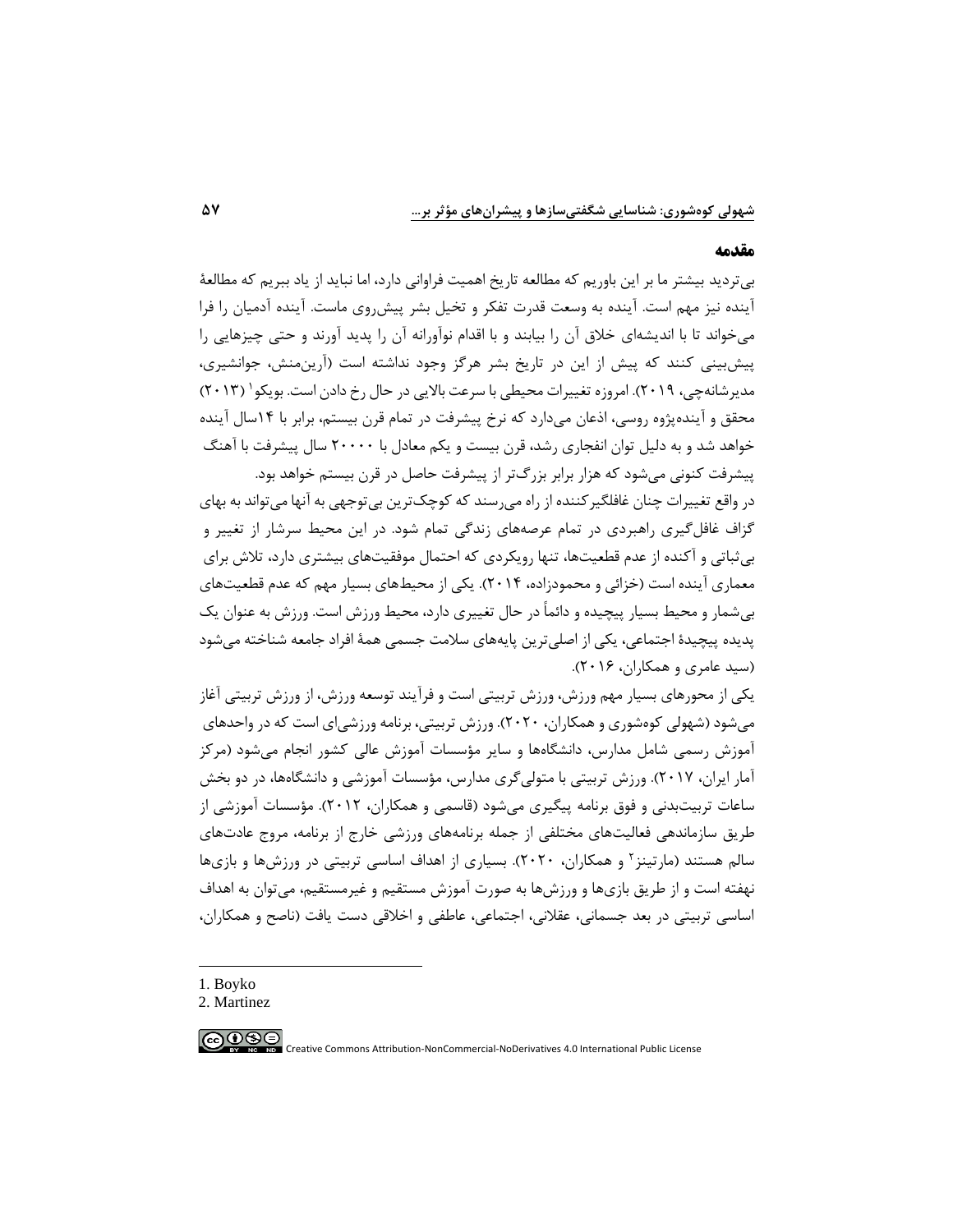2018(. آموزش هاي حرکتی و ورزشی در مدارس و دانشگاهها میتواند منجر به رشد سازنده کودکان، نوجوانان و جوانان گردد (پالما و اگوستی`، ۲۰۲۰). فعالیتهای حرکتی در زمینههای گوناگون و در قالب فعالیتهاي ورزشی سازمانیافته در مراکز آموزشی، در تمام دنیا، با برنامههاي مخصوص و توجه ویژه دولتها، صورت میگیرند (جوراک<sup>۲</sup>، ۲۰۲۰).

آموزش ورزش باید بر روي چگونگی برطرف ساختن تمام موانع موجود در امر ورزش براي دانش آموزان و دانشجویان تمرکز کند (راتن و جونز ۳، ۲۰۱۸). فرآیند یادگیری در اجتماع، نحوه آموزش را شامل میشود و اجتماعی شدن بخشی از آموزش ورزش است. آموزش ورزش، تمایل دارد با توجه به روشهاي تدریس تثبیت شده قابل اعتماد، فرهنگی پدید آورد که از حفظ وضعیت موجود خودداري میکند و دائم به جلو حرکت نماید (هولیان و گرین ٔ، ۲۰۰۶). بخش ورزش تربیتی، تبدیل به بحث مهمی در جهان شده است و به دیگر بخشهای جامعه کمک میکند (کرک۵، ۲۰۱۰). لذا توجه به ورزش تربیتی یا آموزشی، در توسعه اجتماعی جوامع، نقشی مهم و ضروري ایفاء میکند.

بررسی عوامل محیطی می تواند باعث توسعۀ ورزش شود (براون و آرنولد $\ell$  ۲۰۱۹). سازمان های ورزشی مانند اکثر سازمانها و نهادهاي دیگر حوزهها براي بقاء و دوام در عرصۀ رقابت جهانی، باید به سازمانی آیندهنگر و راهبرد محور تبدیل شوند (رشید لمیر و همکاران، 2014(. امروز دیگر تردیدي نیست که ساختار سازمانها بهگونهاي پیچیده شده که آنها بدون در نظر گرفتن آینده و برنامهریزي دقیق به هیچ وجه نمیتوانند به حیات خود تداوم بخشند و سازمانهاي ورزشی نیز از این مقوله مستثناء نیستند )گوهر رستمی و همکاران، 2013(. از این رو هر سیستمی که خواهان موفقیت باشد، باید با نگاه به آینده و بررسی تمام پیچیدگیها، اهداف خود را مشخص نماید و نحوه و زمان رسیدن به آن اهداف را در این محیط پرتالطم و دائماً در حال تغییر، مشخص سازد )نظري و همکاران، 2016(. مواجهه با محیطهاي متالطم و پویاي کنونی، سازمانها را وادار به استفاده و بهکارگیري طیف وسیعی از روش هاي آیندهپژوهی مینماید. شناسایی شگفتیسازها و نیروهاي پیشران به عنوان ورودي اصلی

روشهای آیندهپژوهی، دارای اهمیت خاصی است (پوپر<sup>۷</sup>، ۲۰۱۶). پترسن^ (۲۰۰۹)، ضمن استفاده

<sup>1.</sup> Palma & Agosti

<sup>2.</sup> Jurak

<sup>3.</sup> Ratten & Jones

<sup>4.</sup> Houlihan & Green

<sup>5.</sup> Kirk

<sup>6.</sup> Brown & Arnold

<sup>7.</sup> Popper

<sup>8.</sup> Petersen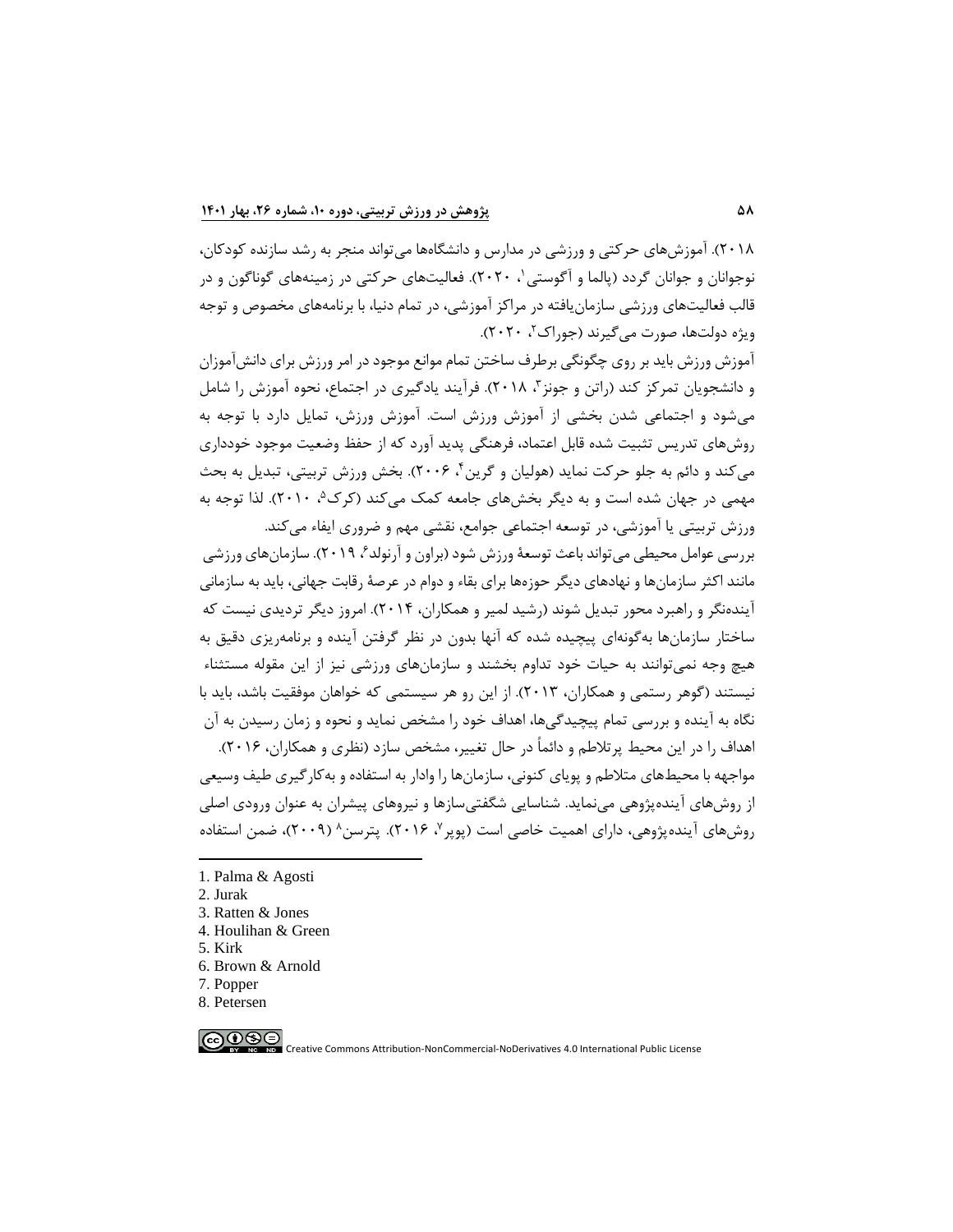از اصطلاح شگفتی ساز، آنها را به صورت رویدادهایی با احتمال پایین و تأثیر بسیار زیاد که به سرعت تفاق میافتند و عواقب بزرگی دارند، تعریف میکند (شوارتز \، ۲۰۱۳). شگفتیسازها همه را غافلگیر میکنند، چرا که آنقدر سریع اتفاق میافتند که نظام هاي اجتماعی زیربنایی، قادر به پاسخگویی ثربخش به آنها نیستند (شیرینچی، عباسی، بهرامی، ۲۰۱۴). استینمولر ۲۰۰۴) شگفتیسازها را ایندهلرزه <sup>۳</sup>نام نهاده است، یعنی جایی که زیستگاه امیدها، ترس۵ا، ارزوها، برنامهها و انتظارات ما دچار تغییر میشود و تمام دورنماي آینده را به لرزه درمیآورد. شگفتیسازها سرچشمه هاي مختلفی دارند. شگفتیسازها ممکن است پیامدهاي ناخواسته اقدامات انسانی )فرآیندهاي سیاسی، خطشکنیهاي علمی، ریسکهای نوآورانه و غیره) یا پیامدی از فرآیندهای ناشناخته (نکات عطف احتمالی در زیستبومها، اجرام زمین و غیره) باشند (گلن و گوردون ۲۰۱۴).

شگفتیسازها در سالهای اخیر بروز و ظهور زیادی در ادبیات حوزههای مختلف داشتهاند (مابل<sup>۵</sup>، 2021(. شگفتیسازها ارتباط تنگاتنگی با عبارات دیگر همچون ناپیوستگیها، تغییرات ناگهانی و رخدادهای بحرانی دارند (مک کو<sup>۶</sup> و همکاران، ۲۰۱۹). شگفتی سازها رخدادهایی هستند که منجر به تغییر پارادایم و رژیم رفتاري سیستم شده و در سیر تکاملی سیستم یك دگردیسی ایجاد میکنند (دی بلاس<sup>۷</sup> و همکاران، ۲۰۲۰). شگفتیسازها در یک نگاه سیستماتیک میتوانند بهعنوان آزمونهای جدي براي بررسی مقاومت و تابآوري سیستم ها و سازمانهاي بزرگ تلقی گردند. اینکه این سازمانها و سیستمها در مقابله با وقایعی که بیرون از مخروط باورپذیري قرار ، چه واکنشی خواهند داشت )ذاکري، 2017(؟ شگفتیسازها میتوانند بسیاري از مسائل را دچار مخاطره کنند و بهطور بنیادی نحوۀ تفکر و برنامهریزی دولتها، سازمانها و افراد را متحول کنند (سونگ^و همکاران، ۲۰۲۰). محققان این حوزه، شگفتی سازها را به سه دسته تقسیم بندی می کنند: ۱- رخدادهایی که شناخته شده هستند و به طور قطع رخ خواهند داد، اما قطعیتی دربارۀ زمان وقوع آنها وجود ندارد؛ -2 رخدادهایی که براي عموم مردم ناشناخته هستند اما با اتخاذ روش هاي مناسب و یا بهره گیري از خبرگان این حوزهها امکان شناسایی آنها وجود دارد؛ ۳- رخدادهایی که در ذات خود غیرقابل شناسایی هستند و

- 2. Steinmuller
- 3. Futurequake
- 4. Golon & Gordon
- 5. Mabel
- 6. [McCue](https://www.sciencedirect.com/science/article/pii/S0885201418302235#!)
- 7. De [Blas](javascript:;)
- 8. Song

 $\bigodot_{\tiny\begin{array}{l}\mathbb{C}\mathbb{C} \end{array}}\bigodot_{\tiny\begin{array}{l}\mathbb{C}\mathbb{C} \end{array}}\bigodot_{\tiny\begin{array}{l}\mathbb{C}\mathbb{C} \end{array}}\bigodot$ 

<sup>1.</sup> Showartz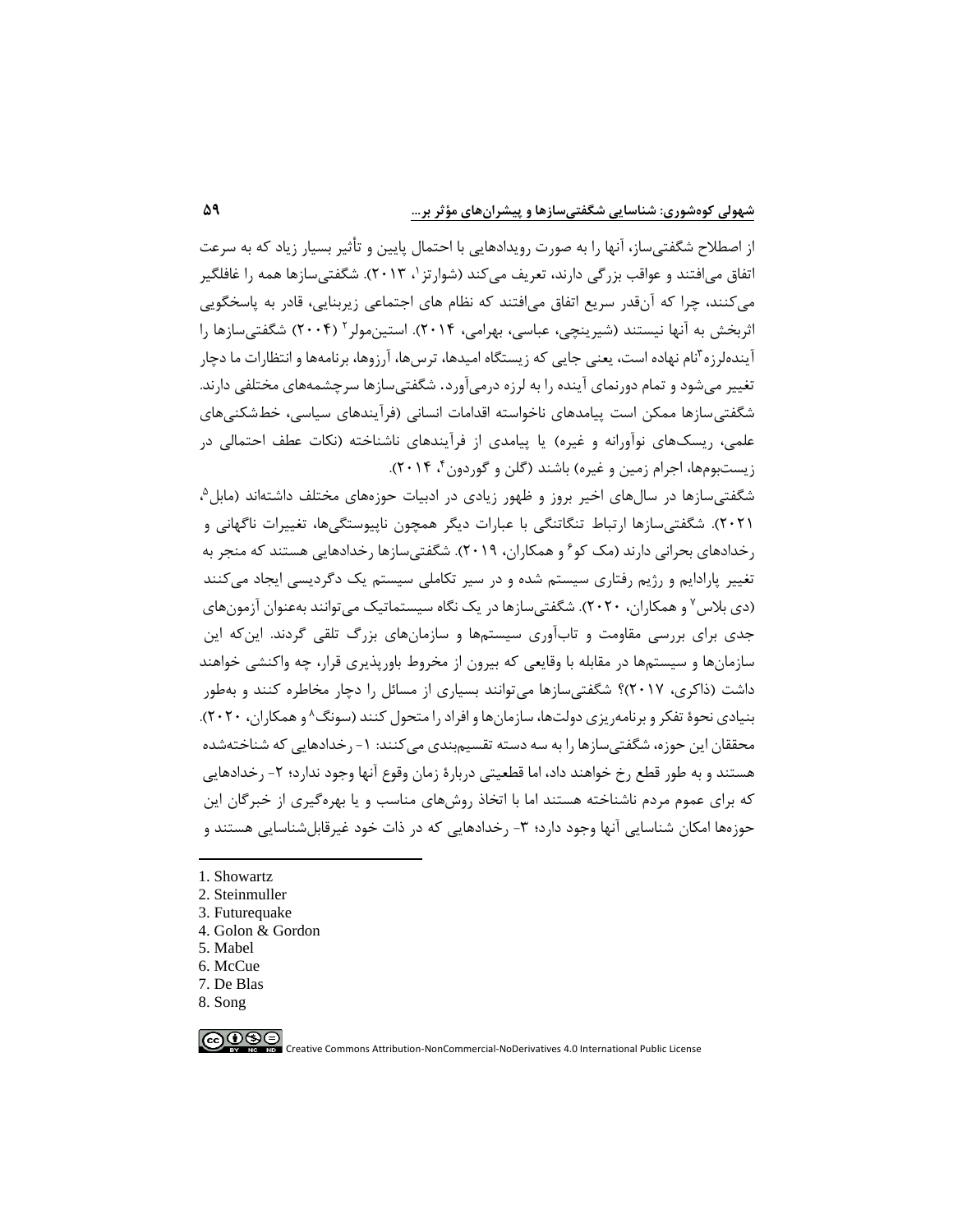واژگان و مفاهیمی برای تصور آنها وجود ندارد که از آنها «ناشناختههای ناشناخته<sup>(</sup>» یاد میشود (مندوچا ٔ و همکاران ، ۲۰۰۴). شگفتیسازها در یک تقسیمٖبندی دیگر به دو دستۀ قابل بازگشت مانند سقوط بازارهاي مالی و غیرقابل بازگشت چون تغییر در محور انتقالی زمین تقسیم میشوند (هیلتونن، ۲۰۰۶). شکل ۱ خلاصهای از معیارهای مختلف دیگر تقسیمبندی شگفتی سازها را نشان میدهد (استین مولر "، ۲۰۰۴؛ مانرما "، ۲۰۰۴).



**شکل -1 معیارهاي مختلف تقسیمبندي شگفتیسازها در ادبیات اين حوزه**

یکی دیگر از ورودیهای اصلی برنامههای آینده پژوهی، شناسایی نیروهای پیشران است (اتو و کیم<sup>۵</sup>، ۲۰۲۰). پیشرانها مجموعههایی از نیروهای شکل دهنده آیندهاند که به صورت جهانی، ملی یا محلی بر آیندههاي مختلف تأثیر میگذارند. پیشران ها به صورت غیرمستقیم بر آینده حوزه هاي اجتماعی، فناورانه، اقتصادی، زیستمحیطی و سیاسی تأثیر میگذارند (مینن ٔ و همکاران، ۲۰۱۹). پیشرانها را میتوان از ترکیب چهار مؤلفه روندها، رویدادها، تصاویر و اقدامها شناسایی نمود. روندها و رویداد شناخته شدهترین واژههاي آینده هستند که بر دو ویژگی آینده متمرکزند. روند اشاره به پیوستگی

- 1. Unknown unknowns
- 2. Mendonca
- 3. Steinmeller
- 4. Mannermaa
- 5. Otoo & Kim
- 6. [Minen](https://journals.sagepub.com/action/doSearch?target=default&ContribAuthorStored=Minen%2C+Mia+T)

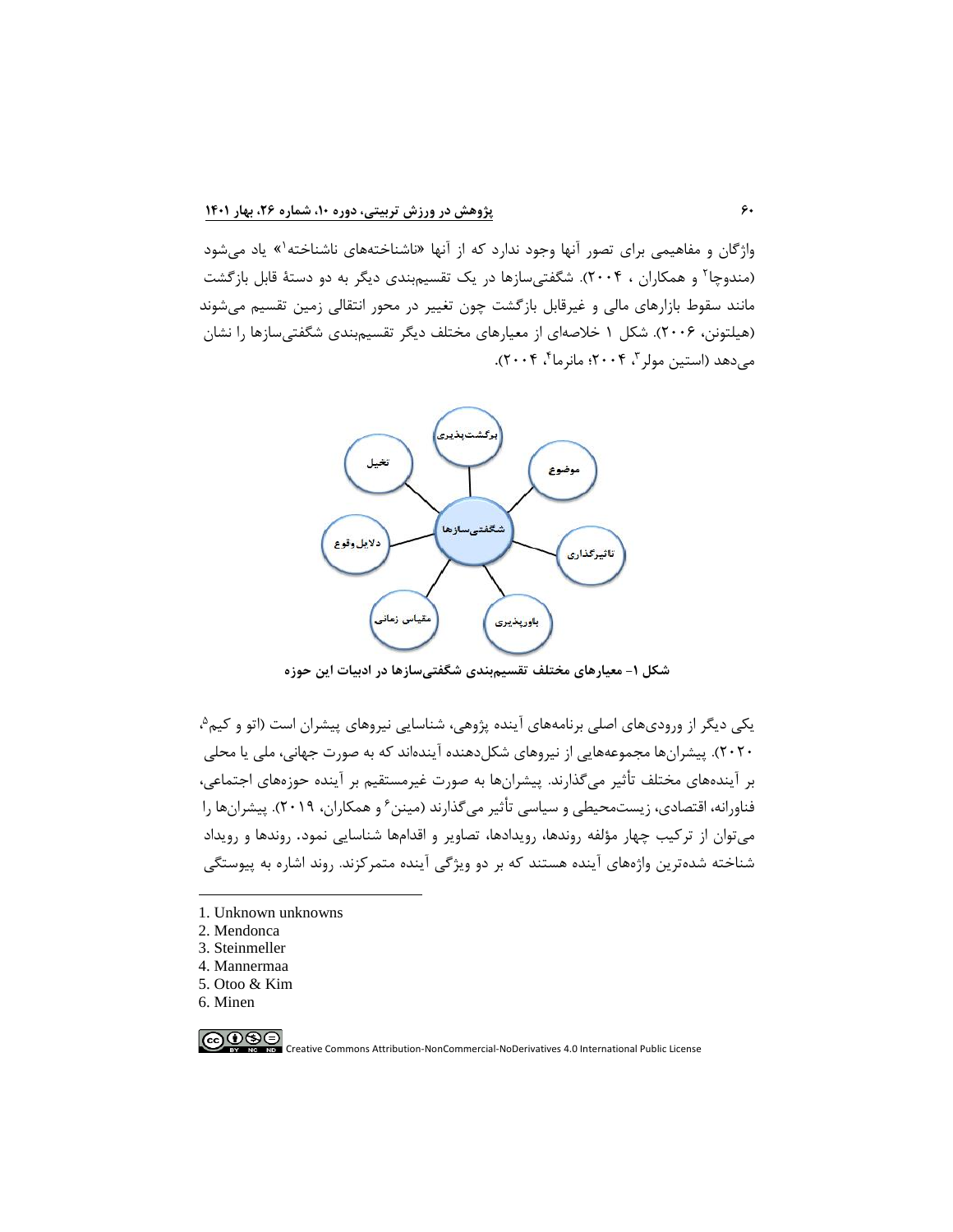تاریخی و زمانی دارد و رویدادها بر گسستگیهاي تاریخی تأکید میورزند. روند، تغییرات منظم در دادهها یا پدیدهها در خالل زمان است. روندها از گذشته آغاز میشوند و تا آینده ادامه مییابند؛ اما رویدادها بر خالف روندها، حاصل اتفاق یا حادثهاند که به شدت بر روندها و به طور کل، بر آینده تأثیر میگذارند. تصاویر حاصل برداشت یا درخواست افراد و گروههاي گوناگون در مورد آینده است و در نهایت، اقدامات متأثر از تصاویر ذهنی بازیگران مختلف از آینده، شکل می گیرند (صلواتیان و مسعودی، 2016(. پیشران هاي تغییر، عدمقطعیتهاي کلیدي هستند که داراي پتانسیل تأثیرگذاري باال بر سازمان و یا محیط اطراف آن هستند که منتج از انتخابهاي آگاهانه و یا غیرآگاهانه در حوزههاي مختلف هستند. تفاوت عمدۀ آنها با روندها، گسترۀ زمانی تأثیر آنها و محلی و مشخص تر بودن تأثیر آنهاست )هولوپانیان و تویونن، 2012(.

در ارتباط با شگفتیسازها و نیروهاي پیشران در هیچ کدام از مؤلفه هاي ورزش، مطالعهاي به ثبت نرسیده است. از نزدیكترین مطالعات ورزشی میتوان به مطالعۀ نظري و شهولیکوهشوري )2020( با هدف تدوین سناریوهاي راهبردي آموزش ورزش سالمت محور ایران و ارائه پیشران هاي تحریك تقاضا به ورزش، ورزش به عنوان پدافند غیرعامل در بهینهسازي جسمی جامعه، تغییرات ژئوپلیتیك و راهبردهاي بینالمللی و رصد برنامههاي تحریم، اشاره نمود؛ همچنین ادیبروشن و همکاران )2018(، مطالعهاي با هدف تدوین سناریوهاي ورزش قهرمانی استان خراسان رضوي در افق 1404و ارائه پیشران هاي کلیدي مانند تأ مین هزینههاي زندگی، مسیر شغلی ورزشکار، خصوصیسازي، شناسایی و پرورش استعداد و ایجاد پایگاههاي اطالعتی ، ارائه نمودند؛ از دیگر مطالعات نسبتا مرتبط، می توان به مطالعات شهولی کوهشوری و همکاران (۲۰۲۰) با هدف تدوین سناریوهای ورزش تربیتی ایران و دستاورد ارائه پیشرانهاي تمرین و یادگیري مهارتهاي توسعه، حرکت به سمت دانشگاههاي نسل چهار، همافزایی نهادهاي اجتماعی، روند هاي جدید مشارکت در ورزش و حکمرانی مبتنی بر کالندادهها و همچنین مطالعۀ پاداش و همکاران )2019( با هدف شناسایی عدم قطعیتهاي تربیتبدنی و ورزش دانشآموزي، با ارائه21 عامل مؤثر بر تربیتبدنی و ورزش دانشآموزي در هفت بعد مدیریتی، سیاسی، اقتصادي، اجتماعی، تکنولوژي، محیطی و قانونی، اشاره نمودند . نگرش دولتمردان به تربیت بدنی و ورزش، اسناد باالدستی، کیفیت منابعانسانی، سهم ورزش در سبد هزینه خانوار و تعامالت بیندستگاهی و بینسازمانی به عنوان عدم قطعیت، نام برده شد.

<u> |@⊕⊛⊜</u>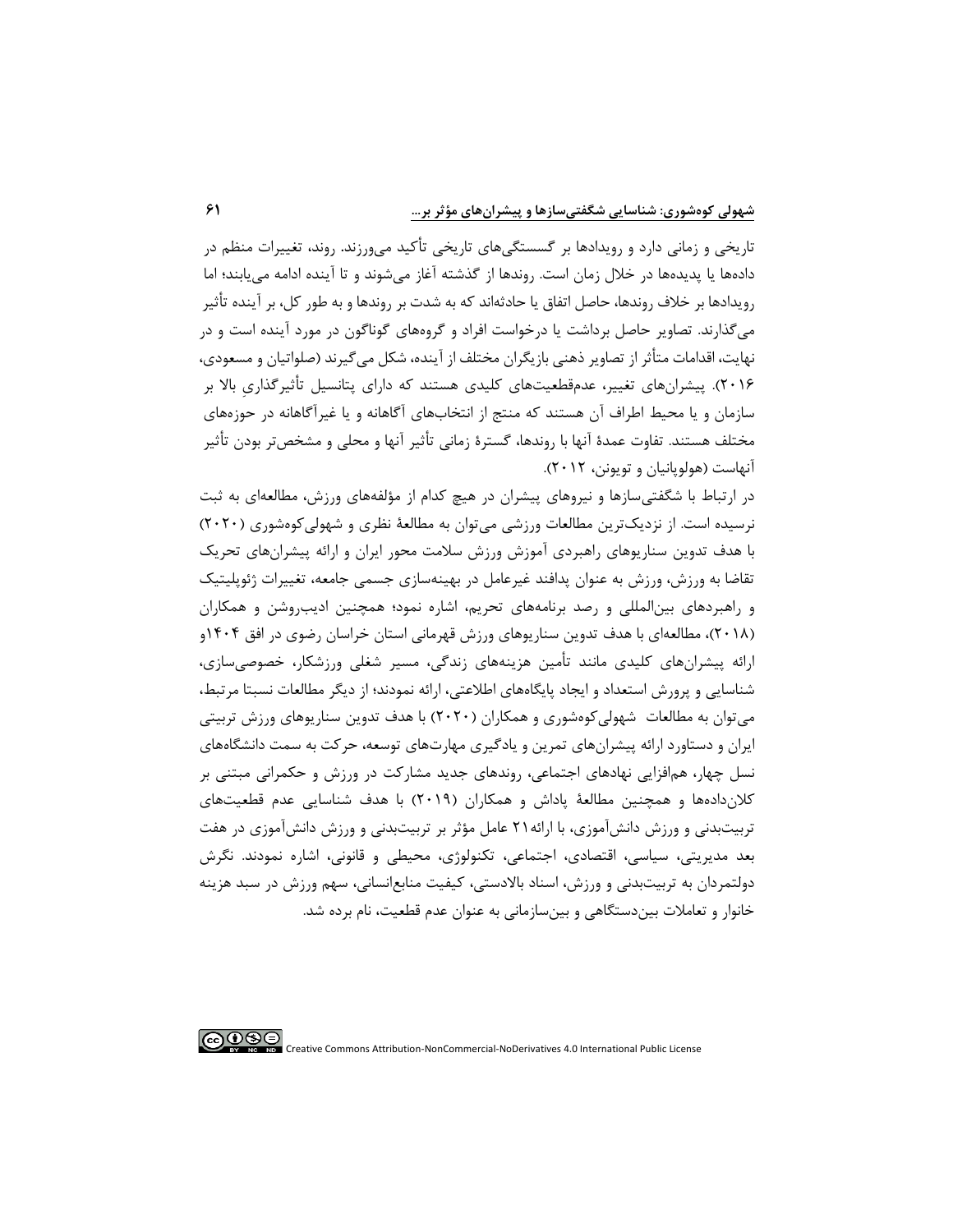هر چند در ارتباط با ورزش، مطالعات زیادي در این حیطه به انجام نرسیده است، اما دیگر علوم، با شناسایی شگفتی سازها و پیشرانها، به استقبال کشف آینده رفتهاند. از جمله می توان به بورنام ٔ (۲۰۲۰) در معماری اطلاعات، سو و وشوای وو<sup>۲</sup> (۲۰۲۱) در منابع انسانی ابر رسانهها، وار<sup>۳</sup> (۲۰۲۱) در قدرت تفکر با کامپیوتر، سئوم<sup>۲</sup> و همکاران (۲۰۲۰) در صنعت خودرو در المان و آینده محیطزیست، فیزک<sup>۵</sup> و همکاران (۲۰۲۰) در شبکههای ارتباطی آینده، پالرم و همکاران (۲۰۱۵) در ژنتیک، بیات و شیروانی )2018( در اقتصاد، آرین منش )2019( در سیاست و رهسپار و همکاران )2019( در آموزش و پرورش، اشاره نمود.

با توجه به مطالب ذکر شده به نظر میرسد درک این مطلب میتواند راهی براي ورود سیاستگذاران ورزشی به مطالعات آیندهپژوهی باشد تا بتوانند از طریق یك رشته مطالعات نظاممند و بلندمدت تصمیمات نادرست را به حداقل برسانند و اتفاقات قریب الوقوع را پیشبینی کنند )راتکلیف و کروسزیک ً⁄ ۲۰۱۱). ضمن اینکه توسعه ورزش تربیتی نیز منجر به توسعه پایدار ورزش در کشور میگردد، ولی تاکنون مطالعهاي بر اساس رویکردهاي آیندهنگرانه و در شرایط عدمقطعیت مانند شناسایی شگفتیسازها و پیشران ها در این حوزه صورت نگرفته است؛ لذا جاي خالی پژوهشی که با رویکردهاي نوین، در شرایط پیچیدۀ کنونی با نگاه آینده نگرانه صورت پذیرد تا مبانی و خوراک تدوین برنامههاي میانمدت و بلندمدت توسعه ورزش تربیتی ایران باشد، حس میشد.

سیگنالهاي ضعیف، پدیدههاي در حال ظهور و یا سیستم هاي سیگنال زودهنگام در واقع ابزار و بستري براي کشف شگفتی سازها هستند و به عنوان مهم ترین ابزار در تمام سطوح خرد و کالن، خصوصی و دولتی، نظامی و تجاری معمول و مرسوماند (کاییو اوجا٬ ۲۰۱۲). میتوان عنوان نمود که سیگنالهاي ضعیف به عنوان پیشتازان تغییر اصلی هستند و نه خود تغییر، همچنین سیگنال هاي ضعیف طیف گستردهاي از پدیدههایی با قطعیت نسبی و یا کامالً غیرقطعی را شامل میشوند. معموالً سیگنالهاي ضعیف که در حال حاضر و امروز وجود دارند میتوانند منجر به یك شگفتیساز شوند. براي درک تفاوت بین سیگنالهاي ضعیف و زمان واکنشی که تا تبدیل شدن به شگفتیساز نیاز دارند،

- 1. [Barnum](https://www.sciencedirect.com/science/article/pii/B9780128169421000034#!)
- 2. Su & [Shuai Wu](https://www.sciencedirect.com/science/article/abs/pii/S2095495620303776#!)
- 5[. Ware](https://www.sciencedirect.com/science/article/pii/B9780128128756000116#!)
- 4. Seum
- 5. Fitzek
- 6. Ratcliffe & Krawczyk
- 7. Kaivo-oja

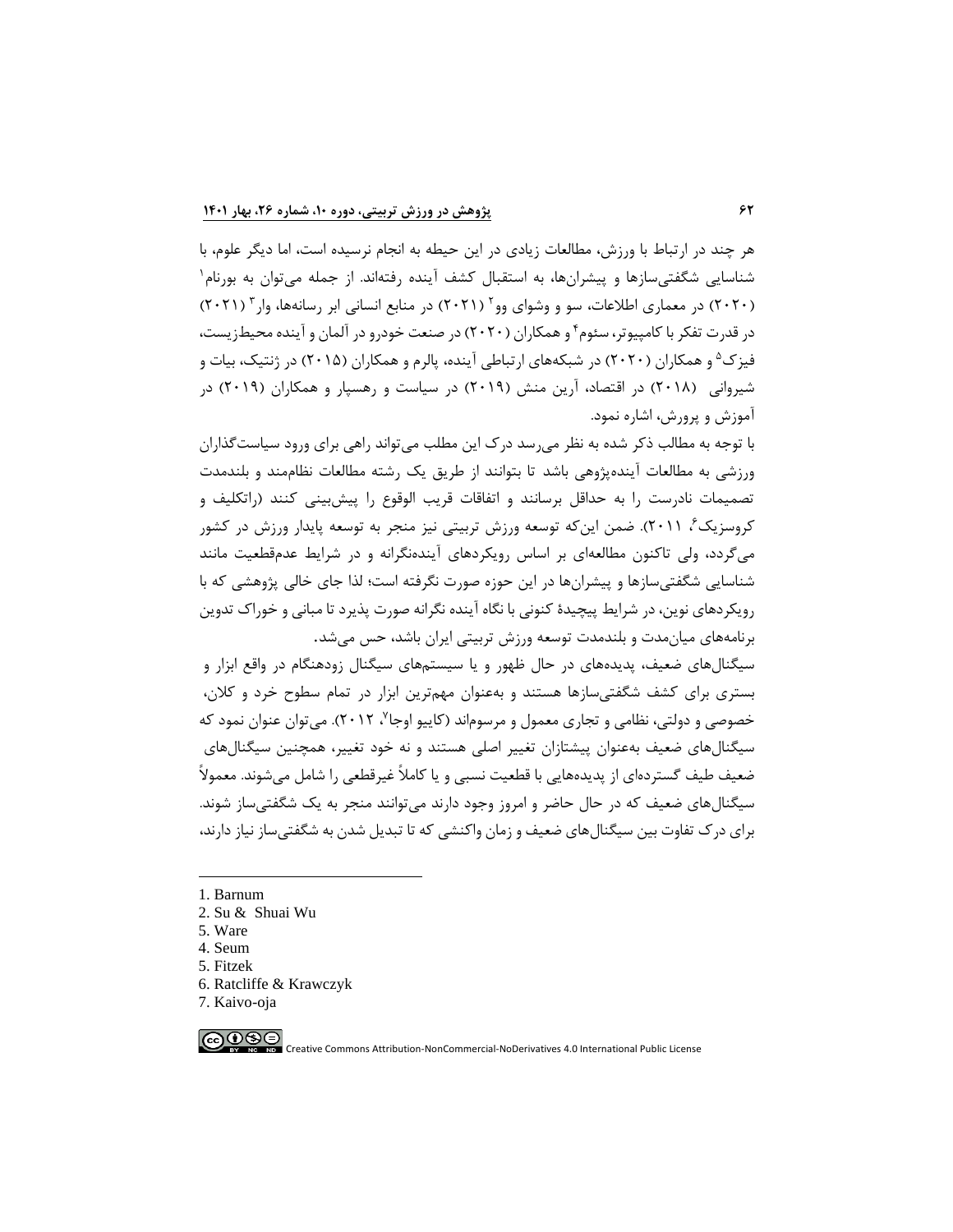مشاهدۀ شکل 2 میتواند کارگشا باشد. در نهایت میتوان اذعان نمود از آنجایی که در زمان حال، سیگنالهاي ضعیف و قوي وقوع شگفتیسازها در آینده دور یا نزدیك را بارویکردهاي علمی میتوان بررسی نمود، زمان واکنشی که در شکل 2 نیز به خوبی مشخص است، فرصت مناسبی است تا دولتها یا سازمانها با برنامهریزي مناسب، از غافلگیري در آینده جلوگیري نمایند.



**شکل-2 تبديل سیگنال هاي ضعیف به شگفتیساز )هیلتون، 2006(**

از این رو، ضرورت انجام این تحقیق به اهمیت مشخص نمودن شگفتیسازها و پیشران هاي مؤثر در زمان مورد بحث به نام زمان واکنش بر می گردد. نتایج احتمالی حاصل از این تحقیق احتماالً میتواند به ارائه یك الگوي جدید، براي شناسایی آیندههاي پیش روي ورزش تربیتی ایران، منجر گردد. از این رو انجام این تحقیق میتواند به جنبههای ناشناخته مؤثر بر توسعۀ ورزش تربیتی ایران اشاره نماید. با توجه به اینکه مطالعات آینده پژوهی کامالً متفاوت از گذشته و حال است و لزوماً ادامۀ روندهاي گذشته نیست، در این پژوهش قصد بر این است تا بر اساس روشهای آینده پژوهی و با شناخت فضاهاي مؤثر آینده، شگفتیسازها و نیروهاي پیشران که در آینده ورزش تربیتی ایران، تأثیرگذارند و احتماالً آیندۀ آن را میسازند، شناسایی گردند. کشورهایی که در ورزش پیشرفت داشتهاند، سعی کردهاند با ارائه برنامههاي توسعه و ایجاد استراتژي هاي مناسب، در جهت گسترش آن گام بردارند. در ایران نیز، توسعه و اعتالء تربیت بدنی و ورزش منوط به تحول سازنده و مثبت در برنامههاي جاري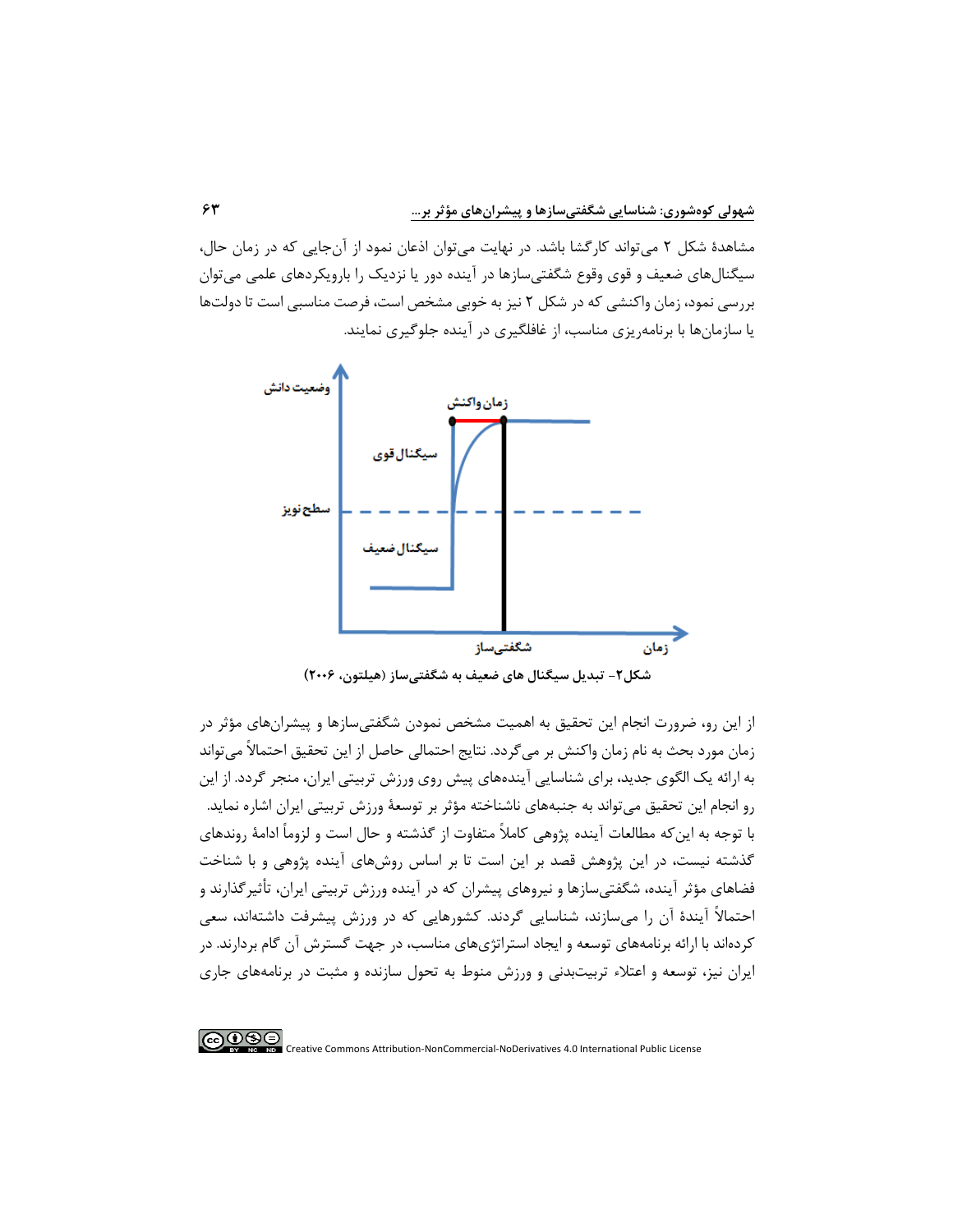ورزشی است. بازنگري در برنامههاي گذشته و جاري و تدوین برنامههاي کارآمد و مؤثر با رویکردهاي نوین در این شرایط پیچیده محیطی، بی شك نیازمند تحقیقات گسترده و همهجانبه است که نتایج آن بتواند خط مشی برنامۀ جدید را تعیین و صحت انطباق آن را با نیازهاي اساسی جامعه در حال تحول ما تضمین کند. از این رو در این پژوهش به دنبال پاسخ به این هستیم که شگفتیسازها و پیشران هاي مؤثر بر آیندۀ ورزش تربیتی ایران کدامند؟

# **روش پژوهش**

پژوهش حاضر از آن جهت که به دنبال کشف مفاهیم جدید است، از منظر هدف، به دنبال کشف و فهم شگفتیسازها و پیشران هاي مؤثر بر آیندۀ ورزش تربیتی ایران و از منظر رویکرد، استقرایی است. از منظر جهتگیري، بنیادي و از منظر شیوه، کیفی است. از منظر استراتژي، مطالعه موردي و از منظر پارادایمی، پارادایم نظریه پیچیدگی است. از منظر ابزار جمع آوري اطالعات، شامل مصاحبههاي عمیق، پرسشنامه باز و بررسی منابع و اسناد و مدارک است. در تحقیقات آیندهنگاري، در مراحل مختلف پژوهش از روشهاي متفاوتی بهره گرفته میشود. این پژوهش از لحاظ رویکرد مطالعات آینده پژوهی داراي رویکرد اکتشافی است.

روشهاي زیادي براي آینده پژوهی وجود دارند که کاربرد و اثربخشی هر یك از آنها متفاوت است. براي آینده پژوهی معموالً از روش هایی مانند درخت رابطه، تحلیل روند، سناریو و دلفی استفاده میشود. البته از میان این روش ها، دلفی در میان محققان اجتماعی کاربرد بیشتري یافته است )مسعودي، 2005(. در این پژوهش نیز براي انتخاب روش تحقیق مناسب با در نظر گرفتن ماهیت پژوهش و هدف اصلی آن، روش دلفی انتخاب گردید.

روش دلفی یکی از روشهاي تحقیق کیفی است که از آن به منظور دستیابی به اجماع در تصمیمگیري هاي گروهی استفاده میشود. در عمل روش دلفی، یکسري از پرسش نامهها یا دورهاي متوالی به همراه بازخورد کنترل شدهاي است که تالش دارد به اتفاق نظر میان یك گروه از افراد متخصص دربارۀ یك موضوع خاص دست یابد. معموالً روش دلفی شامل مراحل اساسی زیر است: در مرحلۀ اول، مسئلۀ پژوهش تعریف و بر این اساس ویژگی الزم براي شرکتکنندگان درکارگروه دلفی تعیین میگردد . این مرحله با تعیین اعضاي کار گروه به اتمام میرسد. مرحله دوم روش دلفی به تولید ایده در زمینۀ مسئلۀ پژوهش اختصاص دارد. در این مرحله اعضاي کارگروه ایدههاي خود را دربارۀ عوامل مرتبط با مسئلۀ پژوهش ارائه میکنند. پژوهشگر با تحلیل و پاالیش این ایدهها، حذف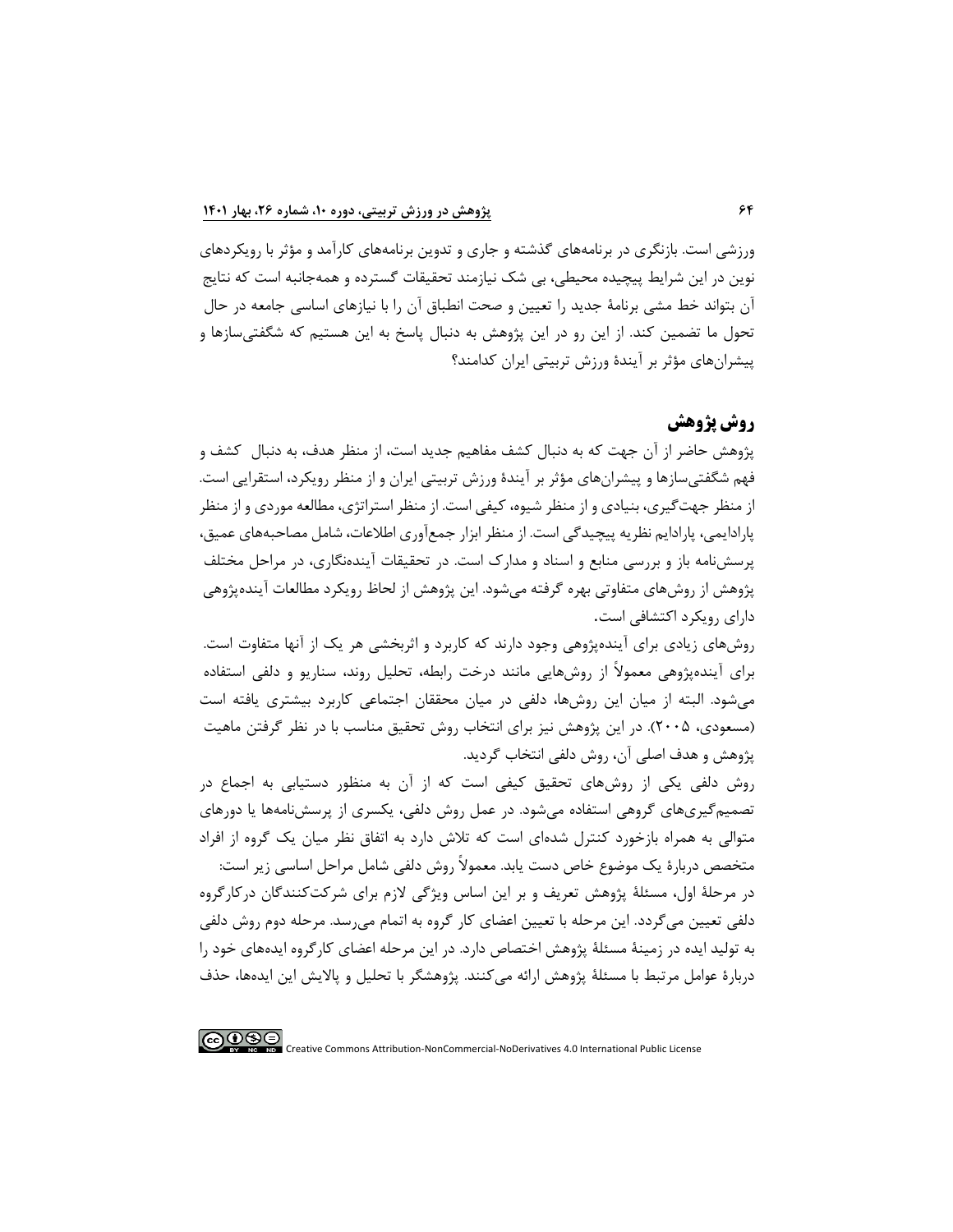موارد تکراري و کاربرد واژگان یکسان، لیست نهایی عوامل مرتبط با مسئلۀ پژوهش را استخراج میکند. در مرحلۀ سوم، اعضاي کارگروه میزان اهمیت عوامل را تعیین یا تعدادي از مهمترین آنها را انتخاب میکنند. در حقیقت این مرحله براي کاهش تعداد عوامل به تعداد قابل قبول براي ادامه کار انجام میشود. مرحلۀ چهارم به بازنگري در میزان اهمیت عوامل بر اساس نتایج مرحله پیش یا تعیین ترتیب اهمیت عوامل اختصاص دارد. در این مرحله، هر یك از اعضاء در جریان نظر گروه قرار میگیرد و مجدداً در میزان یا ترتیب اهمیت عوامل تجدید نظر میکنند.

اعضاي مشارک کننده در پنل دلفی در این پژوهش از بین اعضاي هیئت علمی آیندهپژوهی (۳ نفر) و مدیریتورزشی آشنا به آیندهپژوهی (۱۱ نفر) که به ورزش دانشآموزی و ورزش دانشگاهی آگاهی داشتند و نیز داراي پستهاي اجرایی در این حیطه بودند، انتخاب شدند. براي انتخاب مشارکتکنندگان از روش نمونه گیري هدفمند همراه با نمونهگیري گلوله برفی استفاده شد. در این پژوهش سعی شد تا از حداکثر خبرگان موردنظر استفاده شود. بنابراین تیم تحقیق بهصورت هدفمند به شناسایی افراد مطلع و خبره در زمینه تحقیق پرداخت و 8 نفر از خبرگان را در ابتداي پژوهش مدنظر قرار داد. در ادامه به کمك روش نمونه گیري گلوله برفی، تعداد خبرگان به 14 تن رسید. در تجزیه و تحلیل این پژوهش پس از 3 دور مصاحبه دلفی و رسیدن به توافق گروهی، عوامل اصلی مشخص گردید.

## **یافتهها**

هدف از این مطالعه، شناسایی شگفتیسازها و پیشران هاي مؤثر بر آینده ورزش تربیتی در ایران بود. در دوره اول دلفی با ۱۲ خبره عضو پنل مصاحبههای باز و حضوری انجام شد. هدف این مرحله اکتشاف شگفتیسازها و پیشران هاي محتمل از نگاه کارشناسان بود. در این مصاحبه ها ضمن تشریح موضوع و ضرورت و اهمیت اجراي آن، از مصاحبه شوندگان درخصوص شگفتیسازها و پیشران هاي مؤثر بر آیندۀ ورزش تربیتی ایرانی سئوال شد**.** متن مصاحبهها پیاده و به کمك کدگذاري، در دور اول دلفی، 11 شگفتیساز و 39 پیشران شناسایی و در پنج گروه اجتماعی، فناوري، زیستمحیطی، اقتصادي و سیاسی دستهبندی شدند. نتایج دور اکتشافی (اول) دلفی، در جدول ۱ نمایان است.

∣⊚⊕⊕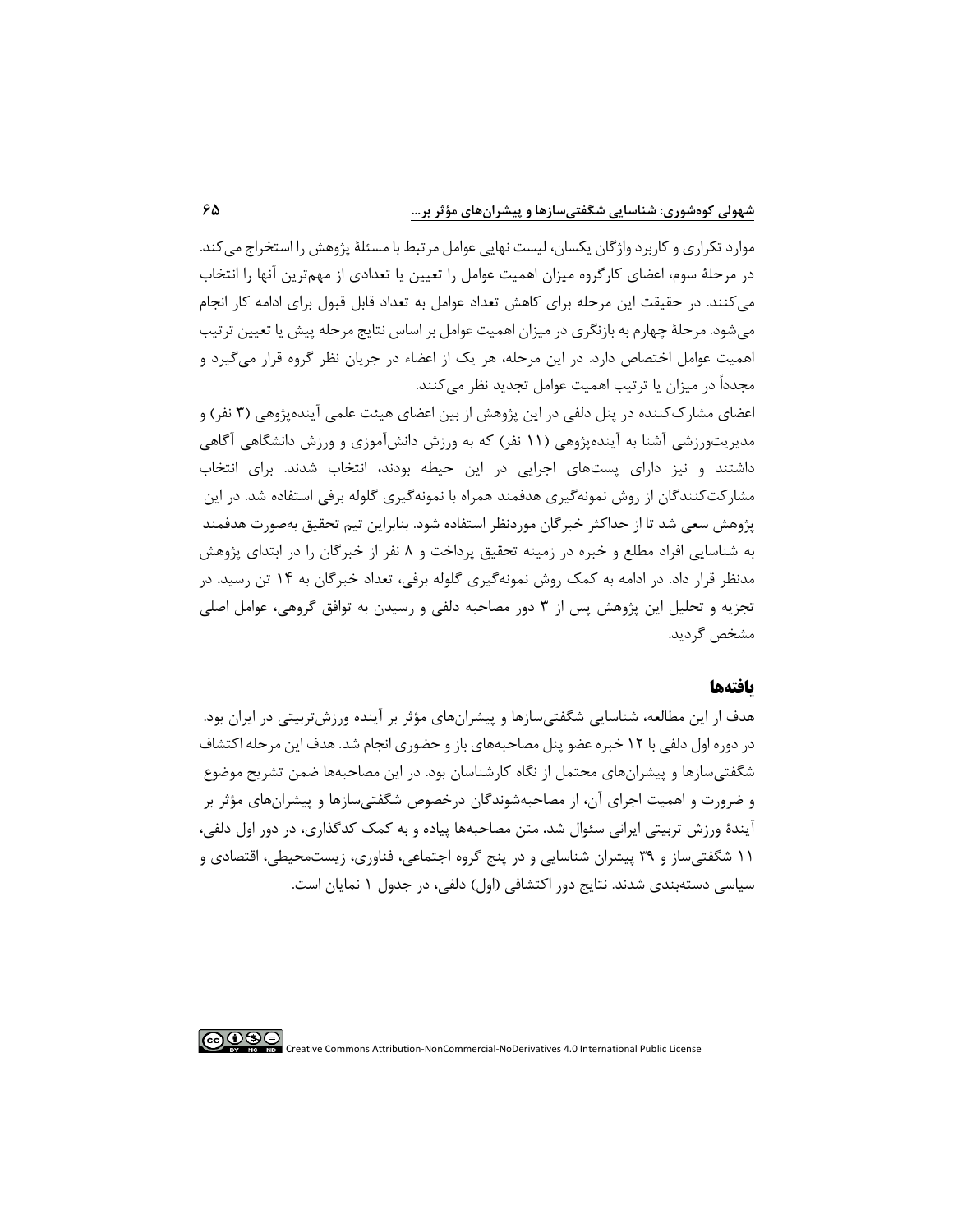**جدول -1 شگفتیسازها و پیشرانهاي شناسايی شدۀ ورزش تربیتی ايران در دور اکتشافی دلفی** 

| رشد یا کاهش ناگهانی جمعیت کره زمین– بازیهای رایانهای به عنوان نسخه و دارو (داروهای<br>دیجیتالی)- ادغام واقیعت مجازی با حقیقت— محصول زنده حداقلی— پار ک&ای مفهومی— زندگی<br>دوم– وقوع جنگجهانی دیگر– بدن مجازی- ژنومیک– بحرانهای بیولوژیکی- اتمام زودتر از<br>موقع ذحاير نفت و طلا                                                                                           | شگفتىسازها             |
|-----------------------------------------------------------------------------------------------------------------------------------------------------------------------------------------------------------------------------------------------------------------------------------------------------------------------------------------------------------------------------|------------------------|
| تغییرات نسلی- توانمندسازی از طریق ورزش- توجه به اهمیت متغیرهای انگیزشی– دسترسی به<br>آموزش با کیفیت برای همه— توجه به بافت اجتماعی و فرهنگی— روانسنجی نیازهای بنیادین—<br>تغییردیدگاه جامعه به ورزش– طراحی برنامه با رویکرد بازاریابی غیرتجاری مشارکت در ورزش–<br>فقر فرهنگی حاکم بر جامعه                                                                                  | پیشرانهای<br>اجتماعى   |
| مهندسی ژنتیک- قالبهای جدید محتوا— واقعیت مجازی در کنترل حرکتی و حس ٔر- کاربست<br>فناوری اطلاعات بر روی یادگیری— استفاده از واقعیت مجازی درآموزش ورزش— هوشمصنوعی                                                                                                                                                                                                             | پیشرانهای<br>فناوري    |
| مد نظر قراردادن کلان روندهای زیست محیطی– ایجاد کانونهای ورزش طبیعی در مدارس و<br>دانشگاهها– عدم توانایی در کنترل آلایندهها– عدم توجه به ساختارهای زیستمحیطی- تغییرات<br>ژئوپولوتیکی و راهبردهای بین المللی                                                                                                                                                                  | پیشرانهای<br>زيستمحيطى |
| نهادينهسازي فرهنگ وقف— تأمين معيشت آموزشدهندگان— توزيع متوازن منابع مالي— پوشش<br>نیازهای واقعی— نظام اقتصادی با خدمات متنوع- قرار گرفتن ورزش در سبد اقتصادی خانواده                                                                                                                                                                                                        | پیشرانهای<br>اقتصادى   |
| اجرای عدالت آموزشی– توانمندسازی در حوزه سلامت روان– عملیاتی کردن برنامه درس،ملی–<br>دانشگاههای نسل چهار— سیاستگذاری بر اساس سند تحول بنیادین— قانونی شدن رشد سواد<br>جسمانی- تغییر در شیوه جذب آموزشدهندهگان— سوق دادن نظام آموزشی به سمت تربیت<br>محوری— بروز کردن شیوههای یاددهی، یادگیری— بسترسازی توسط دولت— باز طراحی الگوهای<br>أموزشي- همكاري بينبخشي بازيگران كليدي | پيشرانهاي<br>سياسى     |

هدف فازهاي بعدي دلفی دستیابی به اجماع مشارک کنندگان پیرامون میزان تأ ثیر شگفتیسازها و پیشران هاي شناسایی شده در آینده ورزش تربیتی ایران بود. در فاز دوم از متخصصان درخواست گردید تا به میزان تأثیر ۱۱ شگفتیساز و ۳۹ پیشران شناسایی شده در مرحله قبل، بر ورزش تربیتی ایران، یك نمره بین عدد یك تا 100 بر حسب میزان تأ ثیر به هر عامل اختصاص دهند. در فاز سوم دلفی، پاسخ تمام مشارکتکنندگان دور قبل و همچنین بیشترین گزینه هایی که دیگر متخصصان انتخاب کرده بودند، براي همه مشارکتکنندگان ارسال شد و درخواست گردید تا در صورت موافقت، رأي اکثریت را تأ یید کنند. در نهایت خبرگان مشارکتکننده، پیرامون تأثیر زیاد یا خیلی زیاد چهار شگفتیساز (جدول ۲) و ۱۷ پیشران (جدول ۳) بر آینده ورزش تربیتی در ایران، اجماع نظر پیدا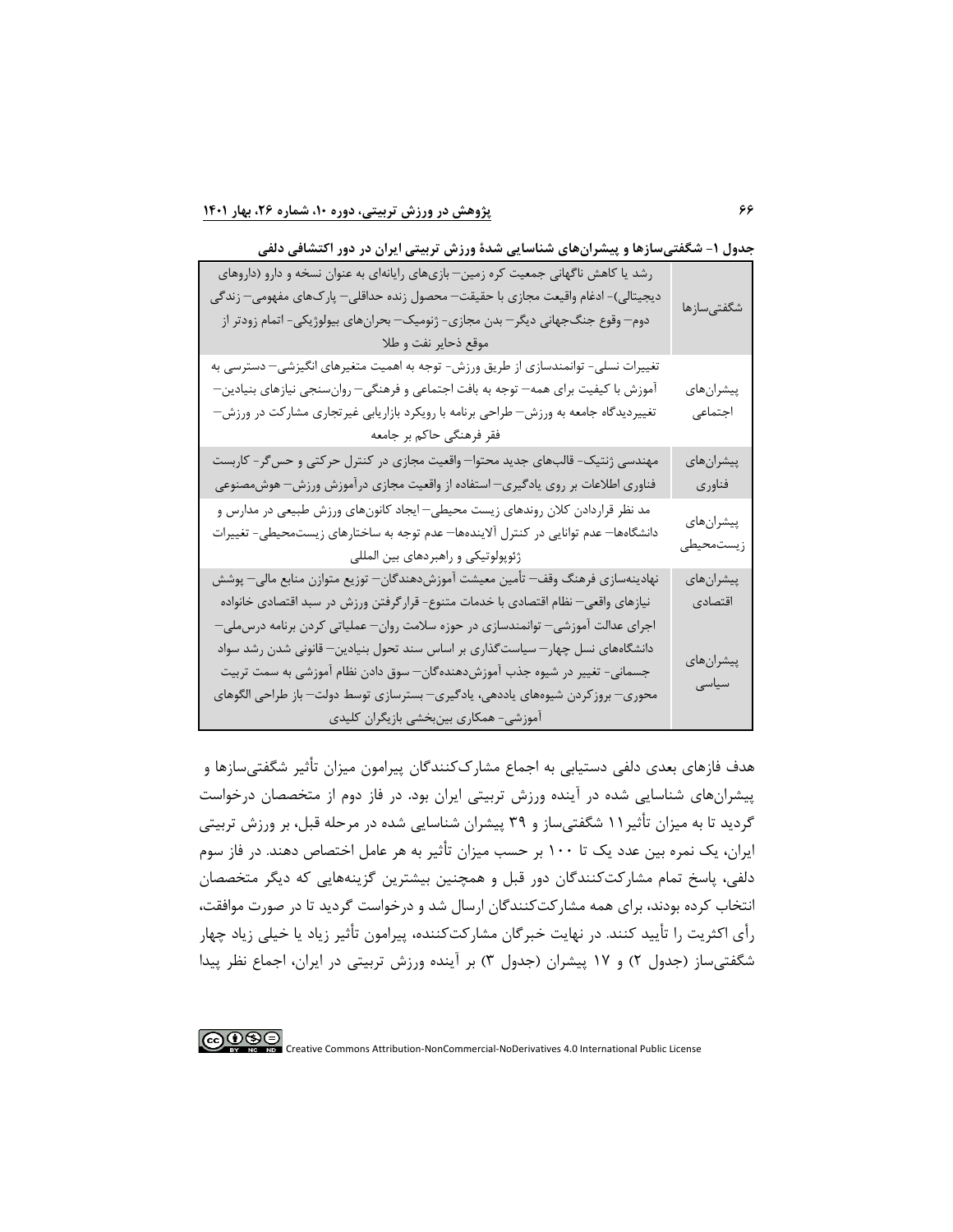کردند. اجماع دربارۀ هر شگفتیساز و پیشران به این معنی بود که بیش از 70 درصد خبرگان بر سر میزان تأثیر آن شگفتی ساز یا پیشران اتفاق نظر داشته باشند.

| درصد اجماع نظر | شگفتىسازها                  |
|----------------|-----------------------------|
| %81            | ادغام واقيعت مجازى با حقيقت |
| %78            | زندگی دوم                   |
| %77            | پارکھای مفهومی              |
| %72            | ژنومیک                      |

**جدول -2 شگفتیسازهاي با تأثیر زياد يا خیلی زياد بر ورزشتربیتی ايران** 

میانگین درصد اجتماع نظر خبرگان در ارتباز با شگفتیسازهاي با بیشترین تأ ثیر بر آینده ورزش تربیتی ایران، %77 بود.

| درصد اجماع نظر | پيشرانها                                       | دستەبندى     |
|----------------|------------------------------------------------|--------------|
| %82            | تغییردیدگاه جامعه به ورزش                      |              |
| %80            | دسترسی به آموزش با کیفیت برای همه              |              |
| %74            | توجه به بافت اجتماعی و فرهنگی                  | اجتماعي      |
| %71            | توجه به اهمیت متغیرهای انگیزشی                 |              |
| %79            | استفاده از واقعيت مجازي درآموزش ورزش           |              |
| %76            | قالبهاى جديد محتوا                             | فناور ی      |
| %78            | ایجاد کانونهای ورزش طبیعی در مدارس و دانشگاهها |              |
| %76            | تغییرات ژئوپولوتیکی و راهبردهای بینالمللی      | ز پستمحیطے ِ |
| %72            | مد نظر قراردادن كلان روندهاى زيستمحيطى         |              |
| %82            | توزيع متوازن منابع مالي                        |              |
| %79            | قرار گرفتن ورزش در سبد اقتصادی خانواده         | اقتصادي      |
| %77            | تأمين معيشت آموزش دهندگان                      |              |
| %84            | قانونىشدن رشد سواد جسمانى                      |              |
| %83            | سوقدادن نظام آموزشي به سمت تربيت محوري         |              |
| %79            | همکاری بینبخشی بازیگران کلیدی                  | سیاسی        |
| %79            | سیاست گذاری بر اساس سند تحول بنیادین           |              |
| %76            | بروز کردن شیوههای یاددهی—یادگیری               |              |

**جدول -3 پیشرانهاي با تأثیر زياد يا خیلی زياد بر ورزشتربیتی ايران** 

$$
\bigcirc \mathbb{Q} \bigcirc \mathbb{Q} \bigcirc
$$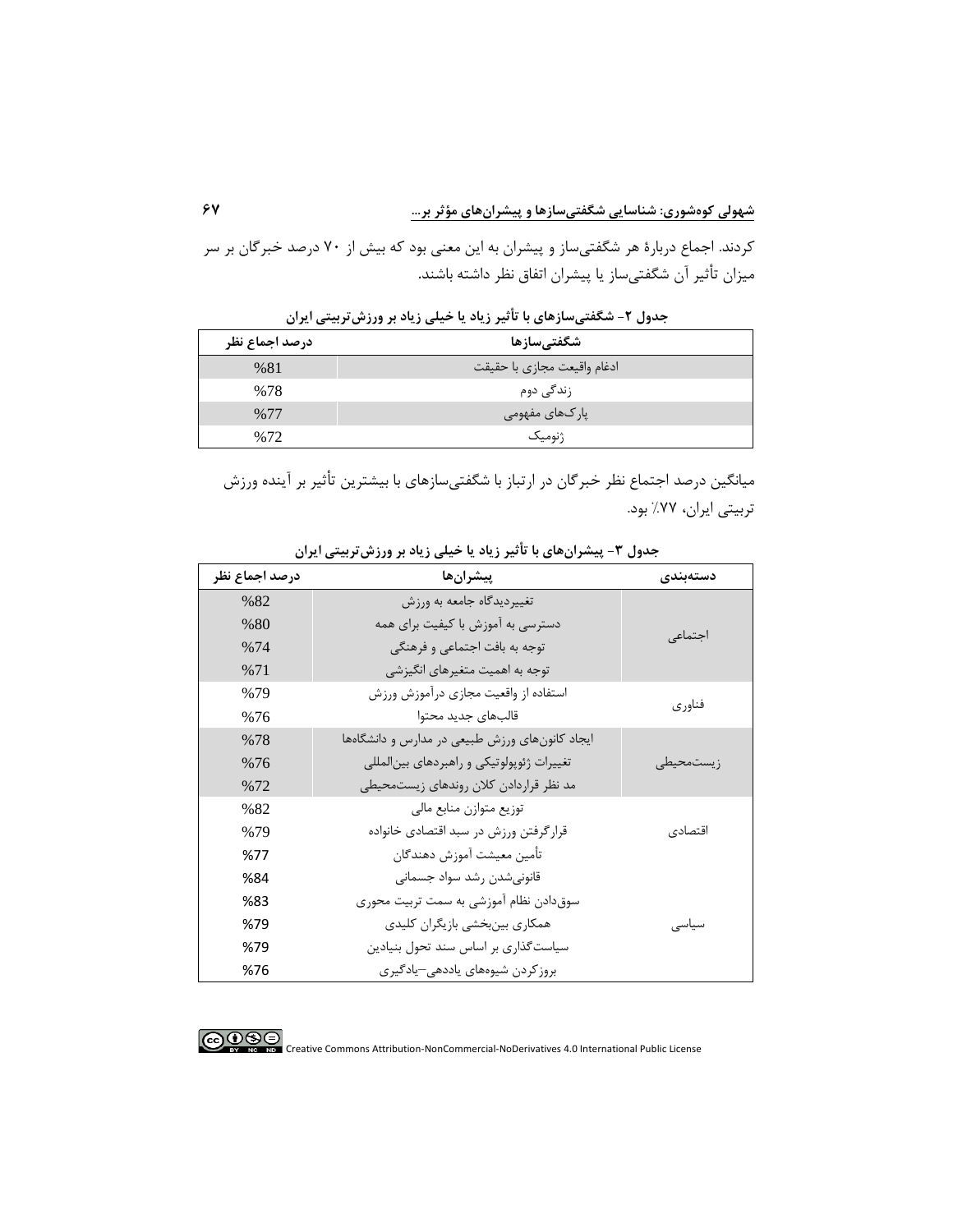میانگین درصد اجتماع نظر خبرگان در ارتباط با پیشران هاي با بیشترین تأ ثیر بر آینده ورزش تربیتی ایران، %78 بود. در پایان و پس از شناسایی شگفتیسازها و پیشران هاي تأثیرگذار نهایی، پژوهشگران یك مدل شماتیك با نام مدل مفهومی شگفتیسازها و پیشرانهاي تأثیرگذار بر ورزش تربیتی ایران که از دل دادهها و با نظر خبرگان پدید آمد، تدوین نمودند که به تأیید مشارکتکنندگان در این تحقیق نیز رسید. مدل مفهومی مذکور، در شکل 3 به نمایش در آمد است. هدف از تدوین این مدل، نمایش دادههای اصلی و نهایی پژوهش، به صورت ساده و تأثیرگذار است. پیشرانهای ۵ گانه، با پنج ضلعیهاي تودرتو که نمایانگر هر دسته پیشران و نشان از ارتباط مستقیم و تأثیرپذیري و تأ ثیرگذاري این دسته بنديها بر یکدیگرند، به نمایش درآمد. از آنجایی که از لحاظ زمانی احتمال وقوع پیشران ها در زمان حال یا آیندهاي نزدیك است و وقوع شگفتیسازها، احتماالً در سالهاي دورتر اتفاق میافتد، در این مدل مفهومی، نیروهاي پیشران، در درون ماتریس چهاروجهی که به چهار شگفتیساز نهایی اختصاص یافتهاند، قرارگرفت. این مدل مفهومی بر اساس معیارهاي ذکر شده تنظیم گردید.

onlyn gland find chiniplasher شگفتىساز شگفتہ أقشلانى TO PAS PACO زندگے دوم ژئومىك ني<br>وفق پیشرانهای زیستمحیطی شگفتیساز پارکھای مفهومی

**شکل-3 مدل مفهومی شگفتیسازها و پیشرانهاي تأثیرگذار بر ورزش تربیتی ايران** 



# شگفتیساز ادغام واقیعت مجازی با حقیقت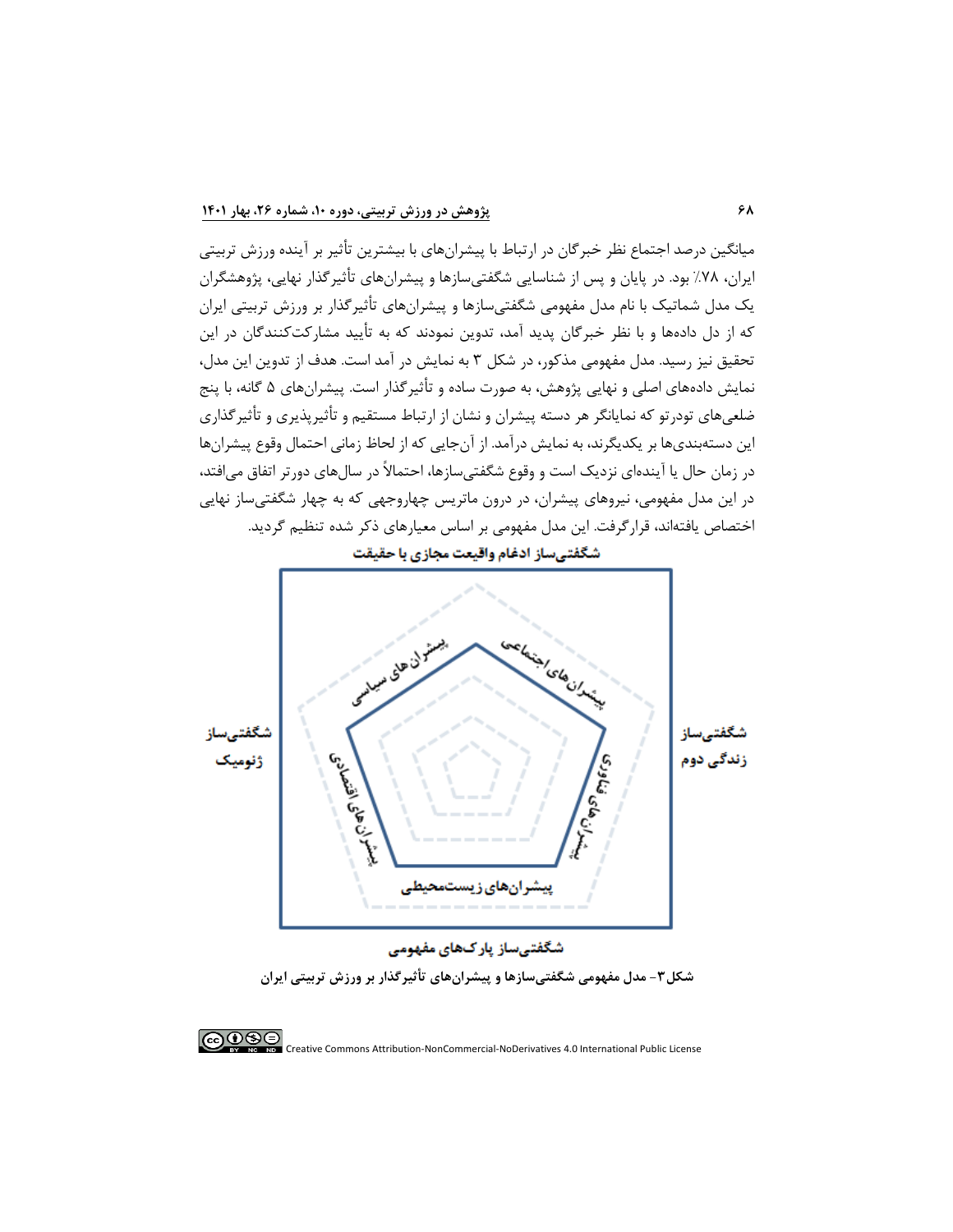# **بحث و نتیجه گیری**

<sup>1</sup> روبروشدن با ناشناخته ها و مسائل پیچیده باید از طریق رویکردهاي فرارشته اي انجام گیرد. نیکوالسکو (۲۰۱۴) معتقد است مطالعات فرارشتهای و علم پیچیدگی اگر چه بهطور مستقل ایجادشدهاند، اما میتوان ارتباط منطقی، هستیشناسانه و معرفتشناسانهاي میان آنها یافت. این پژوهش فرارشته اي، بر اساس پارادایم نظریه پیچیدگی و با هدف شناسایی شگفتیسازها و پیشران هاي تأ ثیرگذار بر ورزش تربیتی کشور و با استفاده از روش دلفی که یکی از مناسبترین روش ها در تحقیقات آیندهپژوهی است، انجام شد. افزایش اغتشاشات محیطی و پیچیدگی روزافزون ناشی از جهانیسازی و پیشرفتهای فناوري، موجب آشوبناک، غیرقابل پیشبینی، تکه تکه و مغشوش شدن محیط هاي تصمیمگیري شده ٔست (ادکرافت و میسون ۲۰۰۷ ). این موضوع هر سیستم تصمیمسازی را ملزم می کند، تطبیقپذیری پیش و پس از وقوع شگفتیسازها را در خود ایجاد کند. شگفتیسازها در سالهاي اخیر بروز و ظهور زیادي در ادبیات حوزه هاي مختلف داشته اند. میتوان اذعان نمود که در سیستم هاي ورزشی و مخصوصاً ورزش تربیتی که دارای متولیان متعددی (شهولیکوهشوری و همکاران، ۲۰۲۰) است، مستثنی از این مسائل نیست و شگفتیسازها میتوانند تأ ثیر مستقیمی بر شرایط سیستم بگذارند. یکی از شگفتیسازهاي که در ارتباط با ورزش تربیتی ایران، توسط خبرگان شناسایی گردید، شگفتیساز"ادغام واقیعت مجازي با حقیقت" است. هنگامی که از عینك حقیقت مجازي استفاده میشود، بدن یك یادآور سنگین و همیشگی دارد که اعالم میکند آنچه میبینید، واقیعت ندارد (اسمیت و دوبیوس"، ۲۰۱۰؛ کورزومونویچ و گافنی'، ۲۰۱۷)؛ اما اگر واقعیت مجازی به طور کامل در حقیقت مجازي ادغام شود، چه اتفاقی رخ میدهد؟ چنین فضایی میتواند واقعیت را بپوشاند و افراد را مهمان تجربهاي عجیب کند. این فناوري با استفاده از یک سیستم رهگیري، تمام حرکتهاي فرد را دنبال میکند. به کمك دادههاي حرکتی فرد و دوربینها و نمایشگرها، سقفها و دیوارهاي مجازي در مقابل شخص، بدون آنکه به پوشیدن لباس یا عینك حقیقت مجازي نیاز داشته باشند، ظاهر میشود. با توجه به پیشرفت لحظهاي تکنولوژي، وقوع این شگفتیساز دور از دسترس نیست. این شگفتیساز میتواند بر ورزش تربیتی تأثیر مثبتی داشته باشد و با استفاده از این فناوري، میتوان عالوه بر آموزش ورزش به دانشآموزان ودانشجویان، از فضایی براي رقابت حتی بدون رقیب واقعی در

- 1. Nicolescu
- 2. Adcroft & Mason
- 3. Smith & Dubois
- 4. Kuzmanovic & Gaffney

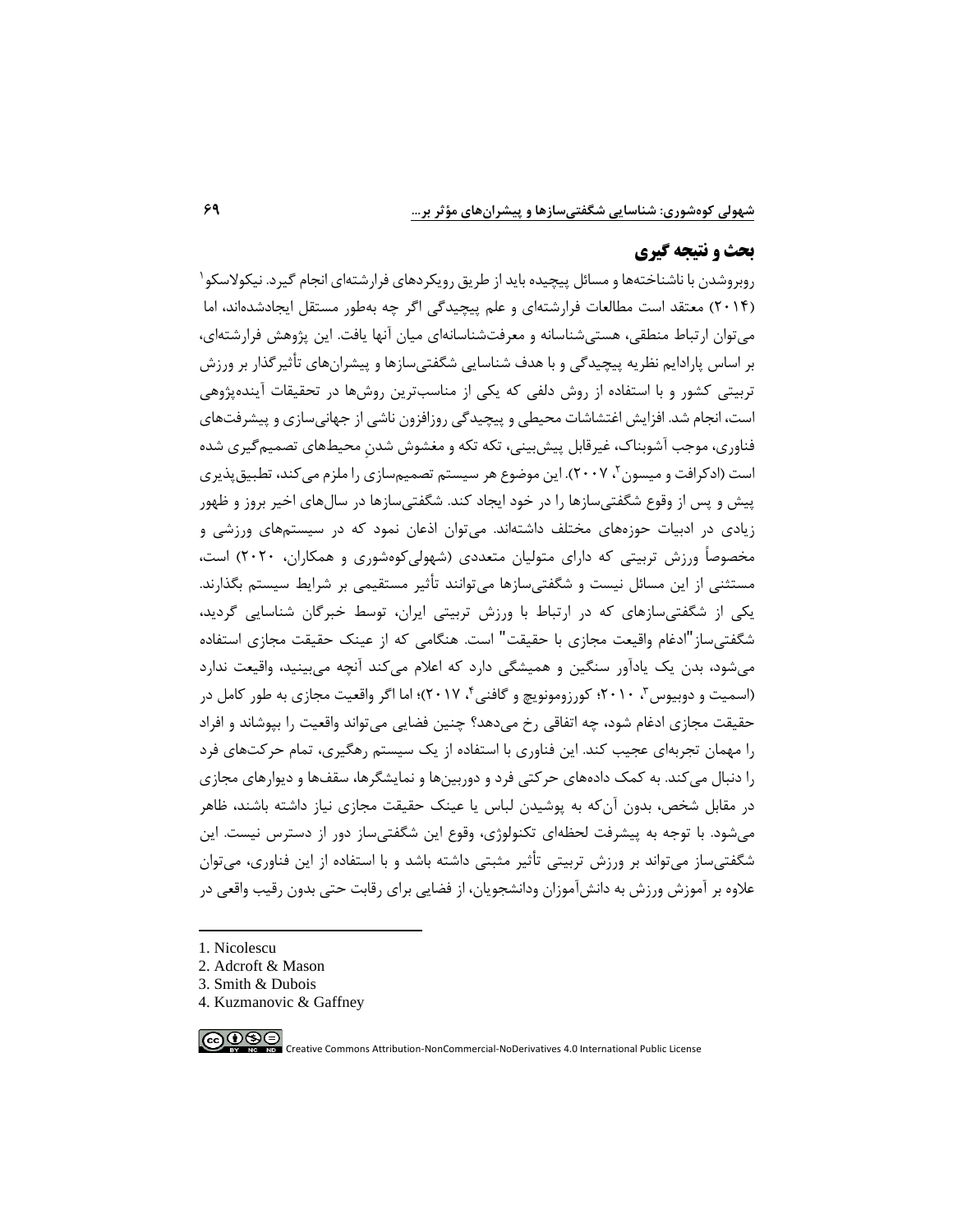جهت فعالیت جسمانی استفاده نمود. این شگقتیساز در صورت وقوع میتواند انقالب بزرگی در فعالیتهاي جسمانی بوجود آورد. در کل این شگفتیساز یك شگفتیساز مثبت و داراي اثربخشی باال، مخصوصاً در آینده ورزش تربیتی است.

شگفتیساز دیگر که از یافتهها به دست آمد، شگفتیساز"زندگی دوم" است. زندگی دوم یك فضاي بسیار وسیع دیجیتالی است که افراد میتوانند با آواتار خود به آن وارد شوند، با دیگر افراد گفتگو نمایند یا حتی با آنها ورزش کنند (ذاکري، ٢٠١٩). این سامانه به عنوان نوع جدیدي از ارائه، اجرا و حضور مطرح است و افراد نه تنها آواتار خود را میسازند بلکه در ساختن و تغییر جهان اطراف خود نیز سهیم هستند (سیلوا'، ۲۰۱۳). دانشگاههای مطرح امریکایی برای اینکه احتمال میدهند آینده دانشگاه در چنین فضایی برگزار میگردد، فضایی روي زندگی دوم اجرا کردهاند. در صورت بروز چنین شگفتیسازي که باز هم از نوع مثبت است، باید مدارس و دانشگاههاي ما بهخصوص در بحث آموزش ورزش، توان تصمیم سازي و رویارویی با آن را داشته باشند.

دیگر شگفتیساز مطرح شده توسط خبرگان، شگفتیساز "پارکهاي مفهومی " است. پارکهاي مفهومی به عنوان نمونه هاي اولیه آینده، امکان برقراري تعادل و کسب تجربه زیستۀ حداقلی از آینده را فراهم میآورد. یکی از مهمترین ویژگیهاي آنها لمس آینده از طریق لمس یك صفحه یا یك دیوار ٔ ست که احتمالا تجربهای منحصر به فرد است (سارتیس و اسمیت ٔ، ۲۰۱۱). یکی از نکاتی که میتواند در آینده و در صورت وقوع این شگفتیساز به کمك آموزش ورزش در مدارس و دانشگاهها بیاید، امکان ایجاد تجربه جمعی در این پارکهاي مفهومی است و احتماالً این شگفتیساز مثبت دیگر، میتواند با توجه به خصوصیاتش به توسعه ورزش تربیتی درآینده من جر گردد.

چهارمین و آخرین شگفتیساز، شگفتی ساز "ژنومیك" است. ژنومیك یك شاخه علمی نسبتاً جدید است و آثار آن در آیندۀ تکنولوژي نمایان میگردد. ژنومیك شامل تجزیه و تحلیل دادهها و اطالعات ژنتیکی بهخصوص ژنوم موجودات است. 10 سال از اولین باري که ژنوم انسانی توالییابی شدهاست، میگذرد. وقتی توالییابی روي جمعیت انبوه انجام شود ما به دادههاي بسیار زیادي دست پیدا خواهیم کرد؛ دادههایی که احتمالاً تمام نادانسته ها در اکثر علوم را آشکار خواهد کرد (پیاگت ؓ، ۲۰۱۳). از آنجایی که ورزش و ژنتیک ارتباط مستقیمی با یکدیگر دارند (گویلرمی و لوسیا۴، ۲۰۱۹)، در صورت

- 3. Piaget
- 4. Guilherme, L. F. & [Lucia](https://www.sciencedirect.com/science/article/pii/B9780128161937000014#!)



<sup>1.</sup> Silva

<sup>2.</sup> Saritas & Smith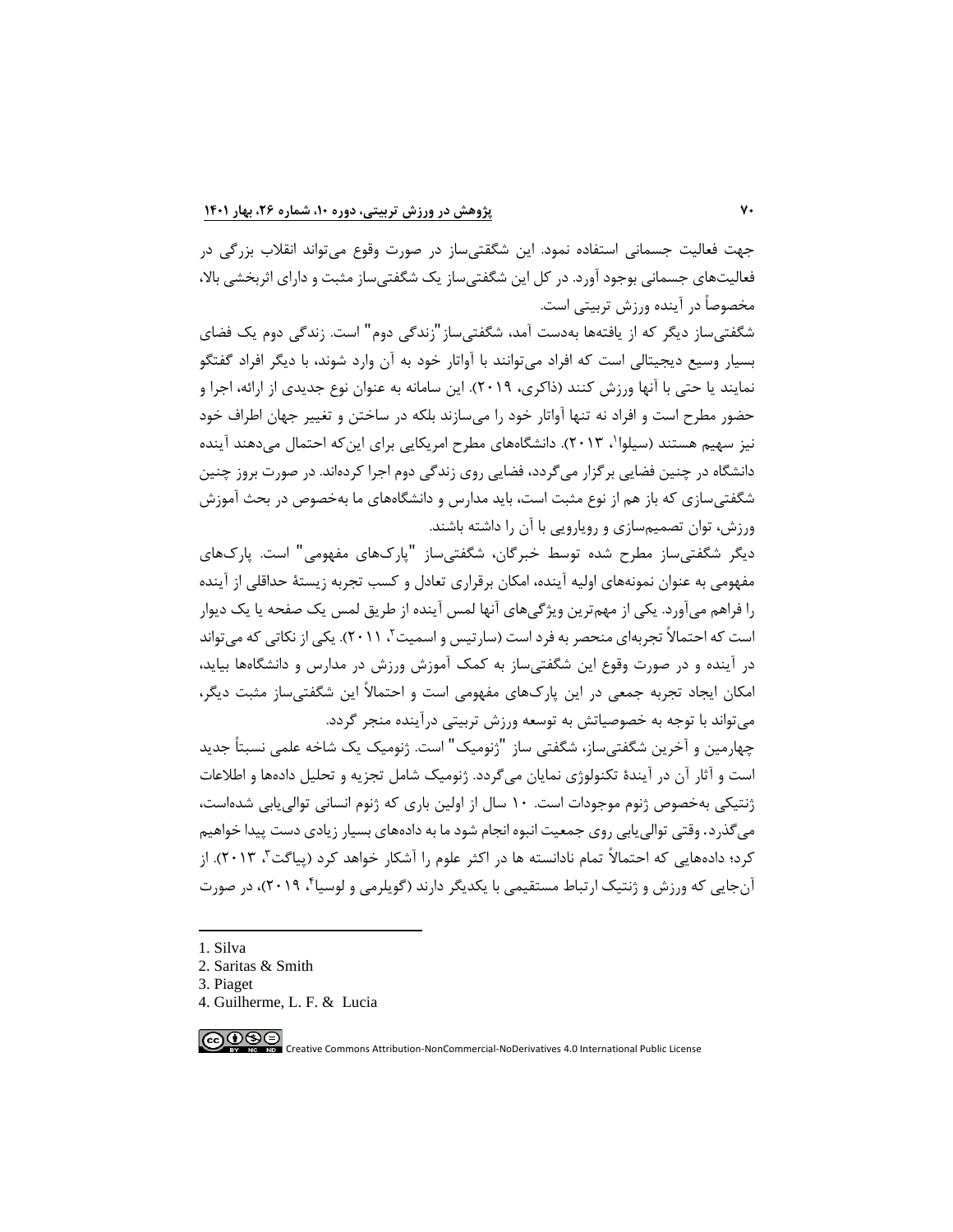وقوع احتمالی این شگفتیساز، احتماالً به کشفهاي بسیار خوبی در ارتباط با مشارکت و نحوۀ مشارکت و متقاعدسازي به شرکت در فعالیت جسمانی در ورزش مدارس و دانشگاه، دست خواهیم یافت.

شگفتیسازهاي شناسایی شده در این پژوهش بر اساس معیارهاي مختلف تقسیمبندي شگفتیسازها )شکل 1(، از آن جهت که ورزش تربیتی، ماهیتی آموزشی دارد، از نوع موضوعی با موضوع آموزش محور و همچنین داراي معیارهاي باورپذیري میباشند. در بحث شگفتیسازها تأکید بر این است که همه چیز قابل برنامهریزي نیست و قبل از هر تغییري یك هشدار و یا سیگنال ضعیف وجود دارد که تحلیلگر و استراتژیست باید آن را کشف کند و از آن بهره بجوید (انساف<sup>(</sup>، ۲۰۰۷). از سیگنالهای ضعیف به عنوان پیشتازان تغییر اصلی یاد میشود؛ بر همین اساس، در شکل )2( سیگنالهاي ضعیف و قوي وقوع شگفتیسازها در آینده دور یا نزدیك را با رویکردهاي علمی میتوان بررسی نمود؛ زمان واکنشی که نیز در این شکل به آن اشاره شده است، از اهمیت بسیاري برخوردار است. پس میتوان در ارتباط با ورزش و بالاخص ورزش تربیتی که دارای متولیان زیادی در سطح دو وزارتخانه کلیدی آموزش و پرورش و وزارت علوم است، پیشنهاد نمود تا بر اساس اصل همافزایی، کمیته مشترک رصد آینده شکل گیرد؛ بر این اساس با بررسی مدام و واکنش صحیح در زمان مناسب، می توان اطمینان حاصل نمود که شگفتیسازها، خللی احتمالی و زیانبار در روند آموزش ورزش ایجاد نمینمایند، بلکه آن را به فرصتی استثنایی جهت توسعۀ ورزش تربیتی و در نهایت تمام حیطه هاي ورزش تبدیل مے نمایند.

در کنار شناسایی شگفتیسازها در این پژوهش، به شناسایی نیروهاي پیشران تأ ثیرگذار بر ورزش تربیتی ایران نیز پرداخته شد. یکی از دستهبندیهای پیشرانهای تأثیرگذار، پیشرانهای اجتماعی است که از پیشرانهاي تغییر دیدگاه جامعه به ورزش، دسترسی به آموزش با کیفیت براي همه، توجه به بافت اجتماعی و فرهنگی و توجه به اهمیت متغیرهاي انگیزشی تشکیل شدهاند. یکی از نشانكهاي قوي این دسته بندي "تغییر دیدگاه جامعه به ورزش" است. آموزش، فرهنگسازي و تغییر نگرش آحاد جامعه به ورزش و فعالیت جسمانی از مهمترین محورهاي برنامههاي متولیان ورزش تربیتی میتواند باشد. مهمبودن تأ ثیر فعالیتهاي ورزشی بر ارتقاء سطح سالمتی و نشاط اجتماعی بر کسی پوشیده نیست. یك پیشنهاد کاربردي در این ارتباط اجراي طرح استفاده رایگان از اماکن ورزشی وزارت خانههاي ورزش و آموزش و پرورش است. همچنین میتوان براي تغییر دیدگاه جامعه به ورزش،

1. Ansoff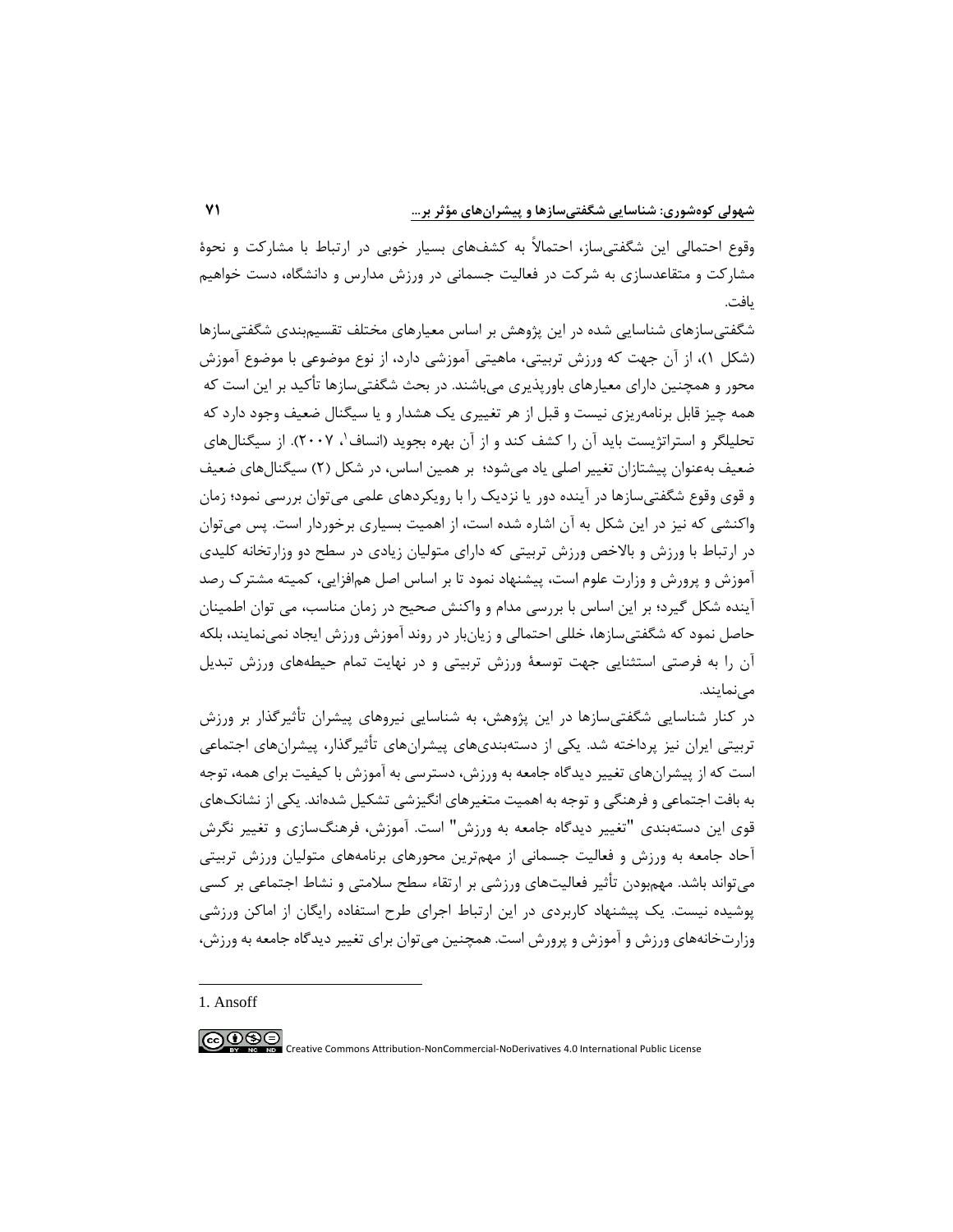از تدوین شیوهنامههایی با محوریت فعالیت بدنی و ورزش همگانی مانند برگزاري مداوم برنامههاي مناسبتی و اجراي دقیق آن توسط ادارات کل آموزش و پرورش در هر استان نام برد. براي هدف عمومیسازي ورزش در بین آحاد مردم، بهترین مکانها براي شروع، مدارس و دانشگاهها هستند، با نهادینهسازي فعالیت جسمانی در بین دانشآموزان و دانشجویان و ترغیب آنان به شرکت در ورزش، دیدگاه جامعه نسبت به ورزش تغییر میکند و میتوان در آیندهاي نزدیك آن را به کل افراد جامعه بسط داد. پیشران اجتماعی بسیار مهم دیگر، پیشران "دسترسی به آموزش با کیفیت براي همه" است. انسان باید از ابتداي تولد تحت انضباط کامل تربیتی قرار گیرد و روند برنامهریزي آموزشی از همان آغاز تولد جزو مأ موریتهاي وزارت آموزش و پرورش است. آموزش با کیفیت براي همه به شکل گیري شخصیت و هویت منجر میشود )شهولیکوهشوري2020،(. از این رو، یکی از نیروهاي عمدۀ تشکیل دهندۀ آینده ورزش تربیتی ایران، دسترسی به آموزش با کیفیت ورزش براي همگان است. پیشنیاز آموزش با کیفیت ورزش، داشتن محیطهاي سختافزاري مناسب است. در این ارتباط پیشنهاد میگردد اولویتهاي سختافزاري آموزش ورزش در هر استان، شهرستان، بخش و روستا ، مشخص گردد و سپس وزارتخانههاي علوم و آموزش و پرورش از طریق ارتباط با خیرین، آنان را براي حل مسائل مربوطه و تعیین اولویت و نیاز مناطق هدایت کنند و بر اساس نیازهاي مشخصشده در این زمینه به خیرین الگوهایی براي توسعه زیر ساختهاي آموزش ورزش در طول چند سال آینده ارائه نمایند. نیروي پیشران اجتماعی بعدي که در ساختن آینده ورزش تربیتی ایران اثرگذار است، پیشران "توجه به بافت اجتماعی و فرهنگی" است. احتماالً یکی از مواردي که در ساخت آینده تأثیرگذار است، توجه به کیفیت زندگی و مفهوم آن در فرهنگ هاي مختلف است که داراي مفاهیم زیادي است )دویران، غالمی و دانش دوست، 2012(. توسعه ورزش، مخصوصاً ورزش تربیتی در بافتهاي گوناگون اجتماعی و فرهنگی با هم متفاوت است؛ در این ارتباط پیشنهاد میگردد متولیان ورزش تربیتی با تدوین یك برنامه آمایش سرزمینی با محوریت تفاوتهاي موجود در اجتماعات و فرهنگهاي مختلف، کلیه روندهایی که منجر به توسعه ورزش تربیتی در فرهنگ هاي مختلف میشوند را شناسایی کند و بر اساس آنها براي آینده ورزش تربیتی، راهبرد تدوین نمایند. آخرین پیشران اجتماعی که از نظر خبرگان داراي اهمیت بسیاري در ساخت آینده ورزش تربیتی ایران است، پیشران" توجه به اهمیت متغیرهاي انگیزشی" است. توجه به اهمیت باورهاي انگیزشی به عنوان یك متغیّر تأثیرگذار در روند آموزش، ضروري مینماید که بیش از پیش به این موضوع و عوامل پیشبینیکنندۀ آن پرداخته شود )باعزت و همکاران، 2017(.راهبردهاي انگیزشی یادگیري بیشترین تأثیر را در بروز استعدادهاي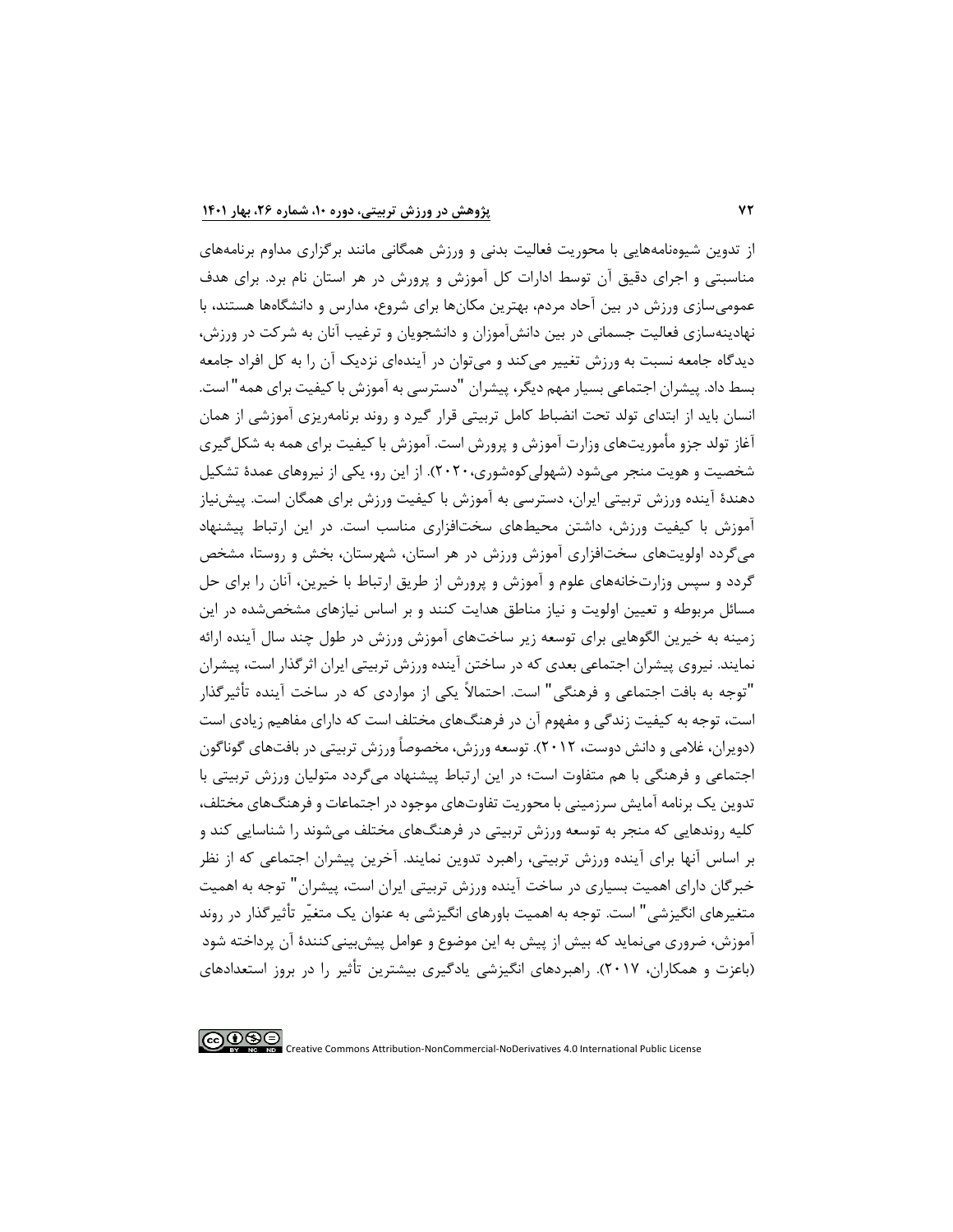ورزشی ایفاء میکند و این متغیر داراي مؤلفه هایی است که قابل آموزش است )سلمان و امینی، 2016(. در این زمینه، پیشنهاد میگردد از هم اکنون جو انگیزشی مناسب توسط معلمان ورزش در مدارس و اساتید ورزش در دانشگاهها، خلق گردد تا در آیندهاي نزدیك شاهد تأ ثیر متغیرهاي انگیزشی بر توسعه ورزش تربیتی گردیم. جو انگیزشی یکی از عوامل محیطی-اجتماعی است و بهعنوان میزان تأکید بر عوامل برد و باخت در مکانهاي آموزشی گروهی تعریف میشود. ساختار جو انگیزشی از «تئوري دستیابی به هدف» نشأت میگیرد. جو انگیزشی خلق شده بهوسیله معلمان و اساتید ورزش، یك سازه هدفی-موقعیتی است که به واسطه آن، موفقیت و شکست در محیط اجتماعی مورد داوري قرار می گیرد (درویشی میرشکارلو، مهی زاده و احمدی، ۲۰۱۴).

بر اساس یافتهها، دسته بندي دیگر، پیشران هاي فناوري هستند. یکی از نشانكهاي قوي که از جنس پیشران هاي فناوري است، پیشران "استفاده از واقعیت مجازي درآموزش ورزش" است که احتماالً نقش پررنگی در توسعه ورزش تربیتی در آینده خواهد داشت. با استفاده از واقعیت مجازي میتوان پیچیدهترین مفاهیم را به آسانی و با روشی لذت بخش به دانشآموزان، آموزش داد. دانشآموزان با این مفاهیم پیچیده در محیطی سه بعدي روبرو میشوند و بهتر میتوانند آن را درک کنند. واقعیت مجازي یك محیط سه بعدي مجازي یا شبیهسازي شده است که به وسیله کامپیوتر ایجاد میشود و به طور معمول از طریق کاله یا هدست مخصوص ساخته میشود به طوري که محرکهاي صوتی و تصویري را براي کاربر فراهم میسازد )شهولیکوهشوري، 2020(. یکی دیگر از راههاي عالی استفاده از واقعیت مجازي در ورزش براي تمرینات داخلی و آموزش است. در ورزش هایی مانند بسکتبال، [بیس](https://rasekhoon.net/article/show/783510/%D8%A7%D8%B5%D8%B7%D9%84%D8%A7%D8%AD%D8%A7%D8%AA-%D9%85%D9%87%D9%85-%D8%AF%D8%B1-%D8%A8%D8%A7%D8%B2%DB%8C-%D8%A8%DB%8C%D8%B3-%D8%A8%D8%A7%D9%84)  [بال،](https://rasekhoon.net/article/show/783510/%D8%A7%D8%B5%D8%B7%D9%84%D8%A7%D8%AD%D8%A7%D8%AA-%D9%85%D9%87%D9%85-%D8%AF%D8%B1-%D8%A8%D8%A7%D8%B2%DB%8C-%D8%A8%DB%8C%D8%B3-%D8%A8%D8%A7%D9%84) و تنیس ورزشکاران میتوانند در محیطی شبیهسازي شده تمرین کنند و تکنیك خود را طبق بازخورد سیستم هماهنگ سازند. در این ارتباط پیشنهاد میگردد متولیان با برقراري ارتباط با کنسول هاي معروف بازي در جهان، نیازهاي آموزشی خود در ورزش را مطرح کنند و نسخه هاي اختصاصی خود را دریافت نماید و با استفاده از آنها در مدارس و دانشگاه ها، حتی ا قدام به استعدادیابی در ورزش از این روشهاي جدید مبتنی بر فناوري نمایند. پیشران فناوري دیگر، پیشران "قالبهاي جدید محتوا" است. در حال حاضر رسانه هاي اجتماعی بستر جدیدي را براي تولید محتوا فراهم کردهاند و در آینده نیز شاهد به وجود آمدن بسترهاي نوینی خواهیم بود. در این ارتباط بهتر است تا تصمیمگیران حیطه ورزش تربیتی با فراهمسازي سختافزارها و نرمافزارهاي مناسب، آموزش ورزش را از این کانال نیز توسعه دهند و با ایجاد محتوا و ارائه آن در بستر مجازي و یا از طریق پادکستهاي صوتی، به ترغیب افراد بیشتري به شرکت در ورزش و فعالیتهاي جسمانی بپردازند.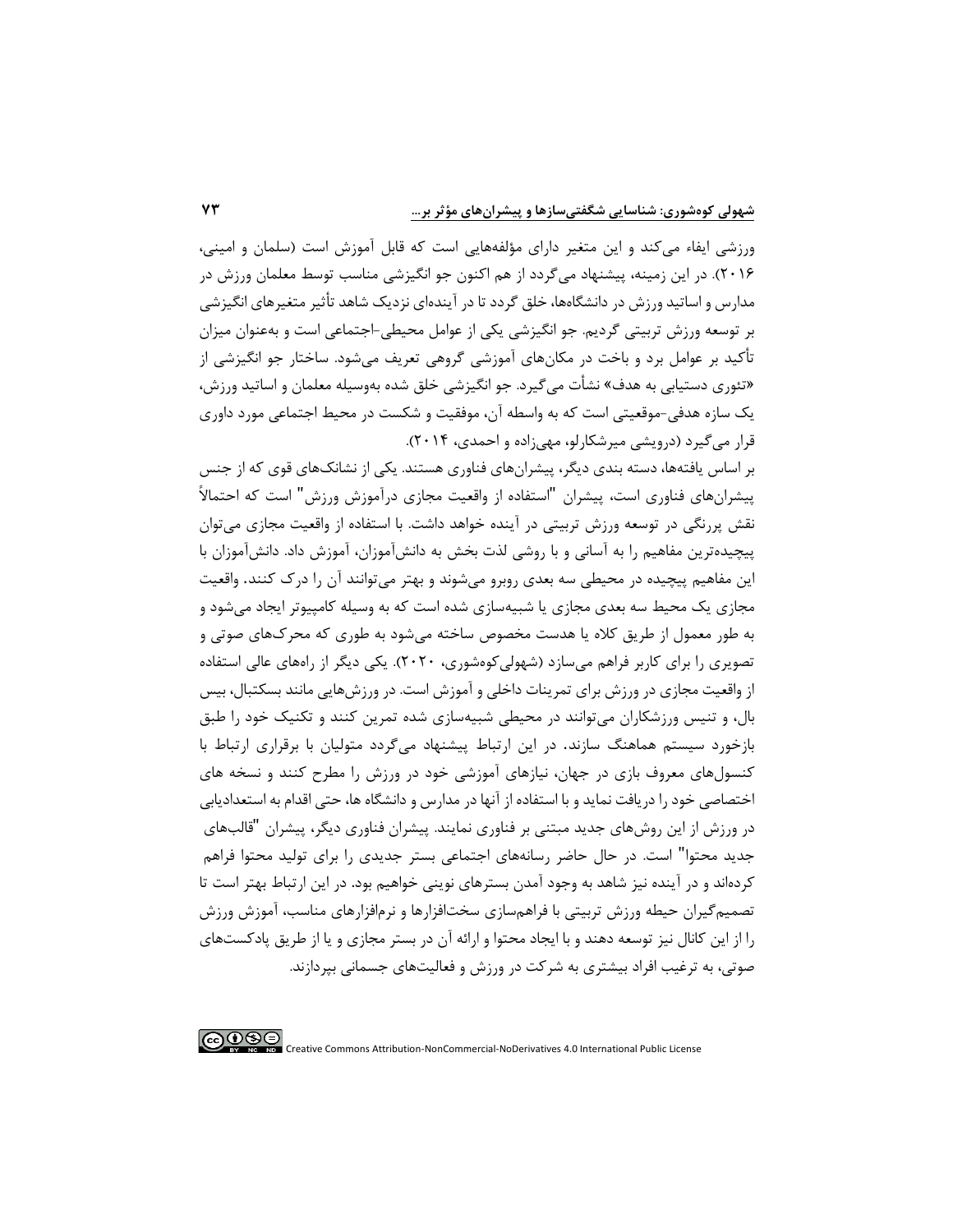بر اساس یافتههاي این پژوهش یکی دیگر از پیشرانهاي شناسایی شده، پیشران هاي زیست محیطیاند. این مجموعه، از سه پیشران ایجاد کانونهاي ورزش طبیعی در مدارس و دانشگاهها، تغییرات ژئوپولوتیکی و راهبردهاي بینالمللی و مد نظر قراردادن کالنروندهاي زیستمحیطی، تشکیل شده است. پیشران "ایجاد کانونهاي ورزش طبیعی در مدارس و دانشگاهها" اشاره به ورزش در طبیعت و شور و هواي خاص آن دارد. یکی از مهمترین رویکردهاي کشورهاي توسعه یافته و در حال توسعه در سراسر جهان توجه به ورزش و تربیتبدنی در میان جمعیت دانشآموزي و دانشجویی است و بر این اساس با استفاده از برنامههاي طبیعت، سعی در نهادینهکردن فعالیت بدنی در مدارس و دانشگاه ها دارند (شهولی کوهشوری، ۲۰۲۰). با توجه به این که در تمام استانها، مناطق و کانونهای طبیعی خاص و فراوانی براي فعالیت بدنی و ورزش کردن وجود دارد، پیشنهاد میگردد وزارتخانه هاي علوم و آموزش و پرورش، با تجهیز کانون هاي طبیعی به امکانات ورزشی )حداقل در هر شهر یك کانون طبیعی) نقش تعیین کننده خود را در سلامت و شادابی نسل نوجوان و جوان و افزایش ضریب هوشی در جهت یادگیري مطالب علمی و به دنبال آن توسعه علمی در کشور به انجام برسانند. پیشران زیست محیطی دیگر، پیشران "تغییرات ژئوپولوتیکی و راهبردهاي بینالمللی" است که یکی از نیروهاي تأثیرگذار بر ساخت آینده محتمل ورزش تربیتی است. بشیریه )2003( موضوع ژئوپلیتیك را مطالعه مبانی جغرافیایی [قدرت](https://fa.wikipedia.org/wiki/%D9%82%D8%AF%D8%B1%D8%AA) [دولتها](https://fa.wikipedia.org/wiki/%D8%AF%D9%88%D9%84%D8%AA) میداند. نقش ویژگیهاي [سرزمین،](https://fa.wikipedia.org/wiki/%D8%B3%D8%B1%D8%B2%D9%85%DB%8C%D9%86) [آب و هوا،](https://fa.wikipedia.org/wiki/%D8%A2%D8%A8_%D9%88_%D9%87%D9%88%D8%A7) [منابع طبیعی،](https://fa.wikipedia.org/wiki/%D9%85%D9%86%D8%A7%D8%A8%D8%B9_%D8%B7%D8%A8%DB%8C%D8%B9%DB%8C) [موقعیت](https://fa.wikipedia.org/wiki/%D9%85%D9%88%D9%82%D8%B9%DB%8C%D8%AA) جغرافیایی، ویژگیهاي جمعیتی و خصوصیات فرهنگی بر شکل و عملکرد نظام سیاسی، مورد بحث این شاخه از دانش سیاسی است. بهعالوه چون هر یك از دولتها بخشی از فضاي جغرافیایی- سیاسی جهان را تشکیل می دهند، بحث از [روابط بین الملل](https://fa.wikipedia.org/wiki/%D8%B1%D9%88%D8%A7%D8%A8%D8%B7_%D8%A8%DB%8C%D9%86%E2%80%8C%D8%A7%D9%84%D9%85%D9%84%D9%84) از این دیدگاه خاص نیز مطرح میشود. از آنجایی که از نظر خبرگان، تغییرات ژئوپولوتیکی و راهبردهاي بینالمللی تأ ثیر زیادي در ساخت آینده ورزش و مخصوصاً ورزش تربیتی دارند، پیشنهاد میگردد با رصد تغییرات بینالمللی و تغییرات کالن آن، شیوه نامههاي بومی توسعه فعالیت بدنی در مدارس و دانشگاهها تدوین گردد. در ارتباط با پیشران هاي سبز و پیشبینیآینده میتوان به نقش برجسته "کالن روندهاي زیستمحیطی" اشاره نمود. رویدادهای متعددی که در یک توالی خاص (حتی به موازات هم) و در یک بازه زمانی و بافتار خاص رخ میدهند، تشکیل یك روند را میدهند. به طور معمول، ترکیب چندین روند، باعث به وجود آمدن کلان روند میشود (کوک'، ۲۰۱۴). کلان روندها، عوامل پر قدرتی هستند که به آینده شکل

1. Cook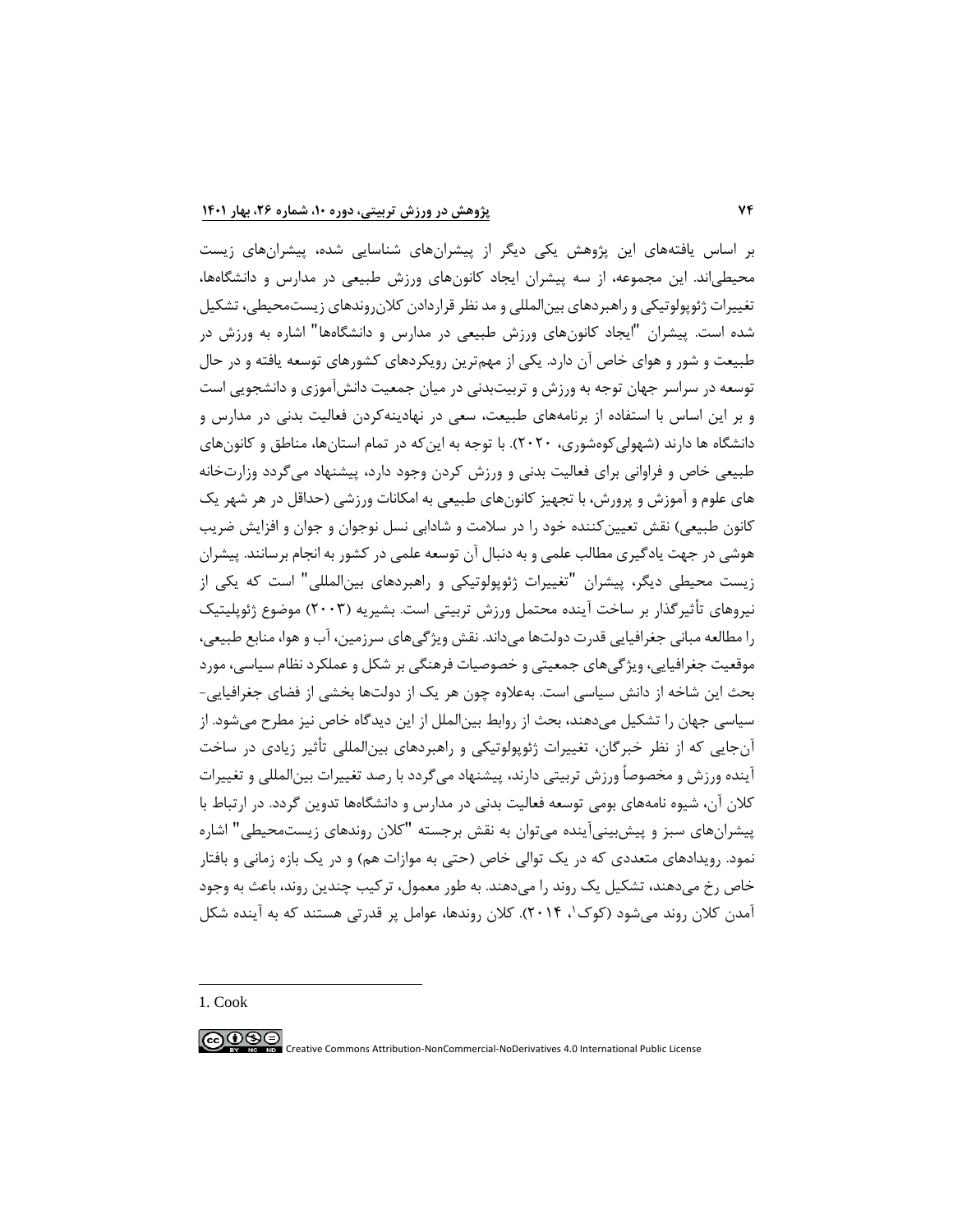میدهند (کوسا'، ۲۰۱۰). یکی از مهمترین کلان روندهایی که امروز اهمیت زیادی دارد، کلان روندهاي زیستمحیطیاند که سهم بسیار زیادي را در ترسیم همۀ آیندههاي پیش رو در تمامی علوم دارند و مطمئنا این کلان روند که مورد توجه خاص یونسکو (هینمان۲، ۲۰۱۱) نیز قرار گرفته است، سهم بسیار زیادي در ترسیم آینده آموزش و ورزش دارد و مطمئناً ورزش تربیتی نیز از این قاعده مستثنی نیست. از این رو بهتر است متولیان ورزشتربیتی در برنامهریزي آینده خود به این کالن روند توجه ویژه نمایند. این کالن روند سبز، به عنوان فرآیندهاي دگرگونی بلندمدت با دامنه وسیعتر و تأثیرات ریشهایتر مطرح است. مطالعه و رصد مدام کلان,وندهای آینده توسط متولیان می تواند از غافلگیري احتمالی در آیندههاي متفاوت جلوگیري نماید.

یکی دیگر از پیشران هاي مهم شناسایی شده که در آینده ورزش و ورزش تربیتی بسیار مهم است، پیشران هاي اقتصادياند. در میان تمام مسائل یك جامعه، اقتصاد به عنوان یکی از مهمترین مسائل زندگی مطرح است. اقتصاد در تمام ابعاد یک جامعه (سیاسی، اجتماعی، فرهنگی و ...) از اهمیت باالیی برخوردار است. یکی از پیشران هاي مهم اقتصادي که در آینده ورزش تربیتی تأثیرگذار است، پیشران "توزیع متوازن منابع مالی" است. یکی از مشکالت چندین سال اخیر در کشور، محدودیتهاي منابع مالی و توزیع نامناسب منابع مالی است. متعاقباً آموزش و پرورش و وزارت علوم نیز از این محدودیتهاي مالی فراگیر رنج میبرند. اگر در چند سال آینده نیز اوضاع مانند وضعیت امروزي باشد و تحولی شگرف در رفع محدودیتهاي مالی و توزیع نامتوازن منابع مالی ایجاد نگردد مطمئناً ورزش تربیتی در جاهاي کم برخوردارتر، به مسئله اي فرعی تبدیل میشود که احتماالً فقط نشانی از آن باشد و هیچ گونه فعالیت تربیتی و آموزشی در مکانهاي فوق الذکر صورت نگیرد. براي اینکه ورزش تربیتی در تمام مناطق به طور منظم برگزار گردد و توسعه یابد، پیشنهاد میگردد در این مورد تمرکززدایی سیستماتیک انجام گردد. تمرکز زدایی حکم می کند که توزیع اعتبارات در بین شهرهای استان، توسط نهاد استانی انجام شود و کنترل توزیع و نحوه استفاده از آن بر اساس ضوابطی یکسان در کشور به شکل متمرکز انجام شود. در این روش سهم اعتبارات استانی، توسط شاخصهایی که هم مشخص- کننده وضعیت شهرها و هم مشخصکننده سطوح توسعه در ورزش تربیتی استانها هستند تعیین میشود. در نتیجه سطحبندي انجام گرفته در ورزش تربیتی منطبق با نیازهاي شهري هر استان خواهد بود. دو پیشران اقتصادي دیگر یعنی "قرارگرفتن ورزش در سبد اقتصادي خانواده" و "تأمین

1. Kuosa

**@®®** 

<sup>2.</sup> [Heyneman](https://www.sciencedirect.com/science/article/abs/pii/S0738059310001641#!)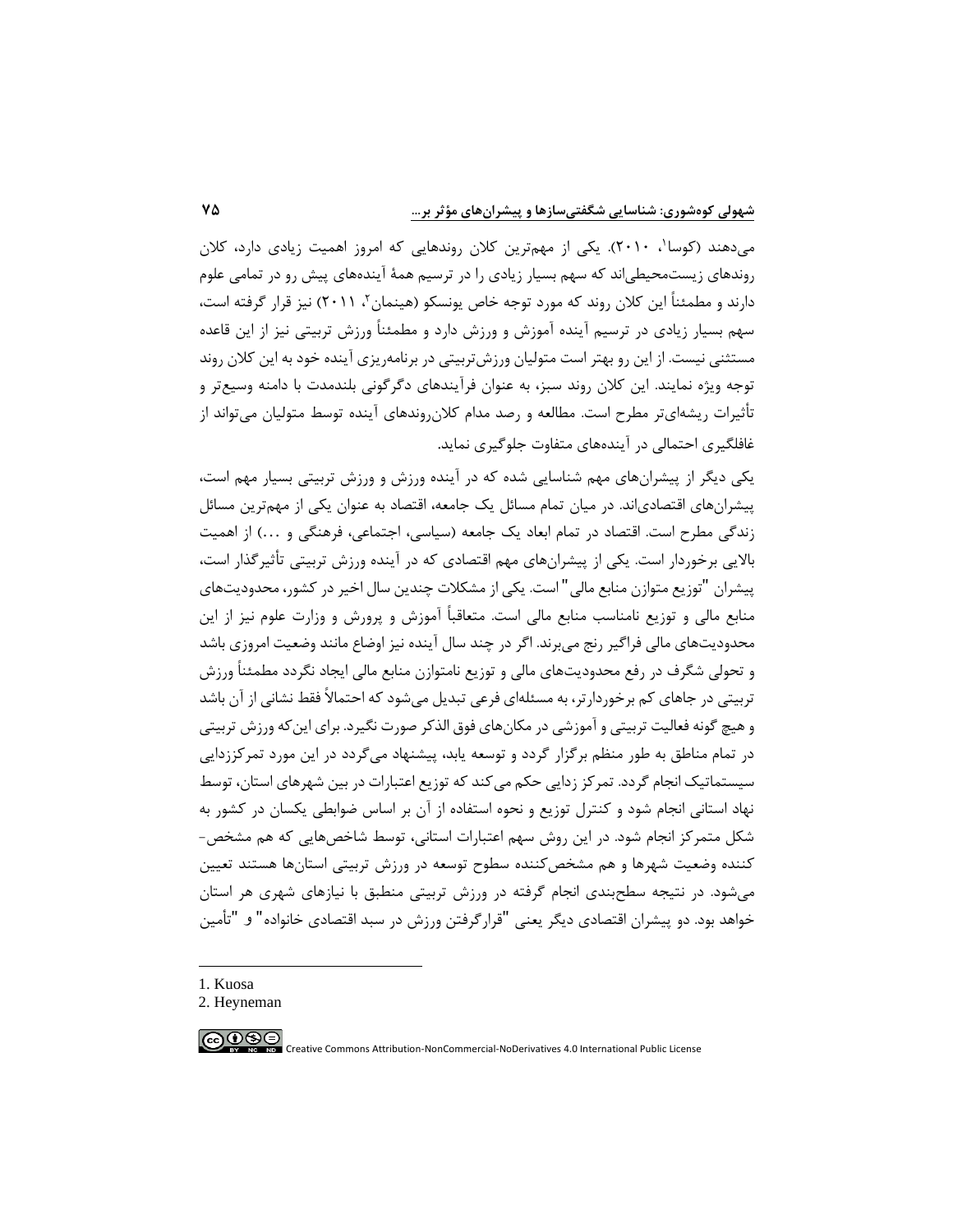معیشت آموزش دهندگان" مستقیماً با اوضاع اقتصادی ارتباط دارند. مطمئنا ًدر وضع موجود با وجود تورم هاي پایدار در چند سال گذشته و عدم توازن در باال آمدن درآمد اقشار جامعه در همین مدت، خانوادهها با مشکالت عدیدهاي روبرو هستند، به نحوي که میتوان بیان نمود ورزش جایگاهی در سفره اقتصادي خیلی از خانوارها ندارد. در مورد دیگر پیشران اقتصادي نامبرده نیز میتوان اذعان نمود اگر معلمین ورزش در مدارس و یا اساتید تربیتبدنی در دانشگاهها از لحاظ معیشتی در سطح خوبی قرار داشته باشند، در امر آموزش ورزش میتوان موفقتر عمل نمود. مطمئناً این پیشران و اینکه در آینده وضع معیشتی نیروهاي آموزش دهنده ورزش در چه سطحی باشد، تأ ثیر مستقیم برآینده ورزرش تربیتی خواهد گذاشت. نکته مشترک این دو نیروي شکل دهنده آینده ورزش تربیتی در این است که متولیان ورزشی تربیتی مانند وزارت علوم و وزارت آموزش و پرورش، عمالً کاري در این دو زمینه نمیتوانند انجام دهند و این مسئله مستقیم با نظام اقتصادي کشور و قوههاي مجریه و مقننه ارتباط دارد. از این رو پیشنهاد کاربردي در این زمینه نیز متوجه دولتیان و مجلسیان خواهد بود. اجراي طرح تحول بزرگ اقتصادي و از سویی راهکارهاي رهایی از تحریمهاي اقتصادي بین المللی، احتماالً در آینده منجر به توسعه اقتصادي در جامعه و متعاقباً توسعه ورزش تربیتی که نیازمند بودجه هاي فراوانی است، میشود.

از مهمترین پیشران هاي شناسایی شده در این پژوهش، میتوان به پیشران هاي سیاسی اشاره نمود. بر اساس نظر خبرگان، پیشران "قانونی شدن رشد سواد جسمانی" بیشترین تأ ثیر را بر آینده ورزش تربیتی ایران در بین پیشران هاي سیاسی دارد. همانطور که خواندن، نوشتن، گوش دادن و صحبت که موجب سواد زبانی هستند کمك میکنند تا شخص در طول زندگی بتواند بخواند و معاشرت کند، سواد جسمانی نیز کمك میکند تا بخشهاي مختلف با هم دائماً در ارتباط باشند تا شخص بهطور کل در طول زندگی فعالیت بدنی لذتبخش و راحتی داشته باشد (وایتهد'، ۲۰۰۱). با توجه به اهمیت باالي سواد جسمانی در سنین کودکی و نوجوانی، پیشنهاد میگردد قوانین حمایتی و پشتیبانی و زیرساخت براي توسعه سواد بدنی و جسمانی فراهم گردد. پیشران سیاسی بعدي که میتواند بر آینده ورزش تربیتی تأ ثیرگذار باشد، پیشران"سوق دادن نظام آموزشی به سمت تربیت محوري" است. اشاره به این دارد که آموزش باید تربیت محور باشد و اصل آموزش باید در خدمت تربیت باشد و مهارتهاي مختلفی که انسان در زندگی نیاز دارد را باید یاد بگیرد. پیشنهاد میگردد تا با تصویب برنامه درسی سالمت و تربیت بدنی در شوراي عالی آموزش و پرورش، زمینه را براي تربیت نونهاالن و کودکان و

1. whitehead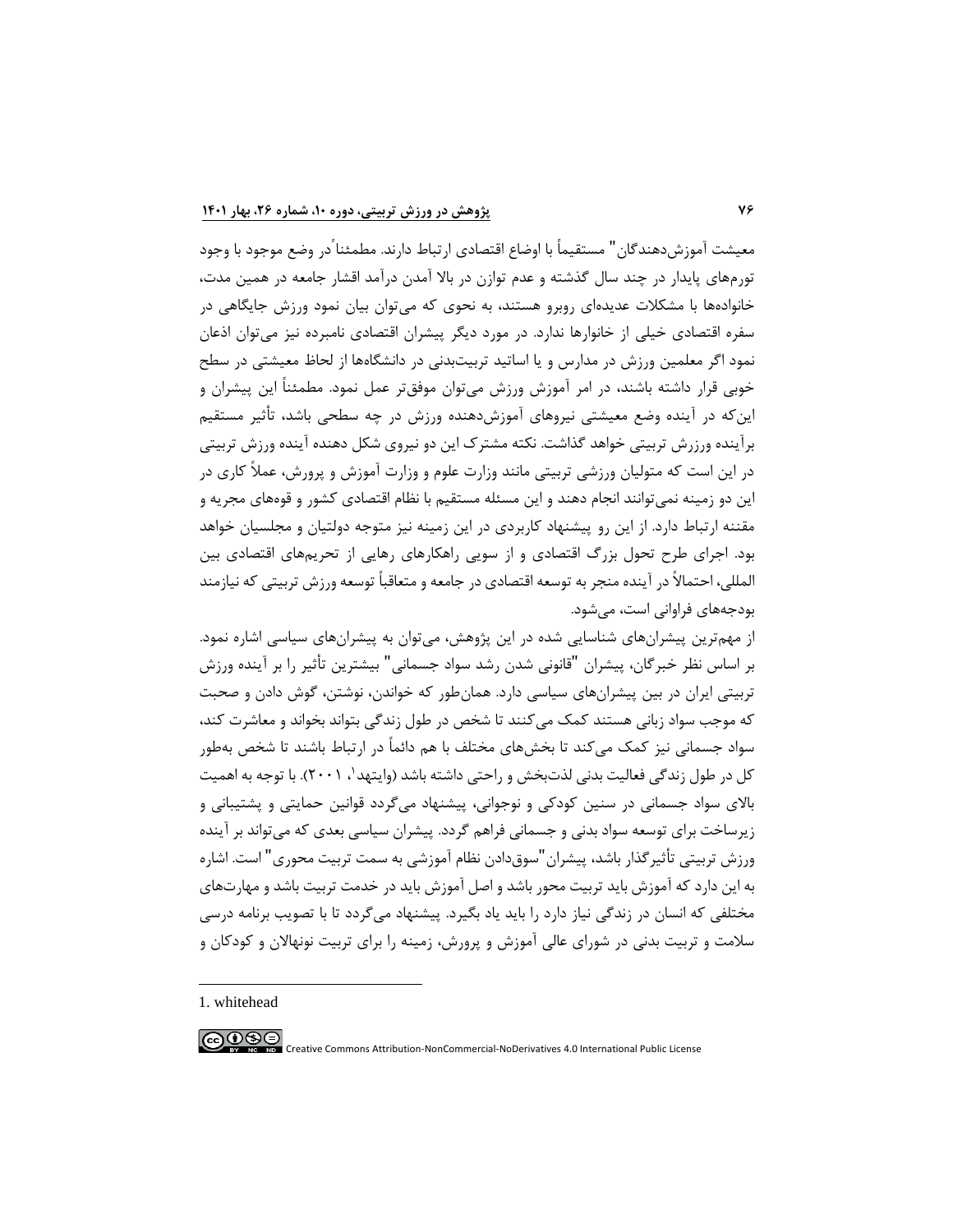شکوفایی فکری آنان از طریق ورزش فراهم کنند. پیشران سیاسی دیگر، پیشران "همکاری بین بخشی بازیگران کلیدي" است. مطمئنا،ً از تأثیرگذارینترین نهادها بر ساخت آینده ورزش تربیتی ایران، وزارت آموزش و پرورش و وزارت علوم هستند. از این رو هماهنگ بودن این نهادهها و همگرایی آنها ، میتواند منجر به سیاستگذاريهاي بلند مدت اصولی گردد. پیشنهاد میگردد معاونت سالمت و تربیت بدنی وزارت آموزش و پروش، اداره کل تربیت بدنی وزارت علوم، مرکز ورزش و تربیت بدنی دانشگاه آزاد اسالمی، فدراسیون ملی ورزش دانشآموزي و فدراسیون ملی ورزش هاي دانشگاهی همگراییها را کنار گذارند و کمیته ملی مستقل ورزش تربیتی تحت هدایت وزارت آموزش و پرورش تشکیل و به سیاست گذاريهاي کوتاه مدت و بلند مدت بپردازد. پیشران سیاسی دیگر که بر آینده ورزش تربیتی ایران تأ ثیرگذار خواهد بود، پیشران "سیاستگذاري بر اساس سند تحول بنیادین" است. در تهیه [سند ملی تحول بنیادین](https://tizland.ir/%D8%AA%DB%8C%D8%B2%D9%87%D9%88%D8%B4%D8%A7%D9%86-%D8%A2%D9%85%D9%88%D8%B2%D8%B4-%D8%A7%D8%A8%D8%AA%D8%AF%D8%A7%DB%8C%DB%8C-%D9%86%D9%85%D9%88%D9%86%D9%87-%D8%B3%D9%88%D8%A7%D9%84/%D8%B3%D9%86%D8%AF-%D9%85%D9%84%DB%8C-%D8%AA%D8%AD%D9%88%D9%84-%D8%A8%D9%86%DB%8C%D8%A7%D8%AF%DB%8C%D9%86) [آموزش و پرورش](http://medu.ir/portal/home.php?ocode=100010876) کوشش شده است تا با الهامگیري از اسناد باالدستی و بهرهگیري از ارزش هاي بنیادین آنها و توجه به اهداف راهبردي نظام جمهوري اسالمی ایران، چشم انداز و اهداف تعلیم و تربیت در افق 1404 هجري شمسی تبیین شود. در این زمینه پیشنهاد میگردد سیاستگذاري بر اساس سند تحول بنیادین در معاونت سالمت و تربیت بدنی وزارت آموزش و پرورش صورت پذیرد. پیشران سیاسی انتهایی، پیشران "بروزکردن شیوههاي یاددهی– یادگیري" است. بدون شك ترکیب هاي نقش معلم، دانشآموز و استاد، دانشجو، در انتقال اطالعات و آموزش مخصوصاً در ورزش که معلم ورزش یا استاد ورزش در نقش مربی ظاهر می گردد، به خوبی مشخص است. بدیهی است وزارتخانه هاي علوم و آموزش و پرورش، بی وقفه در پی باالبردن سطح دانش و اطالعات اساتید و معلمان باشند تا بروزترین شیوههاي یاددهی و یادگیري را فرا گیرند و آن را در آموزش به کار برند. بدون شك، نقش فناوري در بروز کردن این شیوهها، بر همگان مشخص است. از این رو پیشنهاد میگردد که متولیان با تولید پلتفرمهاي اختصاصی بومی براي آموزش ورزش و ارتباط مستمر همۀ معلمان ورزش و اساتید ورزش از این طریق، باعث بروزکردن شیوههاي یاددهی– یادگیري به صورت دایمی گردد.

در یك نتیجه گیري کلی میتوان اذعان داشت که با شناسایی شگفتیسازها و پیشرانهاي مؤثر بر آینده ورزش تربیتی ایران، تا حدودي میتوان آیندههاي گوناگون آن را با احتماالت مختلف شناسایی نمود و بر این اساس و با دیدي بازتر براي آینده، راهبردهاي عملیاتی مشخص نمود. شگفتیسازها گاهی رویدادهاي تحولآفرین مانند اختراع یك فناوري جدید یا وقوع یك جنگ جهانی یا به زیر آب فرو رفتن منطقه اي بر اثر پیشروي دریا یا ذوب یخ ها هستند که در هر صورت شگفتی اجتناب ناپذیر ما را به همراه دارند.گاهی میتوان با ردیابی عالئم ضعیفی از یك شگفتیساز که در شرف وقوع قرار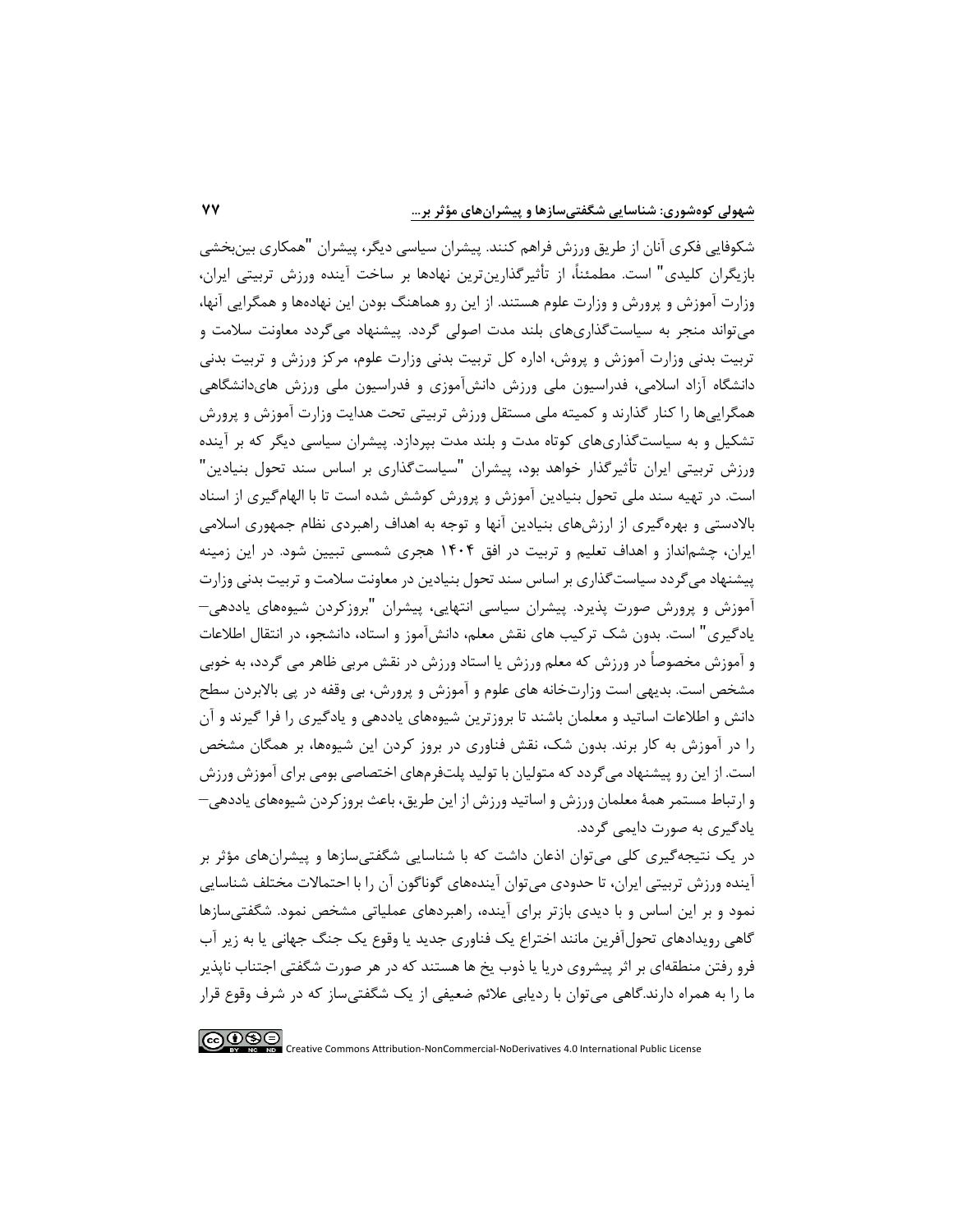دارد آگاه شد ؛ اما همیشه چنین امکانی وجود ندارد. سونامی و زلزله نمونه خوبی براي این دسته از شگفتیسازها هستند. در آینده پژوهی نیز همواره با عوامل و پدیده هایی روبه رو میشویم که نقشی شگفتیساز دارند و با تغییر چشمگیر روندهاي کنونی جاري شکل نهایی آینده را به گونهاي کامالً متفاوت از آن چه که در پیشبینیهاي خود احتمال داده ایم رقم میزنند. با شناسایی شگفتیسازها و پیشران هاي تأثیرگذار بر ورزش تربیتی ایران، میتوان آیندههاي پیشرو را تا حدودي پیشبینی نمود. در پایان پیشنهاد میگردد رویکردهاي گوناگون براي مواجهه با شگفتیسازها در ورزش مورد بررسی قرار گیرد.

با توجه به مشخص شدن ارتباط میان پیشران ها و شگفتی سازها، و از آنجا که میتوان احتمال داد "پیشران هاي اقتصادي و سیاسی "، تأ ثیر بسیار زیادي بر آینده ورزش تربیتی ایران، دارند، میتوان بیان نمود که پیشران هاي اقتصادي، مربوط به کل نظام میشوند و متولیان نمیتوانند نقشی در سیاستگذاري در آنها داشته باشند و فقط با یك تحول مثبت اقتصادي میتوان به آینده ورزش تربیتی در ایران و توسعه آن خوشبین بود. در ارتباط با پیشران هاي سیاسی نیز میتوان اذعان نمود که تصویب برنامه درسی سالمت و تربیت بدنی در شوراي عالی آموزش و پرورش، تصویب قوانین حقوقی حمایتی در مجلس، توسعه زیرساخت هاي فضا و تجهیزات و پرورش معلمان و اساتید مجرب ورزش، میتواند باعث توسعه سواد بدنی و جسمانی گردد. در پایان میتوان بیان نمود که فرآیند محور نمودن ورزش تربیتی بر اساس یك محور استراتژیك از مدرسه تا دانشگاه میتواند محور اساسی و فصل مشترک بین وزارت آموزش و پرورش و وزارت علوم باشد، که پیامد آن منجر به توسعه ورزش تربیتی در آینده میگردد. لذا توصیه میشود مدیران و سیاستگذاران ورزشی تشکیل کمیته ملی ورزش تربیتی را در دستور کار قرار دهند. همچنین تشکیل معاونت ورزش تربیتی در اصلیترین نهاد سیاستگذار در ورزش کشور، یعنی وزارت ورزش و جوانان می تواند در دستور کار ق انونگذاران قرار گیرد تا با سیاستگذاري و همافزا نمودن حوزه ورزش تربیتی سطح بهرهوري در این حوزه ورزشی بیش از پیش افزایش ی ابد و در نهایت ورزش ایران تحت تأثیر این همافزایی قرار گیرد و به سمت توسعه و تعالی در آیندهاي نزدیك حرکت نماید.

پیش از انجام این پژوهش و با توجه به نتایج مطالعات محدود در گذشته که در ارتباط با موضوع پژوهش به دست آمده بود، تصور بر این بود که احتماالً تمامی شگفتیسازها قابل شناسایی هستند و یا اینکه زمان وقوع آنها، قابل پیشبینی است و یا اینگونه تصور میشد که دانش جامعه مورد مطالعه در ارتباط با شگفتیسازها و نیروهاي پیشران، در سطح پایین قرار دارد. انجام این تحقیق از این جهت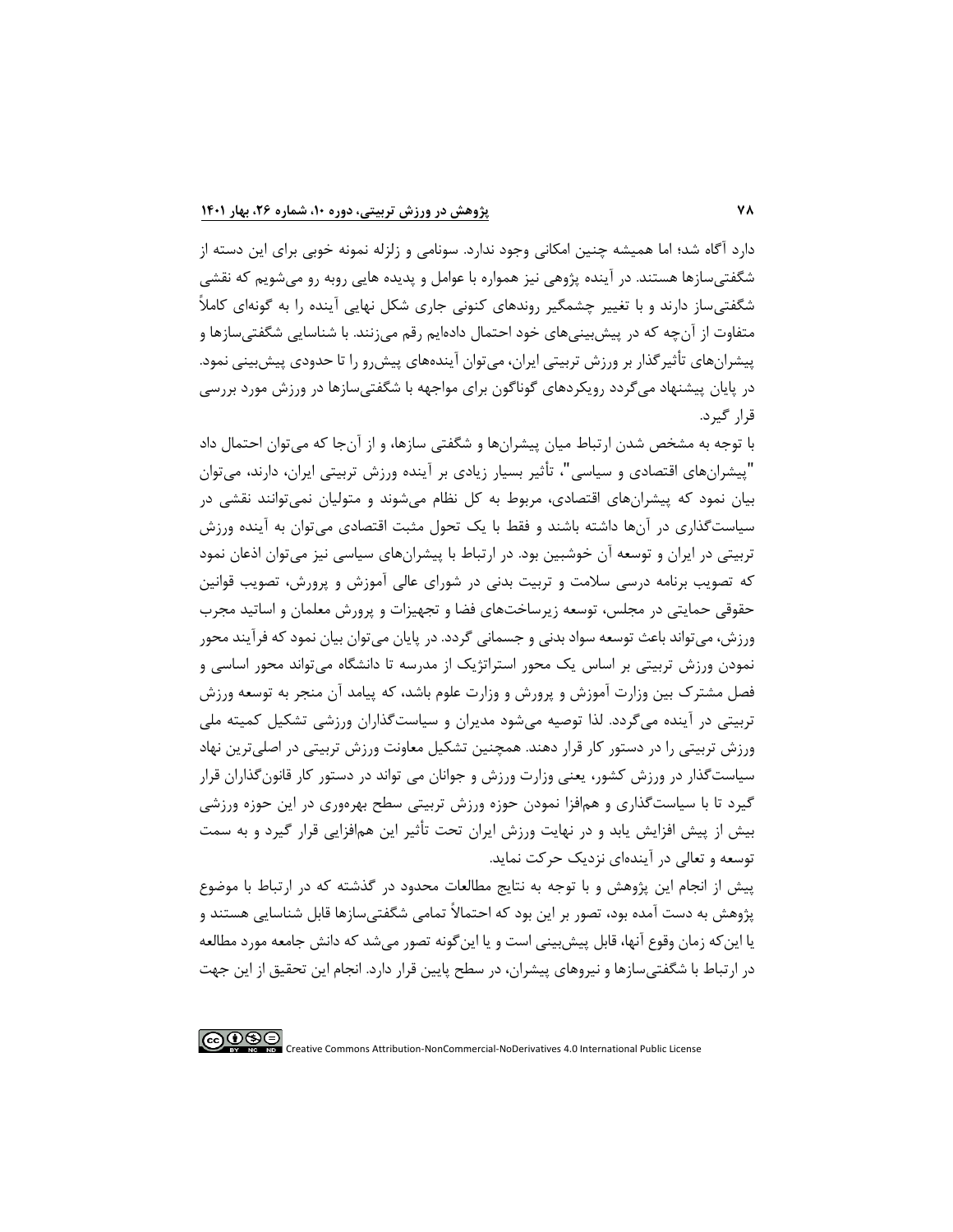قابل توجیه است که اهمیت شناسایی شگفتیسازها و پیشران هاي تأثیرگذار بر ورزش تربیتی ایران، میتواند منجر به شناسایی عوامل تشکیل دهندۀ آیندهاي پیش رو در حوزه ورزش تربیتی گردید. از طرفی با توجه به اینکه پیرامون مواردي همچون ورزش و شگفتیسازهاي آینده، که در ایران به شکل جامع در مورد آن پژوهشی مدون و جامع انجام نشده، نتایج به دست آمده و پیشنهادات ارائه شده میتواند دریچه اي جدید به روي محققان و مسئولین کشور در خصوص مسئله مهم شناسایی و پیشبینی آیندههاي پیشروي ورزش، باز نماید و از این راه بتوان ارائه طریق و راهکار نمود. به طور کلی، نتایج بیانگر آن است که عوامل متعدد و ناشناختهاي در آینده اتفاق میافتد، که شناسایی و آمادگی روبهرو شدن با در زمان مناسب، منجر به توسعه ابعاد ورزش میگردد.

# **تشکر و قدردانی**

پ ژوهشگران بر خود الزم میدانند از تمامی کسانی که در اجراي پژوهش مشارکت داشتند، بهویژه اساتید بزرگواري که در مصاحبه ها شرکت کردند و به پرسشنامهها پاسخ دادند، سپاسگزاري کنند.

**منابع**

[1. Adcroft, A., & Mason, R.B. \(2007\). The external environment's effect on management](https://www.emerald.com/insight/content/doi/10.1108/00251740710718935/full/html)  [and strategy: a complexity theory approach.](https://www.emerald.com/insight/content/doi/10.1108/00251740710718935/full/html) *Management decision*, 45(1): 10-28.

2. [AdibRoshan, F., Talebpour, M., & Peymanizad, H. \(2018\). Drawing the scenario of](https://jsmd.guilan.ac.ir/article_3015.html?lang=en)  [elite sports of Khorasan Razavi province in 1404 horizon.](https://jsmd.guilan.ac.ir/article_3015.html?lang=en) *Sport Management and Development*[, 6\(3\): 168-186. \(Persian\)](https://jsmd.guilan.ac.ir/article_3015.html?lang=en)

3. Ansoff, H. (2007). *[Strategic management](https://books.google.com/books?hl=en&lr=&id=bV9_Svdum70C&oi=fnd&pg=PP1&dq=3.+Ansoff,+H.+(2007).+Strategic+management.+New+York:+++Springer.&ots=Yn-utwiRSl&sig=HMfqbPE4sHRcugNR8aHb-zvwS-0#v=onepage&q=3. Ansoff%2C H. (2007). Strategic management. New York%3A%20%20 Springer.&f=false)*. New York: Springer.

[4. Aryanmanesh, M., javanshiri, A., & Modirshanechi, M. \(2019\). The Wild-Cards and](https://www.sid.ir/en/Journal/ViewPaper.aspx?ID=734256)  [Driver Forces of Iran-US Relations in 2029. Journal of Iran Future Studies, 4\(1\): 117-140.](https://www.sid.ir/en/Journal/ViewPaper.aspx?ID=734256)  [\(Persian\)](https://www.sid.ir/en/Journal/ViewPaper.aspx?ID=734256)

[5. Bayazat, F.,](https://jeps.usb.ac.ir/author.index?vol=458&vl=%D8%AF%D9%88%D8%B1%D9%87%2014%20(1396)&lang=en) [Akbari,](https://jeps.usb.ac.ir/author.index?vol=458&vl=%D8%AF%D9%88%D8%B1%D9%87%2014%20(1396)&lang=en) [A., Abbasi-Asl, O.,](https://jeps.usb.ac.ir/author.index?vol=458&vl=%D8%AF%D9%88%D8%B1%D9%87%2014%20(1396)&lang=en) [Mahdavie, M. \(2017\).](https://jeps.usb.ac.ir/author.index?vol=458&vl=%D8%AF%D9%88%D8%B1%D9%87%2014%20(1396)&lang=en) [Presentation of Causal](https://jeps.usb.ac.ir/author.index?vol=458&vl=%D8%AF%D9%88%D8%B1%D9%87%2014%20(1396)&lang=en) [Model for Motivational](https://jeps.usb.ac.ir/author.index?vol=458&vl=%D8%AF%D9%88%D8%B1%D9%87%2014%20(1396)&lang=en) [Beliefs](https://jeps.usb.ac.ir/author.index?vol=458&vl=%D8%AF%D9%88%D8%B1%D9%87%2014%20(1396)&lang=en) [Based on Metacognitive Abilities](https://jeps.usb.ac.ir/author.index?vol=458&vl=%D8%AF%D9%88%D8%B1%D9%87%2014%20(1396)&lang=en) [by Mediating of Self](https://jeps.usb.ac.ir/author.index?vol=458&vl=%D8%AF%D9%88%D8%B1%D9%87%2014%20(1396)&lang=en)[efficacy. Journal of Educational](https://jeps.usb.ac.ir/author.index?vol=458&vl=%D8%AF%D9%88%D8%B1%D9%87%2014%20(1396)&lang=en) [Psychology Studies,](https://jeps.usb.ac.ir/author.index?vol=458&vl=%D8%AF%D9%88%D8%B1%D9%87%2014%20(1396)&lang=en) *14(27): 87-114*. (Persian)

6. Barnum, C. M. (2020). *[Usability Testing Essentials: Ready, Set...Test!](https://www.elsevier.com/books/usability-testing-essentials-ready-set-test/barnum/978-0-12-816942-1)*. (Second Edition). [London: Morgan Kaufmann.](https://www.elsevier.com/books/usability-testing-essentials-ready-set-test/barnum/978-0-12-816942-1)

[7. Bayat, R., & Shirvani, M. \(2018\). Identifying and analyzing the drivers of the process](http://rahbord.csr.ir/article_124653.html?lang=fa)  [of improving economic value added in line with the future of companies.](http://rahbord.csr.ir/article_124653.html?lang=fa) *Strategy Quarterly*[, 27\(1\): 49-69.](http://rahbord.csr.ir/article_124653.html?lang=fa)

8. Bashireyeh, H. (2003). *Teaching political knowledge*[. Tehran: Publication Negahe](https://www.gisoom.com/book/1305062/%DA%A9%D8%AA%D8%A7%D8%A8-%D8%A2%D9%85%D9%88%D8%B2%D8%B4-%D8%AF%D8%A7%D9%86%D8%B4-%D8%B3%DB%8C%D8%A7%D8%B3%DB%8C-%D9%85%D8%A8%D8%A7%D9%86%DB%8C-%D8%B9%D9%84%D9%85-%D8%B3%DB%8C%D8%A7%D8%B3%D8%AA-%D9%86%D8%B8%D8%B1%DB%8C-%D9%88-%D8%AA%D8%A7%D8%B3%DB%8C%D8%B3%DB%8C/)  [Moaser. \(Persian\)](https://www.gisoom.com/book/1305062/%DA%A9%D8%AA%D8%A7%D8%A8-%D8%A2%D9%85%D9%88%D8%B2%D8%B4-%D8%AF%D8%A7%D9%86%D8%B4-%D8%B3%DB%8C%D8%A7%D8%B3%DB%8C-%D9%85%D8%A8%D8%A7%D9%86%DB%8C-%D8%B9%D9%84%D9%85-%D8%B3%DB%8C%D8%A7%D8%B3%D8%AA-%D9%86%D8%B8%D8%B1%DB%8C-%D9%88-%D8%AA%D8%A7%D8%B3%DB%8C%D8%B3%DB%8C/)

[9. Brown, D. J., & Arnold, R. \(2019\). Sports performers' perspectives on facilitating](https://www.sciencedirect.com/science/article/pii/S1469029218302954)  [thriving in professional rugby contexts.](https://www.sciencedirect.com/science/article/pii/S1469029218302954) *Psychology of Sport and Exercise*, 40: 71-81.

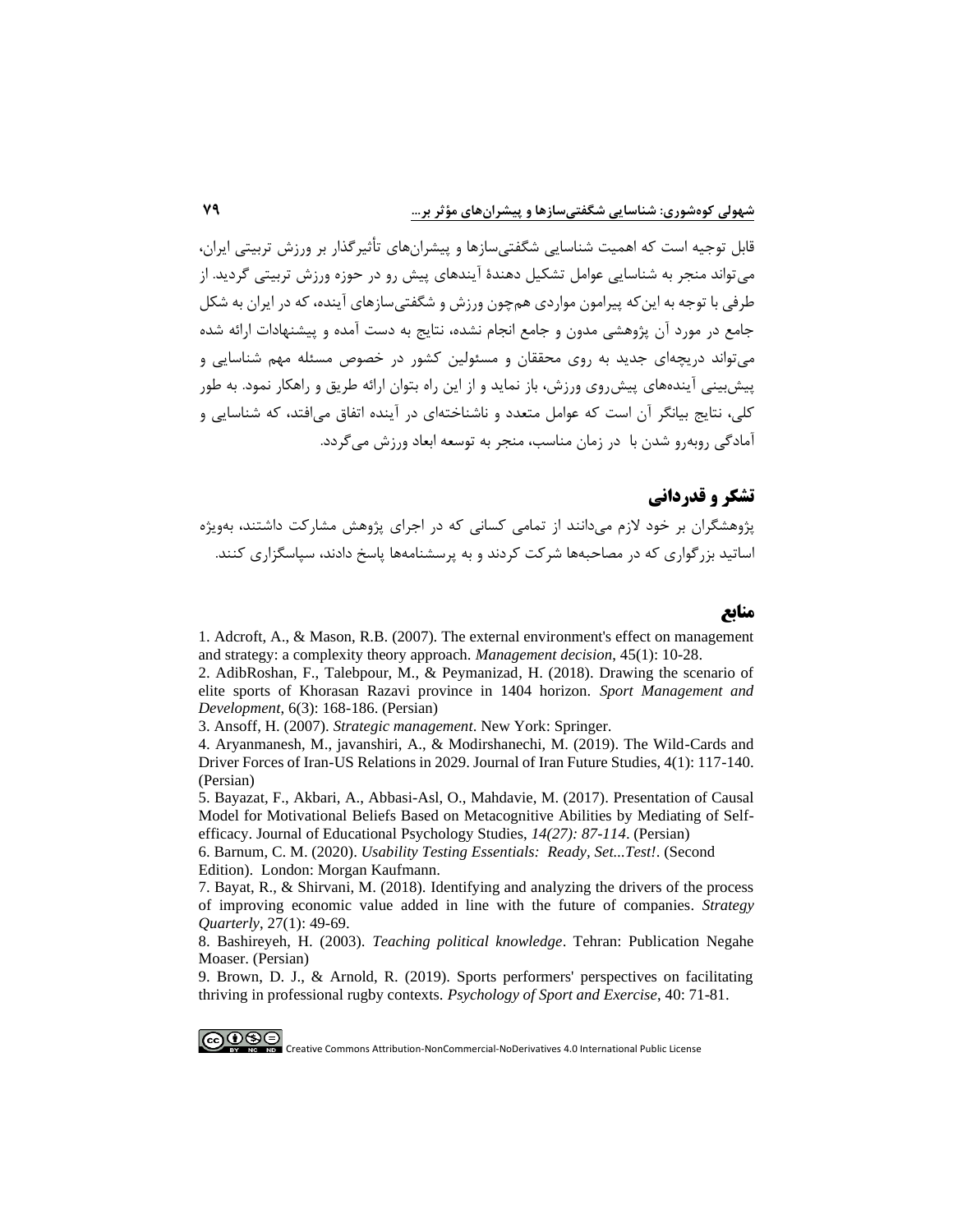[10. Cook, C.N. \(2014\). Strategic foresight: how planning for the unpredictable can](https://www.sciencedirect.com/science/article/abs/pii/S0169534714001566)  [improve environmental decision-making.](https://www.sciencedirect.com/science/article/abs/pii/S0169534714001566) *Trends in ecology & evolution*, 29(9): 531-541. [11. Darvishi Mirshekarlo, A., MehdiZadeh A., Ahmadi, M. \(2014\). Thirty Consequences](https://www.roshdmag.ir/fa/news/1555/%D8%AC%D9%88%D9%91-%D8%A7%D9%86%DA%AF%DB%8C%D8%B2%D8%B4%DB%8C-%D8%AF%D8%B1-%DA%A9%D9%84%D8%A7%D8%B3-%D9%88%D8%B1%D8%B2%D8%B4)  [of Mastery-Oriented and Performance-Oriented Motivational Atmosphere in Physical](https://www.roshdmag.ir/fa/news/1555/%D8%AC%D9%88%D9%91-%D8%A7%D9%86%DA%AF%DB%8C%D8%B2%D8%B4%DB%8C-%D8%AF%D8%B1-%DA%A9%D9%84%D8%A7%D8%B3-%D9%88%D8%B1%D8%B2%D8%B4)  Education Classes. *[Quarterly Journal of Physical Education \(Roshd](https://www.roshdmag.ir/fa/news/1555/%D8%AC%D9%88%D9%91-%D8%A7%D9%86%DA%AF%DB%8C%D8%B2%D8%B4%DB%8C-%D8%AF%D8%B1-%DA%A9%D9%84%D8%A7%D8%B3-%D9%88%D8%B1%D8%B2%D8%B4)*, 50: 17-19. (Persian) [12. De Blas, J., Cepeda, M., & D'Hondt, J. \(2020\). Higgs Boson studies at future particle](https://link.springer.com/article/10.1007/JHEP01(2020)139)  colliders. *[Journal of High Energy Physics,](https://link.springer.com/article/10.1007/JHEP01(2020)139)* 196(5): Article number: 139.

[13. Doiran, E., Gholami, S., Danesh dost, M. \(2012\). The role of social and physical](http://ensani.ir/fa/article/454624/%D9%86%D9%82%D8%B4-%D8%B4%D8%A7%D8%AE%D8%B5-%D9%87%D8%A7%DB%8C-%D8%A7%D8%AC%D8%AA%D9%85%D8%A7%D8%B9%DB%8C-%D9%88-%DA%A9%D8%A7%D9%84%D8%A8%D8%AF%DB%8C-%D8%A8%D8%B1-%DA%A9%DB%8C%D9%81%DB%8C%D8%AA-%D8%B2%D9%86%D8%AF%DA%AF%DB%8C-%D8%AF%D8%B1-%D8%A8%D8%A7%D9%81%D8%AA-%D9%87%D8%A7%DB%8C-%D8%B4%D9%87%D8%B1%DB%8C-%D9%85%D8%B7%D8%A7%D9%84%D8%B9%D9%87-%D9%85%D9%88%D8%B1%D8%AF%DB%8C-%D9%85%D8%AD%D9%84%D8%A7%D8%AA-%D8%B4%D9%87%D8%B1%DB%8C-%D8%B2%D9%86%D8%AC%D8%A7%D9%86-)  [indicators on quality of life in urban contexts \(Case study: Zanjan urban neighborhoods\).](http://ensani.ir/fa/article/454624/%D9%86%D9%82%D8%B4-%D8%B4%D8%A7%D8%AE%D8%B5-%D9%87%D8%A7%DB%8C-%D8%A7%D8%AC%D8%AA%D9%85%D8%A7%D8%B9%DB%8C-%D9%88-%DA%A9%D8%A7%D9%84%D8%A8%D8%AF%DB%8C-%D8%A8%D8%B1-%DA%A9%DB%8C%D9%81%DB%8C%D8%AA-%D8%B2%D9%86%D8%AF%DA%AF%DB%8C-%D8%AF%D8%B1-%D8%A8%D8%A7%D9%81%D8%AA-%D9%87%D8%A7%DB%8C-%D8%B4%D9%87%D8%B1%DB%8C-%D9%85%D8%B7%D8%A7%D9%84%D8%B9%D9%87-%D9%85%D9%88%D8%B1%D8%AF%DB%8C-%D9%85%D8%AD%D9%84%D8%A7%D8%AA-%D8%B4%D9%87%D8%B1%DB%8C-%D8%B2%D9%86%D8%AC%D8%A7%D9%86-)  Journal of Geography and Environmental Studies, 1(4): 30-44. (Persian)

14. Fitzek, F. H. P., [Granelli, F., & Seeling, P. \(2020\).](https://www.elsevier.com/books/computing-in-communication-networks/fitzek/978-0-12-820488-7) *Computing in Communication Networks: From Theory to Practice*. [New York/London: Academic Press \(Elsevier\).](https://www.elsevier.com/books/computing-in-communication-networks/fitzek/978-0-12-820488-7)

[15. Ghasemi, H., tojari, F., borojerdialavi, M., emami, H., & amiri, M. \(2012\). Content](https://jsm.ut.ac.ir/article_28717.html?lang=en)  [Analysis of Chiefs' Viewpoints on Sport Components \(1969-2009\). Journal of Sport](https://jsm.ut.ac.ir/article_28717.html?lang=en)  [Management, 4\(13\): 137-152. \(Persian\)](https://jsm.ut.ac.ir/article_28717.html?lang=en)

16. Golon, J. C., & Gordon, T. J. (2014). *[Large encyclopedia of futures research methods](https://www.gisoom.com/book/11115097/%DA%A9%D8%AA%D8%A7%D8%A8-%D8%AF%D8%A7%D9%86%D8%B4%D9%86%D8%A7%D9%85%D9%87-%D8%A8%D8%B2%D8%B1%DA%AF-%D8%B1%D9%88%D8%B4-%D9%87%D8%A7%DB%8C-%D8%A2%DB%8C%D9%86%D8%AF%D9%87-%D9%BE%DA%98%D9%88%D9%87%DB%8C-%D8%AC%D9%84%D8%AF-1/)*. [Kryghobadi, M & Malekifar, F.](https://www.gisoom.com/book/11115097/%DA%A9%D8%AA%D8%A7%D8%A8-%D8%AF%D8%A7%D9%86%D8%B4%D9%86%D8%A7%D9%85%D9%87-%D8%A8%D8%B2%D8%B1%DA%AF-%D8%B1%D9%88%D8%B4-%D9%87%D8%A7%DB%8C-%D8%A2%DB%8C%D9%86%D8%AF%D9%87-%D9%BE%DA%98%D9%88%D9%87%DB%8C-%D8%AC%D9%84%D8%AF-1/) Teharn: Tisa Publishing. (Persian)

[17. Govhar Rostmai, H., Kozehcheyan, H., Amiri, M., & Honari, H. \(2013\). Typology of](http://ensani.ir/fa/article/327525/%DA%AF%D9%88%D9%86%D9%87-%D8%B4%D9%86%D8%A7%D8%B3%DB%8C-%D8%B0%DB%8C-%D9%86%D9%81%D8%B9%D8%A7%D9%86-%D9%88-%D9%85%D8%AF%DB%8C%D8%B1%DB%8C%D8%AA-%D8%A7%D8%B3%D8%AA%D8%B1%D8%A7%D8%AA%DA%98%DB%8C%DA%A9-%D8%A2%D9%86-%D9%87%D8%A7-%D8%AF%D8%B1-%D8%B3%DB%8C%D8%B3%D8%AA%D9%85-%D9%88%D8%B1%D8%B2%D8%B4-%DA%A9%D8%B4%D9%88%D8%B1)  [stakeholders and their strategic management in the country's sports system.](http://ensani.ir/fa/article/327525/%DA%AF%D9%88%D9%86%D9%87-%D8%B4%D9%86%D8%A7%D8%B3%DB%8C-%D8%B0%DB%8C-%D9%86%D9%81%D8%B9%D8%A7%D9%86-%D9%88-%D9%85%D8%AF%DB%8C%D8%B1%DB%8C%D8%AA-%D8%A7%D8%B3%D8%AA%D8%B1%D8%A7%D8%AA%DA%98%DB%8C%DA%A9-%D8%A2%D9%86-%D9%87%D8%A7-%D8%AF%D8%B1-%D8%B3%DB%8C%D8%B3%D8%AA%D9%85-%D9%88%D8%B1%D8%B2%D8%B4-%DA%A9%D8%B4%D9%88%D8%B1) *Sports Management Studies,* [5 \(19\): 151-170. \(Persian\)](http://ensani.ir/fa/article/327525/%DA%AF%D9%88%D9%86%D9%87-%D8%B4%D9%86%D8%A7%D8%B3%DB%8C-%D8%B0%DB%8C-%D9%86%D9%81%D8%B9%D8%A7%D9%86-%D9%88-%D9%85%D8%AF%DB%8C%D8%B1%DB%8C%D8%AA-%D8%A7%D8%B3%D8%AA%D8%B1%D8%A7%D8%AA%DA%98%DB%8C%DA%A9-%D8%A2%D9%86-%D9%87%D8%A7-%D8%AF%D8%B1-%D8%B3%DB%8C%D8%B3%D8%AA%D9%85-%D9%88%D8%B1%D8%B2%D8%B4-%DA%A9%D8%B4%D9%88%D8%B1)

[18.](https://www.sciencedirect.com/science/article/abs/pii/S0738059310001641) [Heyneman, S. T. \(2011\). The future](https://www.sciencedirect.com/science/article/abs/pii/S0738059310001641) [of UNESCO: Strategies](https://www.sciencedirect.com/science/article/abs/pii/S0738059310001641) [for attracting new](https://www.sciencedirect.com/science/article/abs/pii/S0738059310001641) resources. *[International Journal of Educational Developmen](https://www.sciencedirect.com/science/article/abs/pii/S0738059310001641)*[t, 31\(3\): 313-324.](https://www.sciencedirect.com/science/article/abs/pii/S0738059310001641)

[19. Hiltunen, E. \(2006\). Was it a wild card or just our blindness to gradual change.](https://citeseerx.ist.psu.edu/viewdoc/download?doi=10.1.1.390.4099&rep=rep1&type=pdf) *Journal [of Futures Studies](https://citeseerx.ist.psu.edu/viewdoc/download?doi=10.1.1.390.4099&rep=rep1&type=pdf)*, 11(2): 61-74.

[20. Holopainen, M., & M. Toivonen. \(2012\). Weak signals: Ansoff today.](https://www.sciencedirect.com/science/article/pii/S0016328711002540) *Futures*, 44(3): [198-205.](https://www.sciencedirect.com/science/article/pii/S0016328711002540)

[21. Houlihan, B. & Green, M. \(2006\). The changing status of school sport and physical](https://www.tandfonline.com/doi/abs/10.1080/13573320500453495)  [education: explaining policy change.](https://www.tandfonline.com/doi/abs/10.1080/13573320500453495) *Sport Education and Society*, 11(1): 73-92.

22. Ildus, A. & Debmalya, B. (2019). *[Sports, Exercise, and Nutritional Genomics: Current](https://libsolutions.net/book/5409949/421a06)  Status and Future Directions*[. New York: Academic Press, an imprint of Elsevier.](https://libsolutions.net/book/5409949/421a06)

[23. John Ratcliffe, J., & Krawczyk, E. \(2011\).Imagineering city futures: The use of](https://www.sciencedirect.com/science/article/pii/S0016328711001121)  [prospective through scenarios in urban planning. Futures, 43: 642–653.](https://www.sciencedirect.com/science/article/pii/S0016328711001121)

[24. Jurak, G. \(2020\). SLO fit surveillance system of somatic and motor development of](https://karolinum.cz/casopis/auc-kinanthropologica/rocnik-56/cislo-1/clanek-8064)  [children and adolescents: Upgrading the Slovenian Sports Educational Chart.](https://karolinum.cz/casopis/auc-kinanthropologica/rocnik-56/cislo-1/clanek-8064) *AUC [Kinanthropologica](https://karolinum.cz/casopis/auc-kinanthropologica/rocnik-56/cislo-1/clanek-8064)*, 56(1): 28–40.

[25. Kaivo-oja, J. \(2012\). Weak signals analysis, knowledge management theory and](https://www.sciencedirect.com/science/article/abs/pii/S0016328711002552)  [systemic socio-cultural transitions. Futures, 44\(3\): 206-217.](https://www.sciencedirect.com/science/article/abs/pii/S0016328711002552)

[26. Khazaei, S., & Mahmodzadeh, A. \(2014\). Futurology. Tehran:](https://www.gisoom.com/book/11008648/%DA%A9%D8%AA%D8%A7%D8%A8-%D8%A2%DB%8C%D9%86%D8%AF%D9%87-%D9%BE%DA%98%D9%88%D9%87%DB%8C/) Elm Afarin. (Persian) [27. Kirk, D. \(2010\). Physical Education Futures. Milton Park:](https://www.taylorfrancis.com/books/mono/10.4324/9780203874622/physical-education-futures-david-kirk) Routledge.

[28. Kuosa, T. \(2010\). Futures signals sense-making framework \(FSSF\): A start-up tool to](https://www.sciencedirect.com/science/article/abs/pii/S0016328709001396)  analyse and categorise [weak signals, wild cards, drivers, trends and other types of](https://www.sciencedirect.com/science/article/abs/pii/S0016328709001396)  [information. Futures, 42\(1\): 42-48.](https://www.sciencedirect.com/science/article/abs/pii/S0016328709001396)

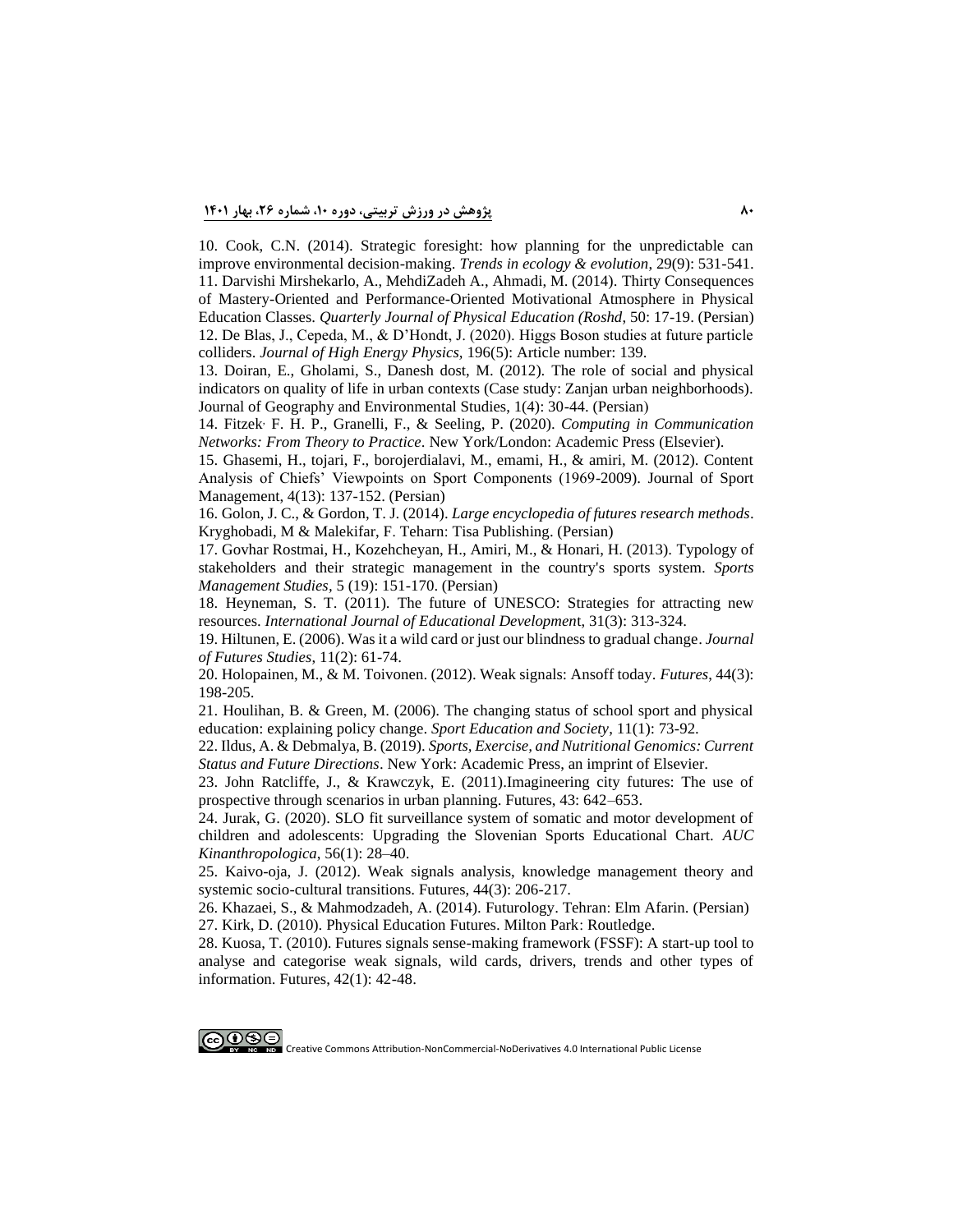[29. Boyko, H. \(2013\).](https://books.google.com/books?hl=en&lr=&id=o0j8CAAAQBAJ&oi=fnd&pg=PA1&dq=Science+and+the+Future+of+Mankind&ots=Tl_JOJVrdV&sig=3J4u4wbwseKXExKC8EdvABkLwXn1gmFdfs) *[Science and the Future of Mankind](https://books.google.com/books?hl=en&lr=&id=o0j8CAAAQBAJ&oi=fnd&pg=PA1&dq=Science+and+the+Future+of+Mankind&ots=Tl_JOJVrdV&sig=3J4u4wbwseKXExKC8EdvABkLwXn1gmFdfs)*. [New York:](https://books.google.com/books?hl=en&lr=&id=o0j8CAAAQBAJ&oi=fnd&pg=PA1&dq=Science+and+the+Future+of+Mankind&ots=Tl_JOJVrdV&sig=3J4u4wbwseKXExKC8EdvABkLwXn1gmFdfs) Springer.

[30. Kuzmanovic, M., & Gaffney, N. \(2017\). Enacting futures in postnormal times.](https://www.sciencedirect.com/science/article/pii/S0016328716301379)  [Futures, 86: 107-117.](https://www.sciencedirect.com/science/article/pii/S0016328716301379)

[31. Mabel, N. A., Alexander, P. K., Brandwein, Ariel, B. B., Tiago, D. F., Daniel, E. L.,](https://www.ncbi.nlm.nih.gov/pmc/articles/PMC7987105/) [Matthew D. T., Mariana, R. B., Christine, A.](https://www.ncbi.nlm.nih.gov/pmc/articles/PMC7987105/) C., & Clifford, S. D. (2021). Use of Organ [Dysfunction as a Primary Outcome Variable Following Cecal Ligation and Puncture:](https://www.ncbi.nlm.nih.gov/pmc/articles/PMC7987105/)  [Recommendations for Future Studies.](https://www.ncbi.nlm.nih.gov/pmc/articles/PMC7987105/) *SHOCK*, 54(2): 168–182.

32. Mannermaa, M. (2004).*[Traps in futures thinking–and how to overcome them?](https://www.google.com/url?sa=t&rct=j&q=&esrc=s&source=web&cd=&cad=rja&uact=8&ved=2ahUKEwj99-399aL3AhUw_7sIHcxnBaEQFnoECAMQAQ&url=http%3A%2F%2Fhomes.jamk.fi%2F~huojo%2Fopetus%2Fyii7s%2Ftraps_ft.pdf&usg=AOvVaw12o3kdztqAxxW2cTXAqNx-)*. [Finland: Futures Studies Mannermaa Ltd.](https://www.google.com/url?sa=t&rct=j&q=&esrc=s&source=web&cd=&cad=rja&uact=8&ved=2ahUKEwj99-399aL3AhUw_7sIHcxnBaEQFnoECAMQAQ&url=http%3A%2F%2Fhomes.jamk.fi%2F~huojo%2Fopetus%2Fyii7s%2Ftraps_ft.pdf&usg=AOvVaw12o3kdztqAxxW2cTXAqNx-)

[33. Martinez, A., Perez-Ordas, R., Nuviala, R., Aznar, M., Porcel-Gálvez, A.M., &](https://www.ncbi.nlm.nih.gov/pmc/articles/PMC7369904/)  [Nuviala, A. \(2020\). Communication as a Strategy to Promote Sports and Health Activities](https://www.ncbi.nlm.nih.gov/pmc/articles/PMC7369904/)  [Designed for Adolescents. Int. J. Environ. Res. Public Health, 17: 48-61.](https://www.ncbi.nlm.nih.gov/pmc/articles/PMC7369904/)

[34.](https://pure.qub.ac.uk/en/publications/the-future-and-me-imagining-the-future-and-the-future-self-in-ado) [McCue, R., McCormack, Y., McElnay, J., Alto, A., &](https://pure.qub.ac.uk/en/publications/the-future-and-me-imagining-the-future-and-the-future-self-in-ado) [Feeney,](https://pure.qub.ac.uk/en/publications/the-future-and-me-imagining-the-future-and-the-future-self-in-ado) [A. \(2019\).](https://pure.qub.ac.uk/en/publications/the-future-and-me-imagining-the-future-and-the-future-self-in-ado) [The future](https://pure.qub.ac.uk/en/publications/the-future-and-me-imagining-the-future-and-the-future-self-in-ado)  [and me: Imagining the future and the](https://pure.qub.ac.uk/en/publications/the-future-and-me-imagining-the-future-and-the-future-self-in-ado) [future self in adolescent decision making.](https://pure.qub.ac.uk/en/publications/the-future-and-me-imagining-the-future-and-the-future-self-in-ado) *[Cognitive](https://pure.qub.ac.uk/en/publications/the-future-and-me-imagining-the-future-and-the-future-self-in-ado)  [Development,](https://pure.qub.ac.uk/en/publications/the-future-and-me-imagining-the-future-and-the-future-self-in-ado)* [50: 142-156.](https://pure.qub.ac.uk/en/publications/the-future-and-me-imagining-the-future-and-the-future-self-in-ado)

[35. Mendonca, S., Cunha, M. P. E., Kaivo-oja, J., & Ruff, F.](https://novaresearch.unl.pt/en/publications/wild-cards-weak-signals-and-organisational-improvisation) (2004). Wild cards, weak [signals and organisational improvisation. Futures, 36\(2\): 201-218.](https://novaresearch.unl.pt/en/publications/wild-cards-weak-signals-and-organisational-improvisation)

[36. Minen, M. T., Morio, K.,Berlin Schaubhut,](https://journals.sagepub.com/doi/abs/10.1177/0333102419888230) [K., W Powers,](https://journals.sagepub.com/doi/abs/10.1177/0333102419888230) [S., Lipton,](https://journals.sagepub.com/doi/abs/10.1177/0333102419888230) [R.B., & Seng,](https://journals.sagepub.com/doi/abs/10.1177/0333102419888230) [E. \(2019\).](https://journals.sagepub.com/doi/abs/10.1177/0333102419888230) [Focus group findings on the migraine patient experience during research studies](https://journals.sagepub.com/doi/abs/10.1177/0333102419888230)  [and ideas for future investigations.](https://journals.sagepub.com/doi/abs/10.1177/0333102419888230) *[International Headache Society](https://journals.sagepub.com/doi/abs/10.1177/0333102419888230)*, 40(7): 712-734.

[37. Nasseh, M., Khabiri, M., Jalali Farahani, M., & Sajjadi, S. \(2018\). Analysis of the](https://res.ssrc.ac.ir/article_1173.html?lang=en)  [Theoretical Foundations of Physical Education & School Sport and Extracting Underlying](https://res.ssrc.ac.ir/article_1173.html?lang=en)  [Factors Affected by and Affecting It. Research on Educational Sport, 6\(14\): 93-110.](https://res.ssrc.ac.ir/article_1173.html?lang=en)  [\(Persian\)](https://res.ssrc.ac.ir/article_1173.html?lang=en)

38. Nazari, R., & Shahvali kohshouri, J. (2020). Strategic Scenarios of Health-Based Sport in Iran. *Journal of Sport Management,* In press. (Persian)

[39. Nazari, R., Yaghmaei, L., & sohrabi, Z. \(2016\). Strategic Plan of Land Logistics of](https://jsm.ut.ac.ir/article_60240.html?lang=en)  [Isfahan Sports Sector. Journal of Sport Management, 8\(5\): 665-680. \(Persian\)](https://jsm.ut.ac.ir/article_60240.html?lang=en)

[40. Nicolescu, B. \(2014\). Methodology of transdisciplinarity. World Futures, 70\(3-4\):](https://www.tandfonline.com/doi/abs/10.1080/02604027.2014.934631)  [186-199.](https://www.tandfonline.com/doi/abs/10.1080/02604027.2014.934631)

41. OmidAli, M. (2005). *Foresight of Electronic Surveillance Challenges in the Iranian Information Society*. PhD Thesis, Islamic Azad University Olom Thghighat, Science and Communication. (Persian)

[42. Otoo, F. E., & Kim, S. \(2020\). Analysis of studies on the travel motivations of senior](https://www.tandfonline.com/doi/abs/10.1080/13683500.2018.1540560)  [tourists from 1980 to 2017: progress and future directions.](https://www.tandfonline.com/doi/abs/10.1080/13683500.2018.1540560)*Current Issues in Tourism*, [23\(4\): 393-417.](https://www.tandfonline.com/doi/abs/10.1080/13683500.2018.1540560)

43. [Padash, D., kashef, S. M., Saghafi, F., & Hamidi, M. \(2019\). Identification of the](https://res.ssrc.ac.ir/article_1824.html?lang=en)  [Uncertainties of Physical Education and Student Sports in 2025.](https://res.ssrc.ac.ir/article_1824.html?lang=en) *Research on Educational Sport*[, 9\(22\): 47-74. \(Persian\)](https://res.ssrc.ac.ir/article_1824.html?lang=en)

[44. Palerm, S., Bonhomme, C., Guelou, Y., Chopinet, J. N., & Danous. P. \(2015\). The](https://www.sciencedirect.com/science/article/abs/pii/S0094576515000685)  [future of cryogenic propulsion.](https://www.sciencedirect.com/science/article/abs/pii/S0094576515000685) *Acta Astronautica,* 112: 166-173.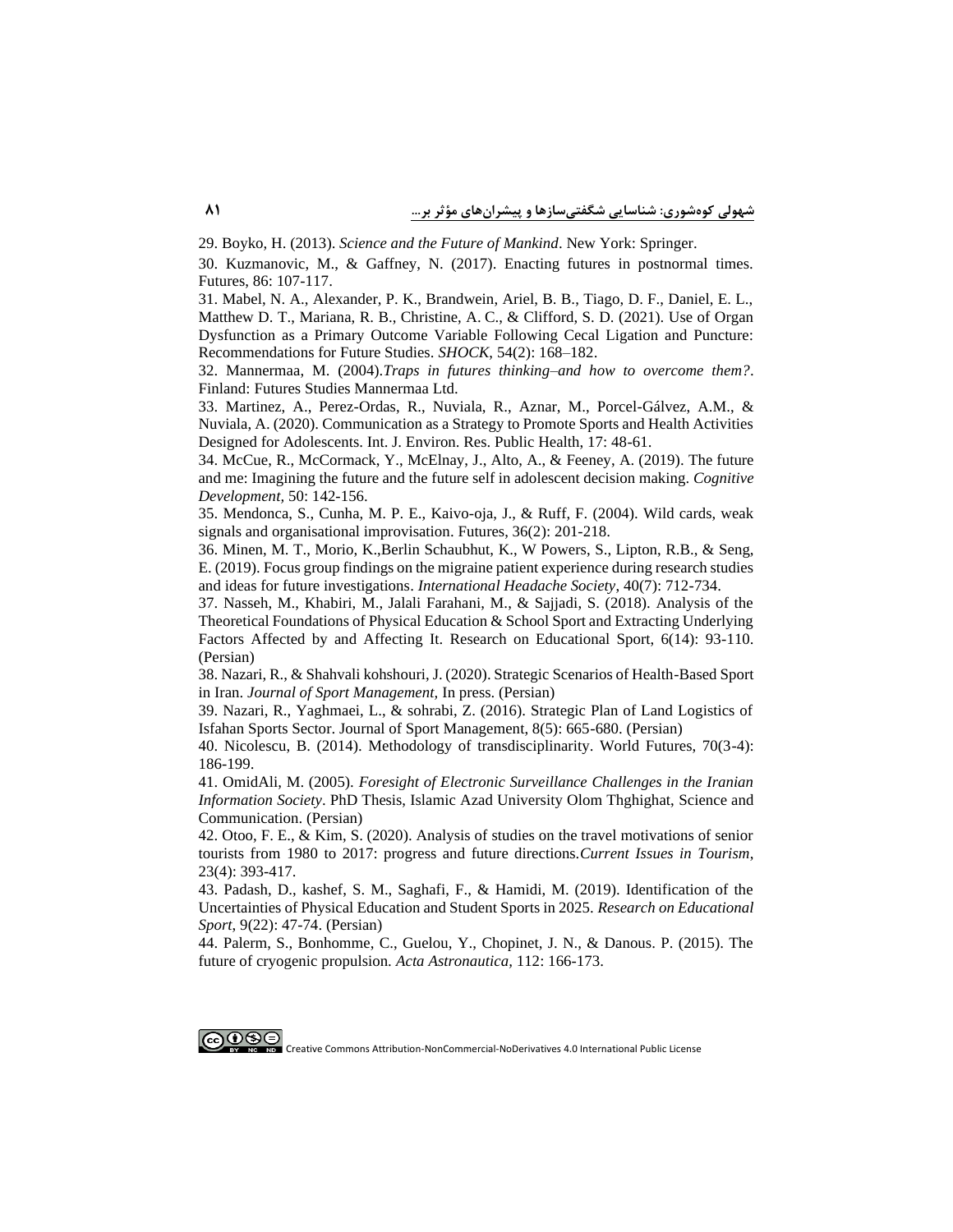[45. Palma, D. D., & Agosti, V.\(2020\). Innovative educational paths in school age: the](https://www.sposci.com/PDFS/BR13S1/04%20CL%2017%20DD.pdf)  [educational value of motor and sports activity and of the evaluation process. Sport](https://www.sposci.com/PDFS/BR13S1/04%20CL%2017%20DD.pdf)  [Science, 13\(1\):](https://www.sposci.com/PDFS/BR13S1/04%20CL%2017%20DD.pdf) 111-117.

[46. Petersen, J. L., Steinmuller, K., & Adeyema, H. \(2009\).](https://www.millennium-project.org/publications-2/futures-research-methodology-version-3-0/) *Futures Research* 

*Methodology*- *Version 3.0*[. Washington, D.C: The Millennium Project](https://www.millennium-project.org/publications-2/futures-research-methodology-version-3-0/) Publisher.

47. Piaget, J. (2013). *[The construction of reality in the child](https://www.routledge.com/The-Construction-Of-Reality-In-The-Child/iaget-Jean/p/book/9780415846752)*. London: Routledge.

[48. Popper, R. \(2016\). How are foresight methods selected?.](https://www.research.manchester.ac.uk/portal/en/publications/how-are-foresight-methods-selected(315ebd27-ca3b-40e1-b7ad-bd19d3510af5)/export.html) *foresight*, 10(6): 62-89.

[49. Rahsepar, Z., Salehi, K., Ezati, M., & Zolfaghar Zade Kermani, M. \(2019\).](http://noavaryedu.oerp.ir/article_92888.html?lang=en)  [Identification and structural analysis of the interactional effect of the change drivers on](http://noavaryedu.oerp.ir/article_92888.html?lang=en)  [the field of education. Educational Innovations, 18\(2\): 101-126.](http://noavaryedu.oerp.ir/article_92888.html?lang=en)

[50. Rashid Lamir, A., Dehghan Ghahfarrokhi, A., & Rashid Lamir, A. \(2014\). The](https://jsm.ut.ac.ir/article_36227.html?lang=en)  [Development of the Strategic Plan of Sport and Youth Organization of Khorasan Razavi](https://jsm.ut.ac.ir/article_36227.html?lang=en)  [in Sport and Physical Education Section. Journal of Sport Management, 5\(4\): 179-198.](https://jsm.ut.ac.ir/article_36227.html?lang=en)

[51. Ratten, V., & Jones, P. \(2018\). Future research directions for sport education: toward](https://pureportal.coventry.ac.uk/en/publications/future-research-directions-for-sport-education-towards-an-entrepr)  [an entrepreneurial learning approach.](https://pureportal.coventry.ac.uk/en/publications/future-research-directions-for-sport-education-towards-an-entrepr) *Education + Training*, 60(5): 490-499.

[52.Salam, Z., Amini, H. \(2017\). Evaluation of cognitive, motivational and personality](http://msb.journals.umz.ac.ir/article_1140.html?lang=fa)  [variables as predictors of sports talent in 18-15 year olds.](http://msb.journals.umz.ac.ir/article_1140.html?lang=fa) *Journal of Sports Management and Motor Behavior*[, 12 \(23\): 65-82. \(Persian\)](http://msb.journals.umz.ac.ir/article_1140.html?lang=fa)

[53. Salavateyan, Seyavash., & Masoudi, S. \(2016\). Identifying affecting Propulsion on the](http://www.jccs.ir/article_23949.html?lang=fa)  future of press in Iran. *[Culture Communication Studies](http://www.jccs.ir/article_23949.html?lang=fa)* , 17(34): 51-72.

[54. Saritas, O., & Smith, J. E. \(2011\). The Big Picture –](https://www.infona.pl/resource/bwmeta1.element.elsevier-46f54794-0bbd-3f2b-b59a-414d8c1c21fe) trends, drivers, wild cards, [discontinuities and weak signals. Futures, 43\(3\): 292-312.](https://www.infona.pl/resource/bwmeta1.element.elsevier-46f54794-0bbd-3f2b-b59a-414d8c1c21fe)

[55. Seum, S.,](https://www.sciencedirect.com/science/article/abs/pii/S1352231020303034) [Ehrenberge, S., & Pregger, T. \(2020\). Extended emission factors for future](https://www.sciencedirect.com/science/article/abs/pii/S1352231020303034) [automotive](https://www.sciencedirect.com/science/article/abs/pii/S1352231020303034) [propulsion in Germany considering fleet](https://www.sciencedirect.com/science/article/abs/pii/S1352231020303034) [composition, new technologies and](https://www.sciencedirect.com/science/article/abs/pii/S1352231020303034)  [emissions from energy supplies.](https://www.sciencedirect.com/science/article/abs/pii/S1352231020303034) *[Atmospheric Environment,](https://www.sciencedirect.com/science/article/abs/pii/S1352231020303034)* [233: 685-699.](https://www.sciencedirect.com/science/article/abs/pii/S1352231020303034)

[56. Seyed Ameri, H., Elahi, A., Afshari, M., & Honari, H. \(2016\). Developing Role of](https://smrj.ssrc.ac.ir/article_817.html?lang=en)  [Postmodern Management on Sport Development Model.](https://smrj.ssrc.ac.ir/article_817.html?lang=en) *Sport Management Studies*, 8 [\(37\): 17-34. \(Persian\)](https://smrj.ssrc.ac.ir/article_817.html?lang=en)

57. Shahvali kohshouri, J. (2020). *Strategic Foresight on Development of Educational Sport in Iran*. PhD Thesis in Sports Management, Faculty of Physical Education, Islamic Azad University, Mobarakeh Branch. (Persian)

[58. Shahvali kohshouri, J., Askari, A., Nazari, R., & Naghsh, A. \(2020\). The Formulation](https://res.ssrc.ac.ir/article_2080.html?lang=en)  [Iranian Educational Sports Strategies: Scenario-based. Research on Educational Sport,](https://res.ssrc.ac.ir/article_2080.html?lang=en)  [8\(21\): 223-250. \(Persian\)](https://res.ssrc.ac.ir/article_2080.html?lang=en)

[59. Shirinchi, M., Abasi, A. A., & Bahrami, M. \(2014\). Wild cards in Futurology.](https://www.sid.ir/fa/seminar/ViewPaper.aspx?ID=17248) *Third [National Conference on Futurology, Tehran, University of Tehran](https://www.sid.ir/fa/seminar/ViewPaper.aspx?ID=17248)*. (Persian)

60. Showart, P. (2013). *The inevitable surprises*[. Monzavi, K. & Monzavi, M.](https://www.gisoom.com/book/11616681/%DA%A9%D8%AA%D8%A7%D8%A8-%D8%B4%DA%AF%D9%81%D8%AA%DB%8C-%D9%87%D8%A7%DB%8C-%D8%A7%D8%AC%D8%AA%D9%86%D8%A7%D8%A8-%D9%86%D8%A7%D9%BE%D8%B0%DB%8C%D8%B1/) Tehran : [Publication of Defense Industries.](https://www.gisoom.com/book/11616681/%DA%A9%D8%AA%D8%A7%D8%A8-%D8%B4%DA%AF%D9%81%D8%AA%DB%8C-%D9%87%D8%A7%DB%8C-%D8%A7%D8%AC%D8%AA%D9%86%D8%A7%D8%A8-%D9%86%D8%A7%D9%BE%D8%B0%DB%8C%D8%B1/) (Persian)

[61. Silva, B.M.O. \(2013\). Wild cards: surveying extreme change. London: Routledge.](https://repositorio.iscte-iul.pt/handle/10071/6477)

62[. Smith, C.J., & Dubois, A. \(2010\). The 'wild cards' of European futures: planning for](https://www.semanticscholar.org/paper/The-%E2%80%98Wild-Cards%E2%80%99-of-European-futures%3A-Planning-for-Smith-Dubois/0f360cc21cc785751190e422a6329a055e9cacc0)  [discontinuities? Futures, 42\(8\): 846-855.](https://www.semanticscholar.org/paper/The-%E2%80%98Wild-Cards%E2%80%99-of-European-futures%3A-Planning-for-Smith-Dubois/0f360cc21cc785751190e422a6329a055e9cacc0)